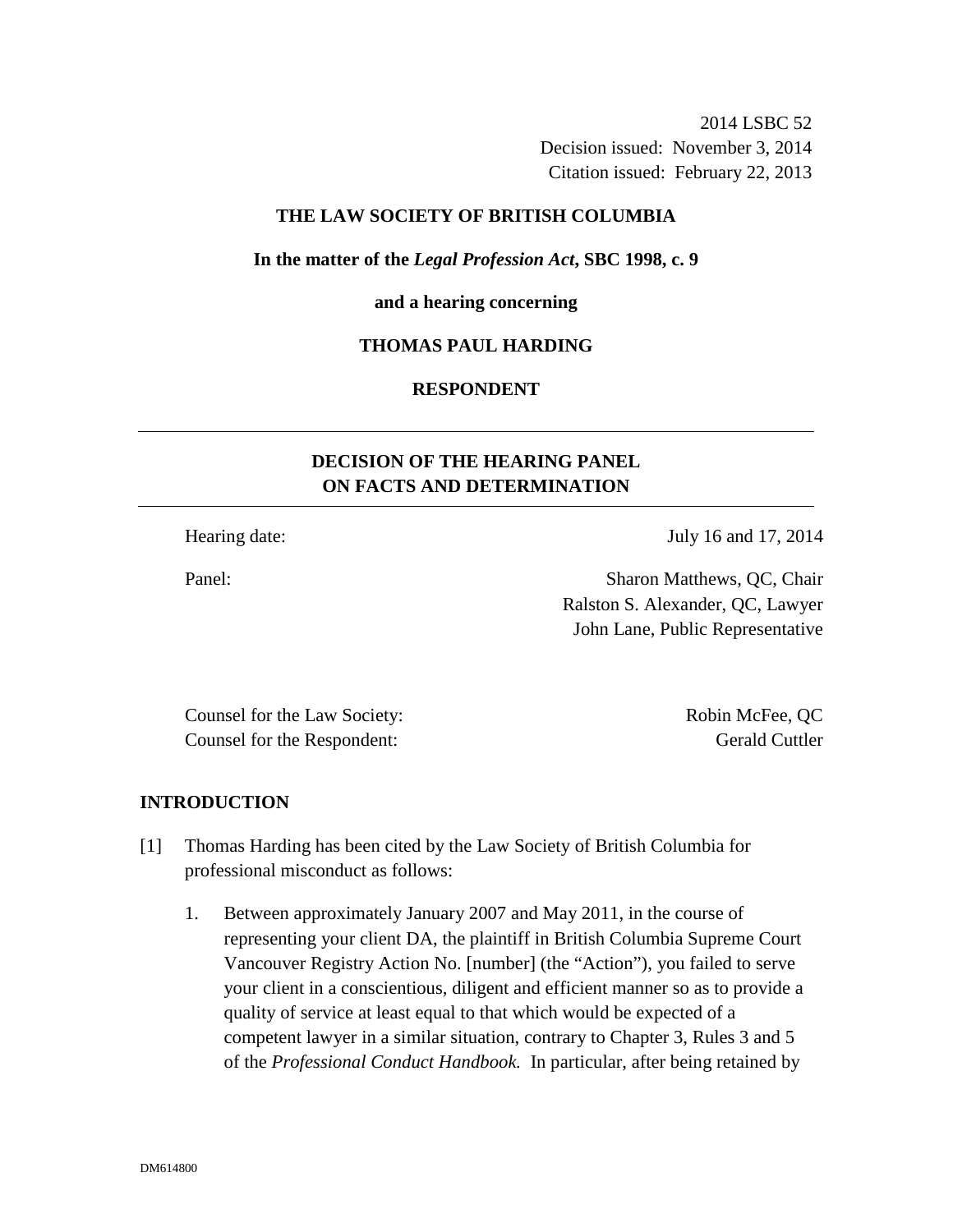your client, you failed to take any substantive steps to advance the Action for over four years.

This conduct constitutes professional misconduct, pursuant to section 38 of the *Legal Profession Act*.

2. Commencing in May 2011, you acted contrary to Chapter 4, Rule 5 of the *Professional Conduct Handbook* by failing to give written notice to the Lawyers Insurance Fund immediately or at all, as required by section 4.1 of the BC Lawyers' Compulsory Professional Liability Insurance Policy (the "Policy"), of an error or circumstance which could form the basis of a claim against you, after you had been notified of and later served with an application to dismiss the Action for want of prosecution.

This conduct constitutes professional misconduct, pursuant to section 38 of the *Legal Profession Act*.

3. Commencing in May 2011, you failed to recommend to your client DA, the plaintiff in the Action, that she obtain independent legal advice when you knew, or had a reasonable apprehension, that you had made an error or omission which might be damaging to your client by failing to advance the Action, contrary to Chapter 4, Rule 5.1 of the *Professional Conduct Handbook*.

This conduct constitutes professional misconduct, pursuant to section 38 of the *Legal Profession Act*.

- 4. Between approximately May 2007 and November 2011, you acted contrary to Chapter 4, Rule 5 of the *Professional Conduct Handbook* by:
	- (a) failing to give written notice to the Lawyers Insurance Fund of the claim for special costs made against you and your client, PJ, in British Columbia Supreme Court, New Westminster Registry Action No. [number], in connection with a contempt of court application brought by you, as required by section 4.1 of the Policy;
	- (b) failing to give written notice to the Lawyers Insurance Fund of the claim for special costs made against you and your client, ZS, in British Columbia Supreme Court, New Westminster Registry Action No. [number], in connection with a contempt of court application brought by you, as required by section 4.1 of the Policy.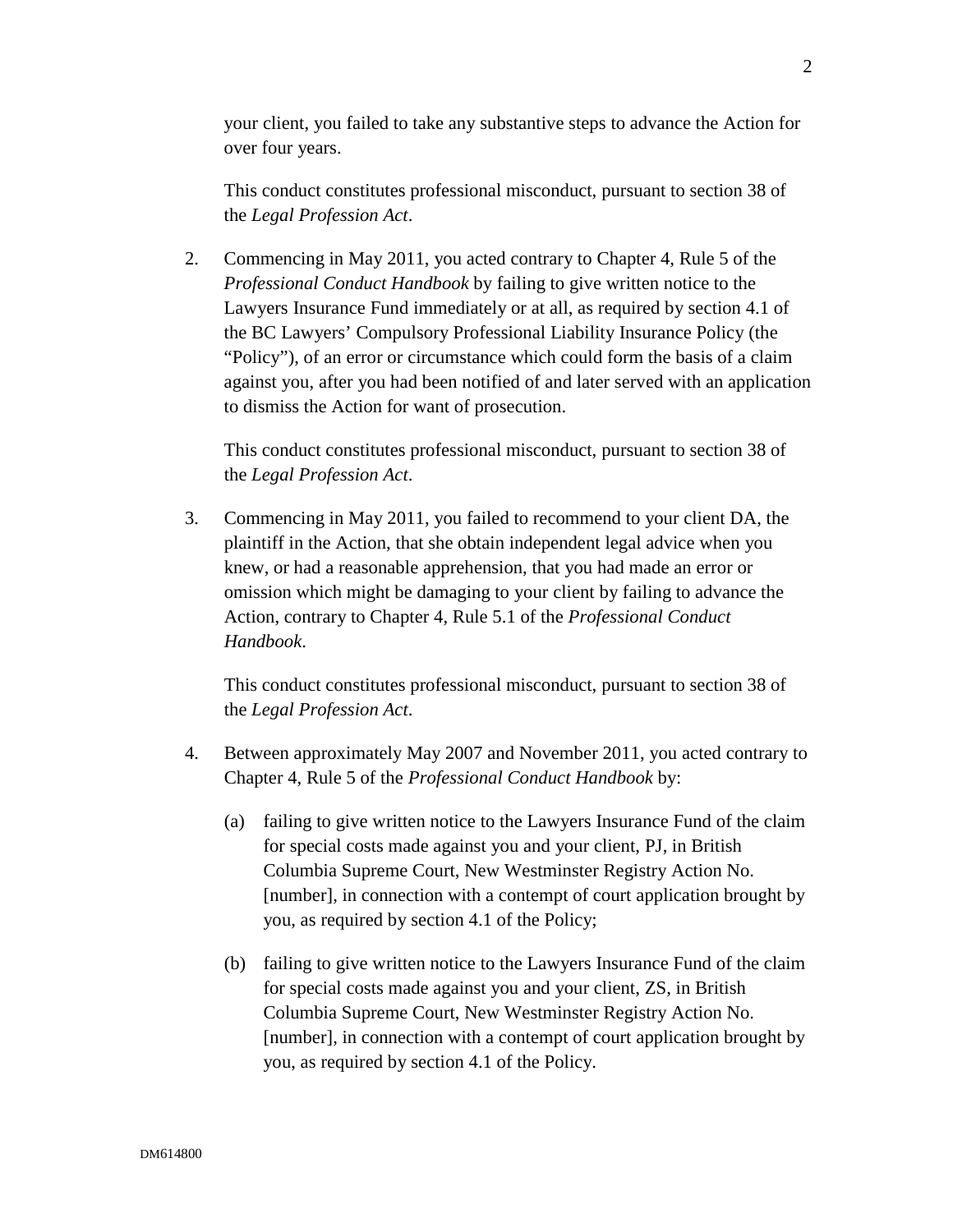This conduct constitutes professional misconduct, pursuant to section 38(4) of the *Legal Profession Act*.

5. In or around February 2010, in the course of representing your client ZS, the plaintiff in British Columbia Supreme Court, New Westminster Registry Action No. [number], you acted in a conflict of interest when you negotiated a settlement on her behalf which included a release of a claim for special costs against you personally and a release of a claim for special costs against your client when you had a direct or indirect financial interest in that settlement, contrary to Chapter 7, Rule 1 of the *Professional Conduct Handbook*.

This conduct constitutes professional misconduct, pursuant to section 38(4) of the *Legal Profession Act*.

- [2] Mr. Harding admits that, on February 22, 2013, he was served through his counsel with the citation and waived the requirements of Rule 4-15 of the Law Society Rules.
- [3] Mr. Harding's position is that the evidence does not support a finding of professional misconduct on any of the grounds cited.

# **THE ISSUES**

- [4] This case requires us to address the jurisprudence on professional misconduct, define its constituent principles, and apply them to the allegations made in the citation, namely that Mr. Harding:
	- (a) failed to represent his client DA in a conscientious, diligent and efficient manner;
	- (b) failed to report an application for want of prosecution brought against his client DA to the Lawyers Insurance Fund;
	- (c) failed to advise his client DA, whose case was the subject of an application to dismiss for want of prosecution, to seek independent legal advice;
	- (d) failed to report claims for special costs against him and his clients PJ and ZS to the Lawyers Insurance Fund; and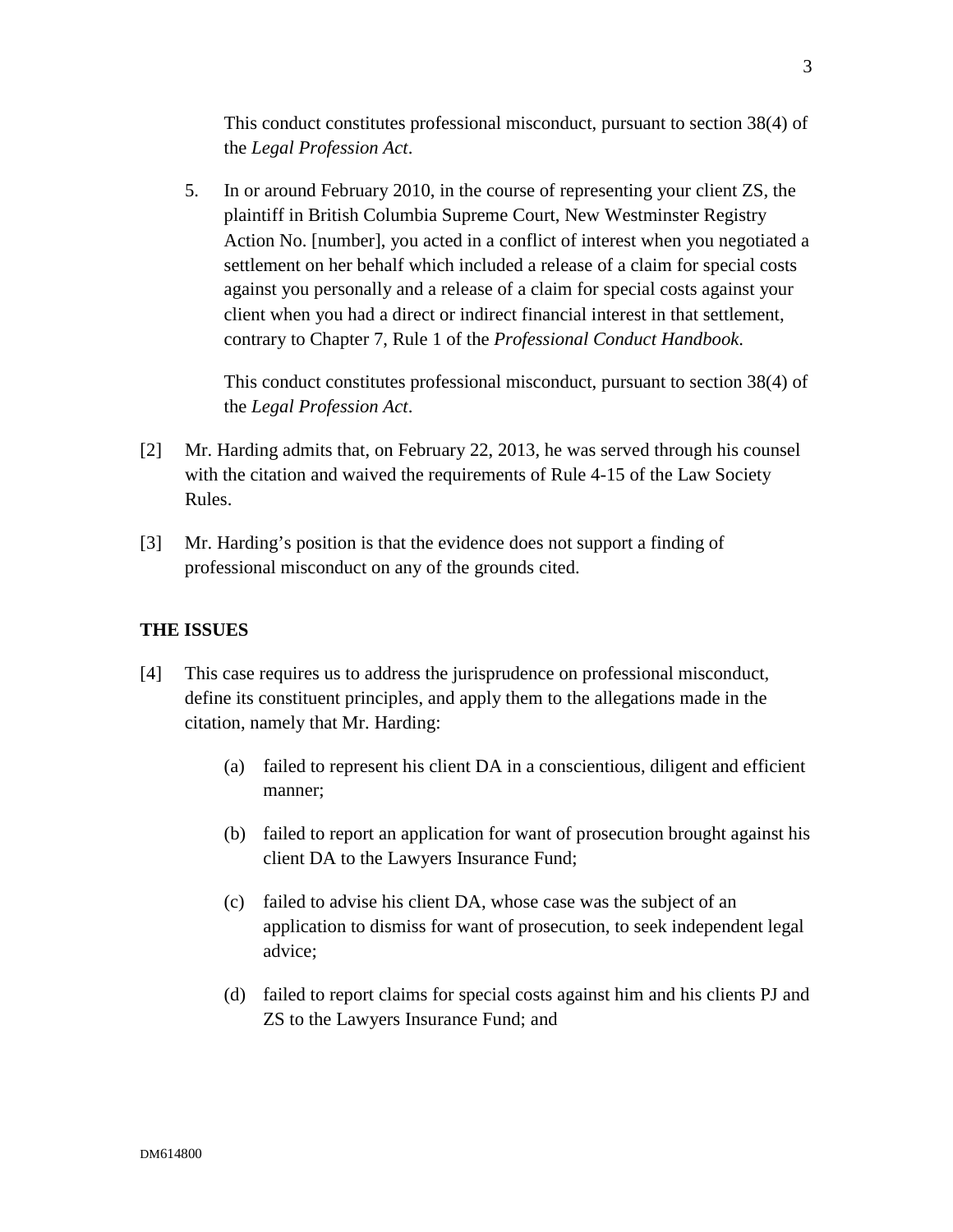(e) settled a lawsuit on behalf of his client ZS in circumstances where both he and ZS were provided with releases of claims for special costs as part of the settlement.

## **FACTS**

- [5] The parties filed an Agreed Statement of Facts ("ASF") and a book of documents, the contents of which are referred to in the ASF. The contents of the documents are not agreed facts, except as provided for in the ASF.
- [6] The entire ASF is relevant and is attached to these reasons as an appendix. We distill the following facts from the ASF to provide the background and context for our reasons.

### **Member background**

- [7] Thomas Paul Harding was called and admitted as a member of the Law Society of British Columbia on August 31, 1990.
- [8] Since his call, Mr. Harding has practised primarily in the areas of personal injury and family law. Since 1999 he has practised under the name Trial Lawyers Advocacy Group.

#### **Conduct related to client DA**

- [9] In April 2002 DA commenced a claim in BC Supreme Court against the Insurance Corporation of British Columbia ("ICBC") and two individual employees of ICBC, GB and JG, (collectively, the "DA Defendants") alleging, *inter alia*, malicious prosecution (the "DA Action"). Her lawyer at that time was DR. A trial date was set for January 22, 2007.
- [10] The DA Action arose out of events that occurred on January 30, 2000, when DA's husband, GA, was struck by a motor vehicle while they were crossing Nelson Avenue in Burnaby, BC.
- [11] DA, although not struck by the motor vehicle, claimed relief for the injuries suffered when she slipped on the road during the incident.
- [12] DA, whose first language is Serbo-Croatian, sought no-fault medical and disability payments for her injuries from ICBC. In pursuing her claim, DA provided a statement about the incident and her injuries to an ICBC adjuster through a person who purported to translate Serbo-Croatian to English. ICBC alleged that she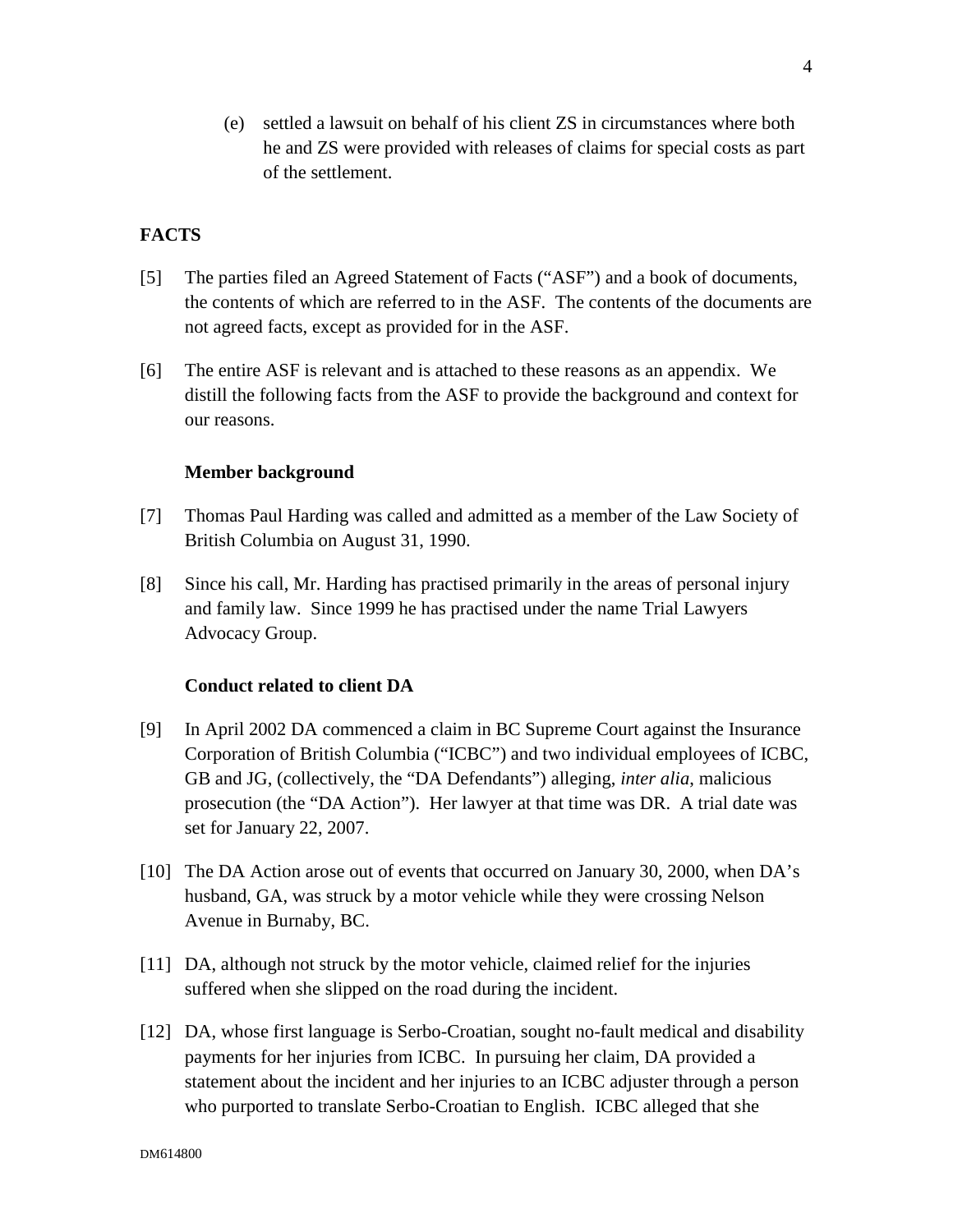provided a false statement and initiated steps that led to her being charged with fraud. DA said the translator misinterpreted her statement. On July 16, 2001, the Crown stayed the fraud charge because the statement had not come directly from DA.

- [13] On October 11, 2006, DR withdrew as counsel for DA upon reviewing documents from ICBC that caused him to conclude that he might be required to testify in the trial of the DA Action.
- [14] Mr. Harding was retained and received DR's file by January 2007. He also received two memos regarding the DA Action.
- [15] On January 10, 2007, Mr. Harding filed a Notice of Change of Solicitor and became the solicitor of record for DA in the DA Action.
- [16] On January 12, 2007, the trial of the DA Action, set for January 22, 2007, was adjourned generally by consent.
- [17] On June 23, 2008, Mr. Harding met with GA and DA for the first time.
- [18] Other than meeting with GA and DA on June 23, 2008, Mr. Harding took no recorded steps to advance the DA Action from January 12, 2007 when he became the solicitor of record until February 11, 2011, a period of 49 months. At the June 23, 2008 meeting, Mr. Harding took notes, which were an exhibit to the ASF. Those notes are approximately one-half of an 8-by-11-inch page. They do not contain a plan to move the action forward. They do note a need to get a medical update for DA.
- [19] Mr. Harding's explanation for not taking steps to advance the DA Action prior to February 11, 2011 was that he generally lost track of the file. Mr. Harding's practice is to rely on a "bring forward" system regarding active files, but through inadvertence this file was not diarized. In the application for dismissal for want of prosecution that followed, he swore an affidavit in which he admitted that, "[d]ue to the pressures of my workload and the seemingly constant occurrence of pressing and urgent matters, this file slipped through the cracks. This is entirely my fault and was not the result of any conduct or instruction by the Plaintiff. The Plaintiff has never instructed me to delay this matter intentionally, nor have I intentionally delayed this matter. Rather, the Plaintiff has instructed me to press forward with this matter ... ."
- [20] On February 11, 2011, Mr. Harding filed a Notice of Intention to Proceed in the DA Action.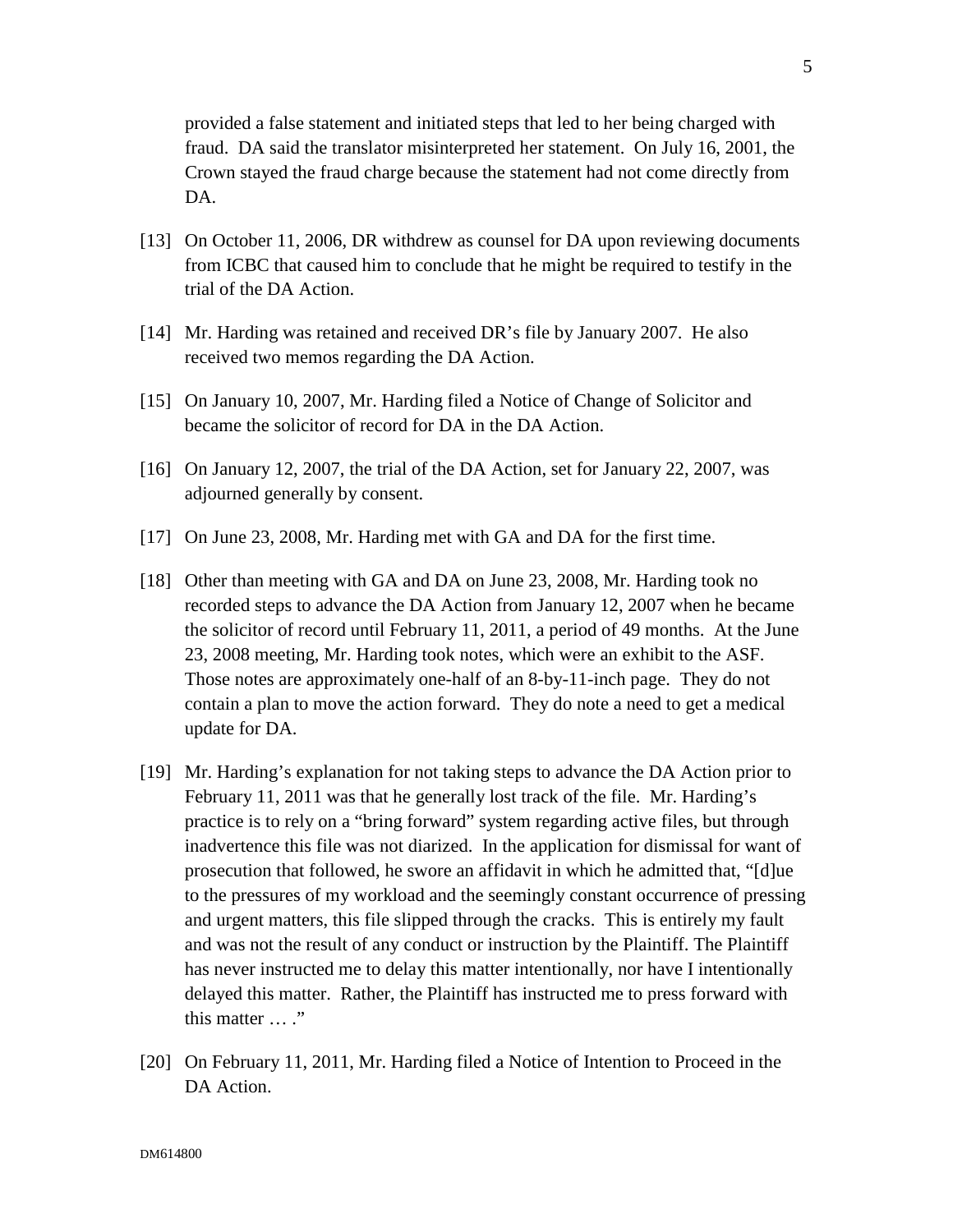- [21] On February 22, 2011, Mr. Harding was faxed a letter from RC, a lawyer consulted by DA. RC advised Mr. Harding that DA "expressed concern about the status of her file and the difficulties they are having in communicating with you."
- [22] In a letter dated February 22, 2011, Mr. Harding served the Notice of Intention to Proceed on counsel for the DA Defendants.
- [23] Rule 3(4) of the Rules of Court precluded Mr. Harding from proceeding with the DA Action until 28 days after service of the Notice of Intention to Proceed on all other parties of record.
- [24] On May 11, 2011, counsel for the DA Defendants advised Mr. Harding that it was their intention to bring an application to dismiss the DA Action for want of prosecution (the "Want of Prosecution Application").
- [25] On July 21, 2011, Mr. Harding wrote to counsel for the defendants to advise that he wanted to set examination for discovery of the defendants. Counsel for the defendants refused to provide dates advising that they intended to bring the Want of Prosecution Application.
- [26] On August 19, 2011, the DA Defendants filed the Want of Prosecution Application.
- [27] On August 26, 2011, Mr. Harding met with GA, who swore an affidavit in opposition to the Want of Prosecution Application.
- [28] On August 29, 2011, Mr. Harding filed an affidavit that he swore (referred to above) and the affidavit of GA in opposition to the Want of Prosecution Application.
- [29] GA's affidavit stated that DA always wanted to continue the DA Action and take the matter to trial, and that she instructed Mr. Harding to proceed with the DA Action and proceed to trial.
- [30] Mr. Harding did not at any time notify the Lawyers Insurance Fund ("LIF") about the Want of Prosecution Application.
- [31] Mr. Harding did not recommend to DA that she obtain independent legal advice with regard to the Want of Prosecution Application.
- [32] Mr. Harding explained to the Law Society's Professional Conduct Department that he did not report the Want of Prosecution Application to the Lawyers Insurance Fund because he did not think there was a reasonable chance that the Want of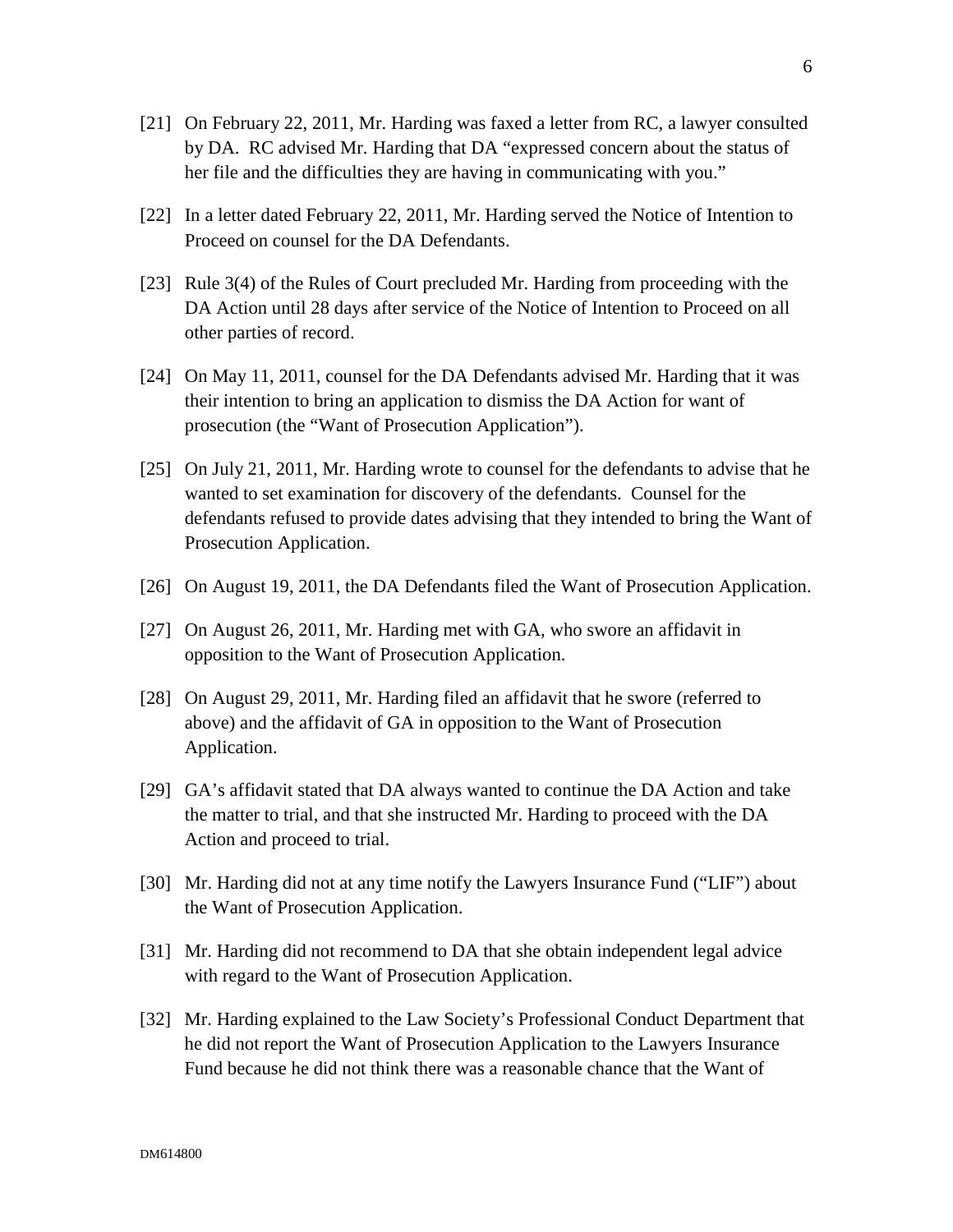Prosecution Application would succeed since the delay did not result in serious prejudice to the DA Defendants.

- [33] On November 18 and 24, 2011, the Want of Prosecution Application was heard by Mr. Justice Blair. On January 13, 2012, he delivered Reasons for Judgment dismissing the Want of Prosecution Application. He held that there had been inordinate delay and that there was inexcusable delay on behalf of DA's counsel, but while the defendants had suffered some prejudice, it was not serious prejudice and it was reduced by the records that had been made and kept.
- [34] Mr. Harding and counsel for the DA Defendants subsequently agreed to bear their own costs of the applications since success was divided.
- [35] On March 1, 2012, the Law Society advised Mr. Harding that it had opened a complaint file after obtaining a copy of the Reasons for Judgment.
- [36] Prior to the Law Society opening that complaint file, GA and DA never complained to the Law Society about any aspect of Mr. Harding's conduct. Nor have they complained since.

#### **Conduct related to clients PJ and ZS**

- [37] Mr. Harding was counsel of record for the plaintiff PJ in a Supreme Court of British Columbia Action in which PJ brought proceedings for damages and losses allegedly caused by a motor vehicle accident that occurred on June 26, 1999 (the "PJ Action").
- [38] Mr. Harding was counsel of record for the plaintiff ZS in a Supreme Court of British Columbia Action in which ZS brought proceedings for damages and losses allegedly caused by a motor vehicle accident that occurred on January 15, 2003 (the "ZS Action"). ZS alleged, among other things, that she had suffered a brain injury as a result of the motor vehicle accident, which caused her to experience numerous symptoms, including memory loss. Psychiatric and psychological reports supporting her claim were served in the course of the litigation.
- [39] On October 5, 2006, the defendants in the PJ action and the ZS Action (collectively, the "Joint Defendants") brought applications for orders that various non-parties produce various documents and information about PJ and ZS (the "Omnibus Document Applications"). The Omnibus Document Applications were supported by affidavits that either synopsized or exhibited information obtained by the Joint Defendants through the discovery process.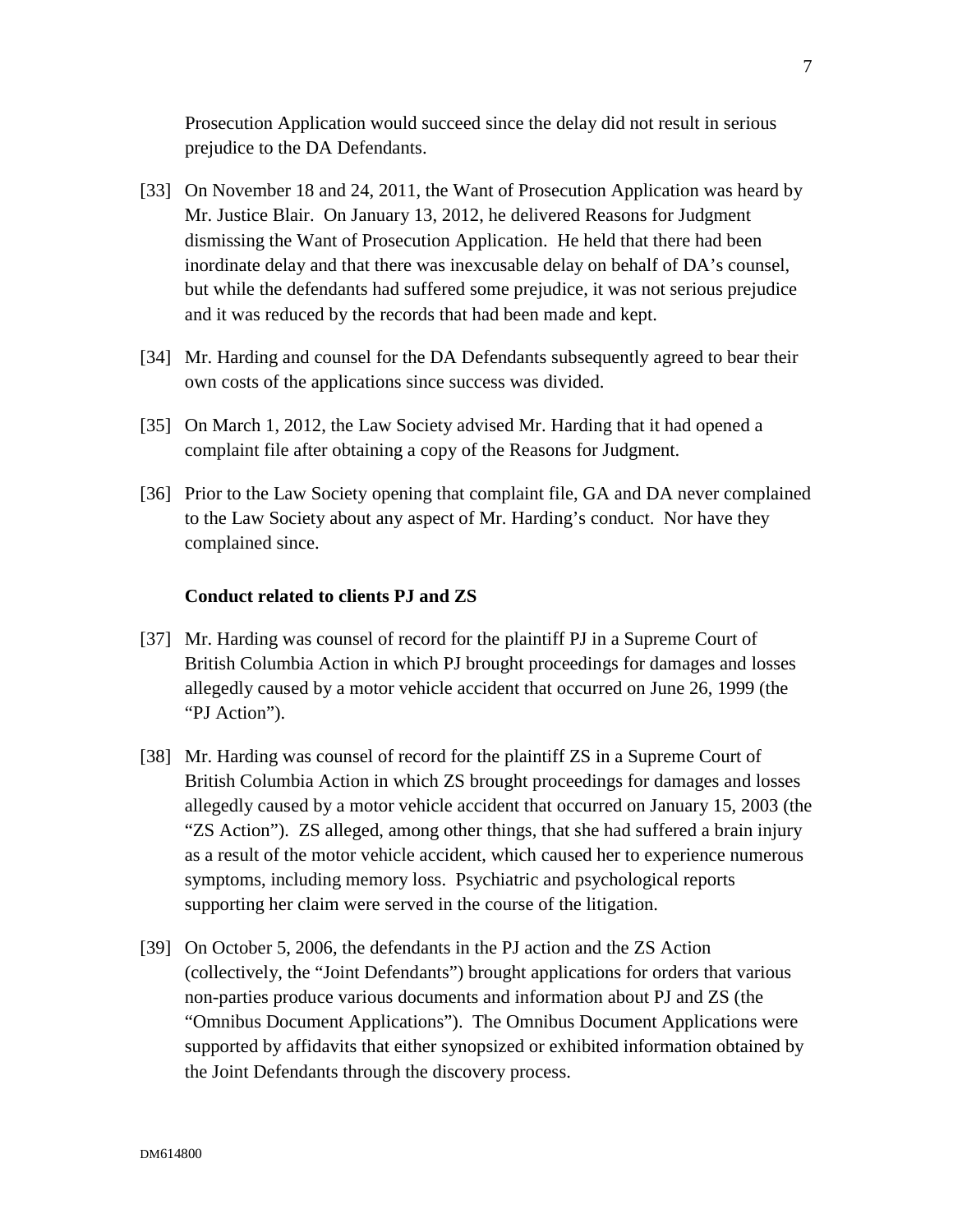- [40] On October 23, 2006, Mr. Harding prepared a Notice of Motion on behalf of PJ and the PJ Action and on behalf of ZS in the ZS Action seeking the dismissal of the Joint Defendants' Application for the Production and a finding that the Joint Defendants and Third Parties in the two actions (except the Third Party, C Insurance Company) as well as their lawyers, the affiants of the affidavits in support of the motions for non-party discovery in each case, the commissioners who took the affiants' oaths, the ICBC adjusters in each case, and the CEO of ICBC were in contempt of court for breaching the "implied undertaking" of confidentiality by releasing documents obtained through discovery in the PJ Action and the ZS Action to third parties without consent and without a court order (the "Contempt Applications"). The Notices of Motion were filed on March 9, 2007.
- [41] Prior to bringing the Contempt Applications, Mr. Harding discussed the matter with his clients and received their instructions to proceed. Mr. Harding's recollection is that the discussion with his clients included a discussion about costs, specifically: if the application was dismissed, costs might be awarded; that costs generally follow the event; and that the costs of interlocutory applications are generally not payable until an action is concluded. Mr. Harding did not discuss the issue of whether special costs might be awarded against his clients. Mr. Harding explained to the Law Society's Professional Conduct Department that he did not foresee that special costs might be awarded. When interviewed on February 13, 2014, ZS did not recall Mr. Harding advising her at the time that in the event the contempt application failed, she may be exposed to liability.
- [42] In letters dated October 27, 2006, DB, counsel for the Joint Defendants, advised Mr. Harding that, in the event the Joint Defendants were successful in having the Contempt Application dismissed, they would be seeking special costs "payable by your client or his counsel, personally in any event of the cause … ."
- [43] Mr. Harding met with ZS on November 15, 2006. When interviewed on February 13, 2014, ZS's recollection was that Mr. Harding did not provide her with a copy of DB's October 27, 2006 letter.
- [44] On December 19, 2006, Mr. Harding sought advice from the Law Society on the issue of whether separate representation was necessary at the Contempt Applications on the costs issue in view of DB's position that the Joint Defendants would be seeking special costs "payable by your client or his counsel, personally in any event of the cause … ." The reply from the Law Society practice advisor was that it was not necessary to retain private counsel on the issue where personal costs were sought against Mr. Harding, unless he would be giving evidence, but it might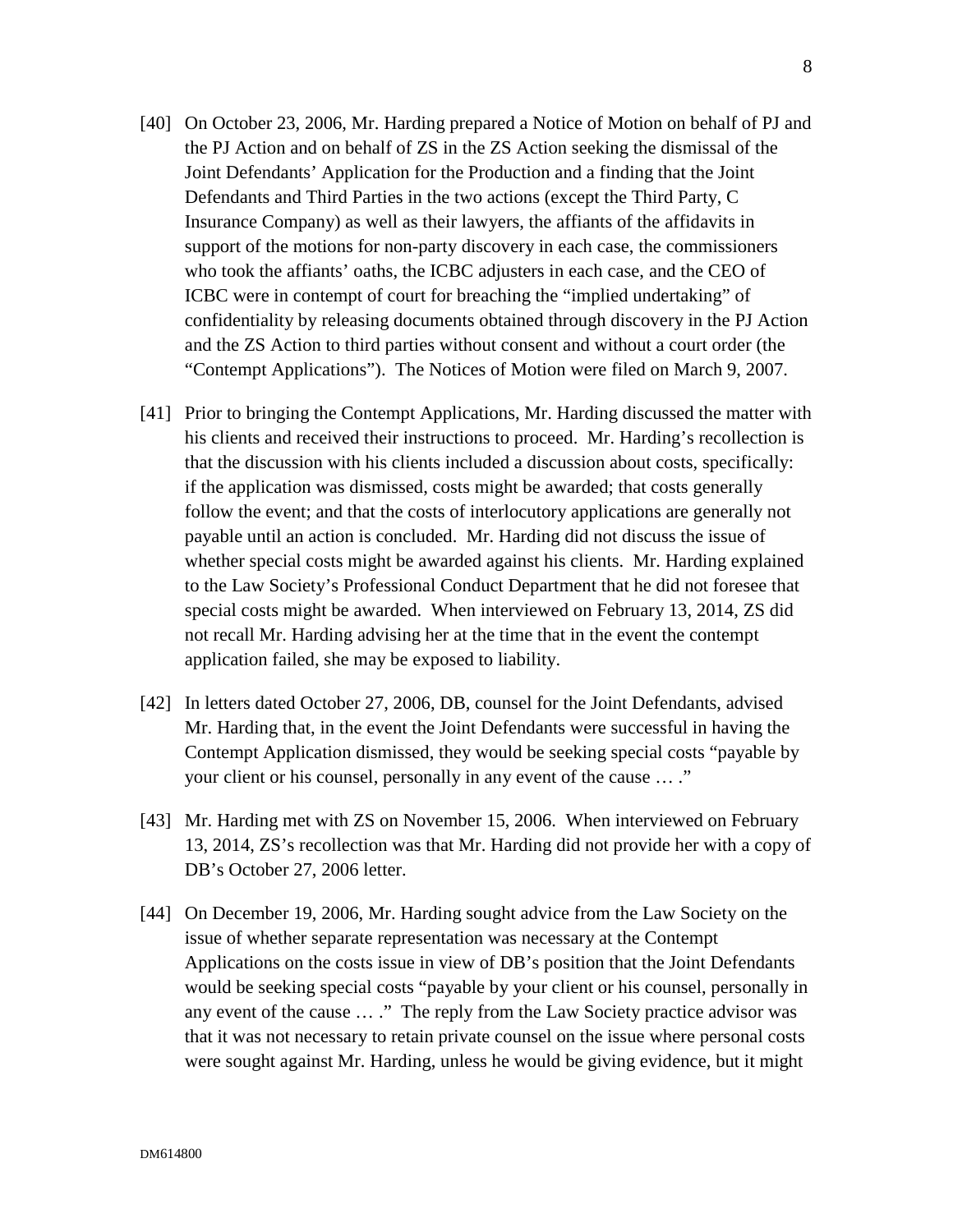be prudent to have other counsel appear on the matter. Mr. Harding replied that he would retain separate counsel at his expense.

- [45] On March 23, 2007, Mr. Justice Edwards dismissed the Contempt Application and ordered written submissions to address the issue of costs.
- [46] In their written submissions dated April 19, 2007, the Joint Defendants sought an order that Mr. Harding pay special costs of the Contempt Application personally, or, in the alternative, that PJ and ZS pay special costs of the Contempt Application.
- [47] In May 2007, Mr. Harding arranged for EC to provide independent legal advice and representation to ZS and PJ.
- [48] Mr. Harding gave EC an undertaking to pay his accounts as presented and also agreed to indemnify his clients, ZS and PJ, in the event they were found liable for costs.
- [49] On August 14, 2007, written submissions were filed on behalf of PJ and ZS by EC. It was the position of both PJ and ZS that the application for special costs as against them be dismissed.
- [50] Mr. Harding continued to act for PJ in the PJ Action and ZS in the ZS Action.
- [51] On or before May 12, 2009, ZS instructed Mr. Harding to try to settle her case for \$800,000 or more as a gross payment.
- [52] On July 15, 2009, the hearing of the Joint Defendants' Special Cost Application was commenced before Mr. Justice Greyell. The hearing did not conclude that day.
- [53] On August 3, 2009, ZS sent an email to Mr. Harding. ZS confirmed her previous instruction to Mr. Harding that she did not want to go to trial and to settle for \$800,000. She confirmed those instructions again in a written note dated August 19, 2009.
- [54] On October 1, 2009, the hearing of the Joint Defendants' Special Cost Application was concluded before Mr. Justice Greyell. Judgment was reserved.
- [55] On February 26, 2010, Mr. Harding negotiated a settlement of the ZS Action during the course of a Case Management Conference before Mr. Justice Sewell. The terms of settlement were spoken to in open court and recorded in the court clerk's notes.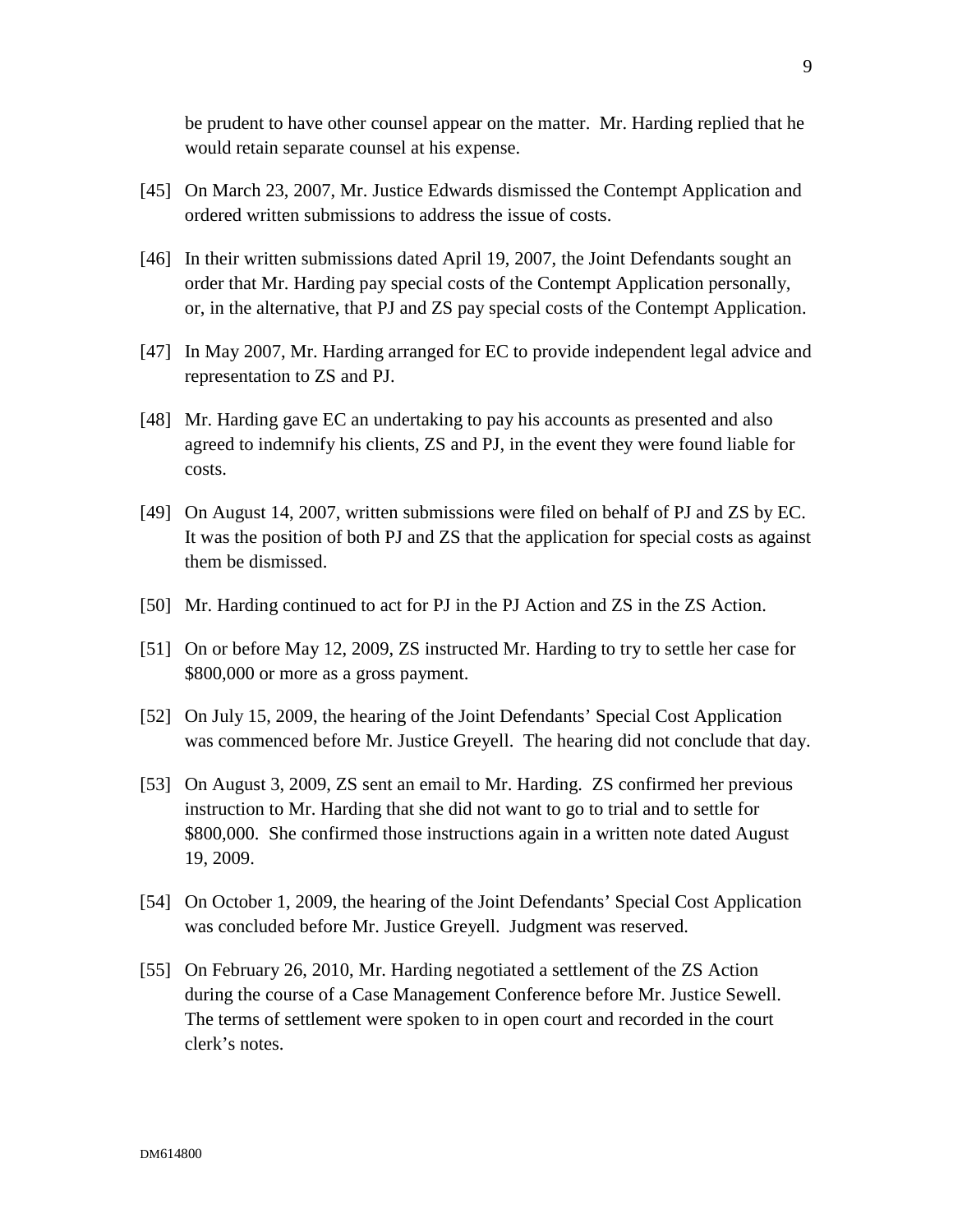- [56] One of the terms of the settlement agreement was that the Joint Defendants in the Contempt Application as it related to ZS "will not seek costs against ZS and Mr. Harding, in his capacity as solicitor for ZS on the ZS contempt application, which costs are in respect of steps and proceedings related exclusively to the ZS contempt proceedings." Prior to the settlement being concluded, Mr. Harding did not advise ZS that it was a term of the settlement that the ZS contempt Respondents would not seek costs against her or Mr. Harding personally in his capacity as her solicitor, which costs were in respect of steps or proceedings related exclusively to the ZS contempt proceeding.
- [57] Mr. Harding did not advise ZS to seek independent legal advice with respect to the settlement he negotiated on her behalf. Mr. Harding explained to the Law Society's Professional Conduct Department that he did not do so because: he did not consider that there was a conflict of interest between him and ZS; that independent legal advice was necessary in these circumstances because of his view that the settlement was for \$50,000 more than ZS instructed him to accept; the settlement was not reduced because of the special costs claim;, and the release agreed to be provided to Mr. Harding was only for costs related exclusively to the ZS Contempt Application, which Mr. Harding did not consider to be material. Mr. Harding advised the Law Society's Professional Conduct Department that had he perceived a potential conflict of interest between himself and ZS, due to the issue of special costs or for any other reason, he would have ensured that she receive independent legal advice about the settlement before it was concluded.
- [58] On March 26, 2010, Mr. Justice Greyell pronounced reasons for judgment awarding special costs against PJ in any event of the cause of the Contempt Application. Mr. Justice Greyell declined to order special costs against Mr. Harding personally.
- [59] On January 7, 2011, Mr. Justice Greyell pronounced reasons for judgment awarding the Defendants special costs for the special costs application, as well as special costs for the Registrar's hearing to determine the amount of such costs.
- [60] On October 6, 2011, Mr. Justice Greyell pronounced reasons for judgment dismissing Mr. Harding's application for special costs or, alternatively, costs of defending the application brought by the Defendants for special costs against Mr. Harding and PJ.
- [61] Mr. Harding did not give written notice in April 2007 to LIF that a claim for special costs was being made against him personally and against his clients PJ and ZS in consequence of Mr. Justice Edwards' dismissal of the Contempt Application.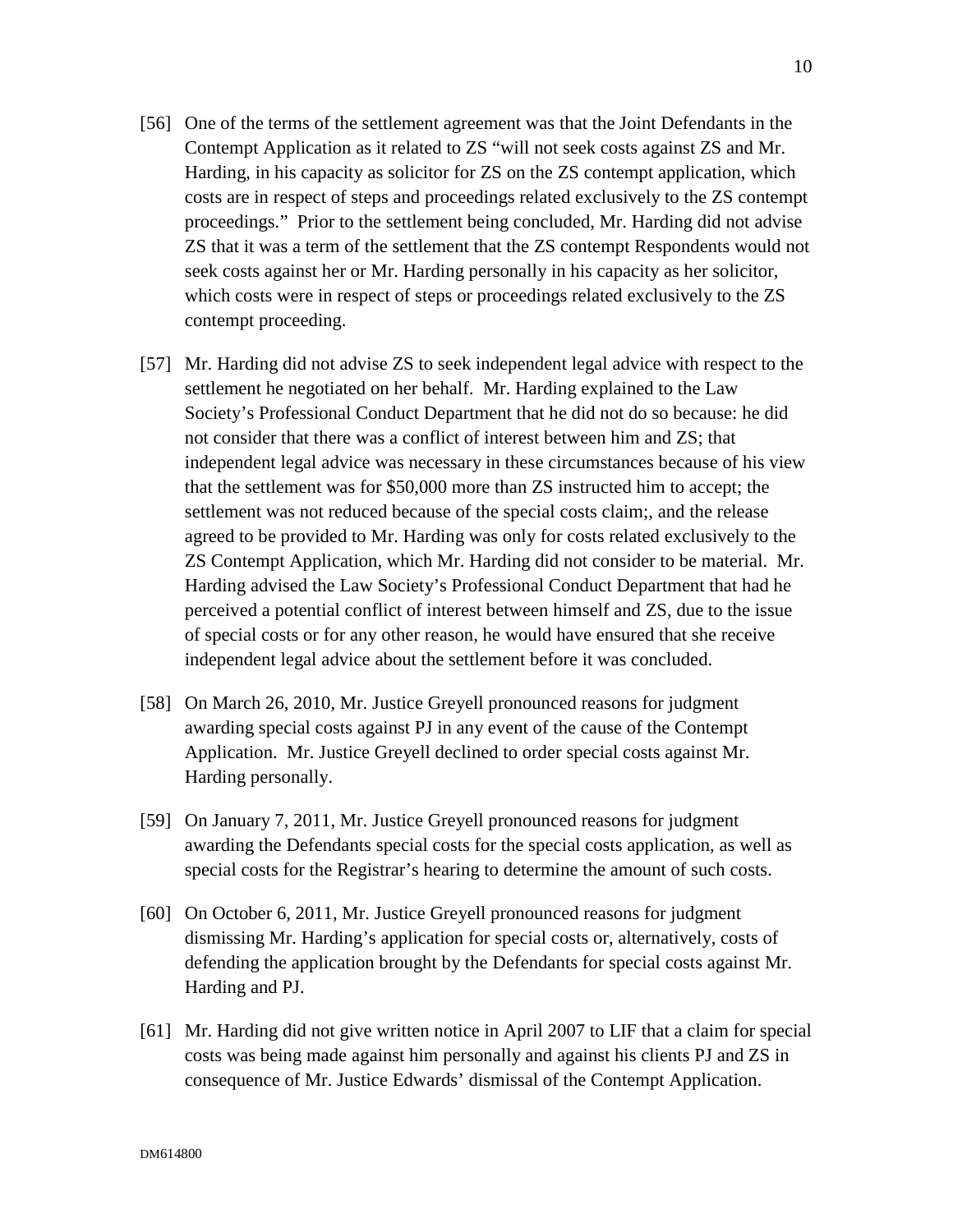- [62] Mr. Harding never reported the matter of ZS's potential special costs liability to LIF.
- [63] Mr. Harding first reported the matter of PJ's special costs liability to LIF sometime after November 29, 2011. LIF agreed to fund a settlement between PJ and the Joint Defendants in satisfaction of the Joint Defendants' claims for special costs arising from the Contempt Action and did so in the amount of \$22,500.
- [64] The BC Lawyers' Compulsory Professional Liability Insurance Policy states that the insurer does not provide coverage for special costs sought or awarded personally against a member/insured. Although not specifically stated in the Policy, LIF provides coverage for claims brought by a client against his or her solicitor arising out of an alleged error that exposes the client to a claim for special costs.
- [65] In 1994 the BC Lawyers' Compulsory Professional Liability Insurance Policy wording with respect to the notice of claim or suit condition was amended to add the words "however unmeritorious" such that the material part of the wording stipulated that:

If you become aware of an error or any circumstance which could reasonably be expected to be the basis of a claim, however unmeritorious, you will give written notice, along with the fullest information obtainable, as soon as practicable during the policy period to: PLI Claims, The Law Society of British Columbia Insurance Department ...

The words "however unmeritorious" are contained in Condition 4 of the policy which governed at the time of the events in this case.

# **THE LEGAL PRINCIPLES**

#### **Onus and standard of proof**

[66] It is common ground that the Law Society bears the onus of establishing professional misconduct with evidence that is clear, convincing and cogent such that it satisfies the balance of probabilities.

#### **Professional misconduct**

[67] A leading judicial authority on professional misconduct is *Stevens v. Law Society (Upper Canada)* (1979), 55 OR (2d) 405 (Div. Ct.), where Cory J. said as follows: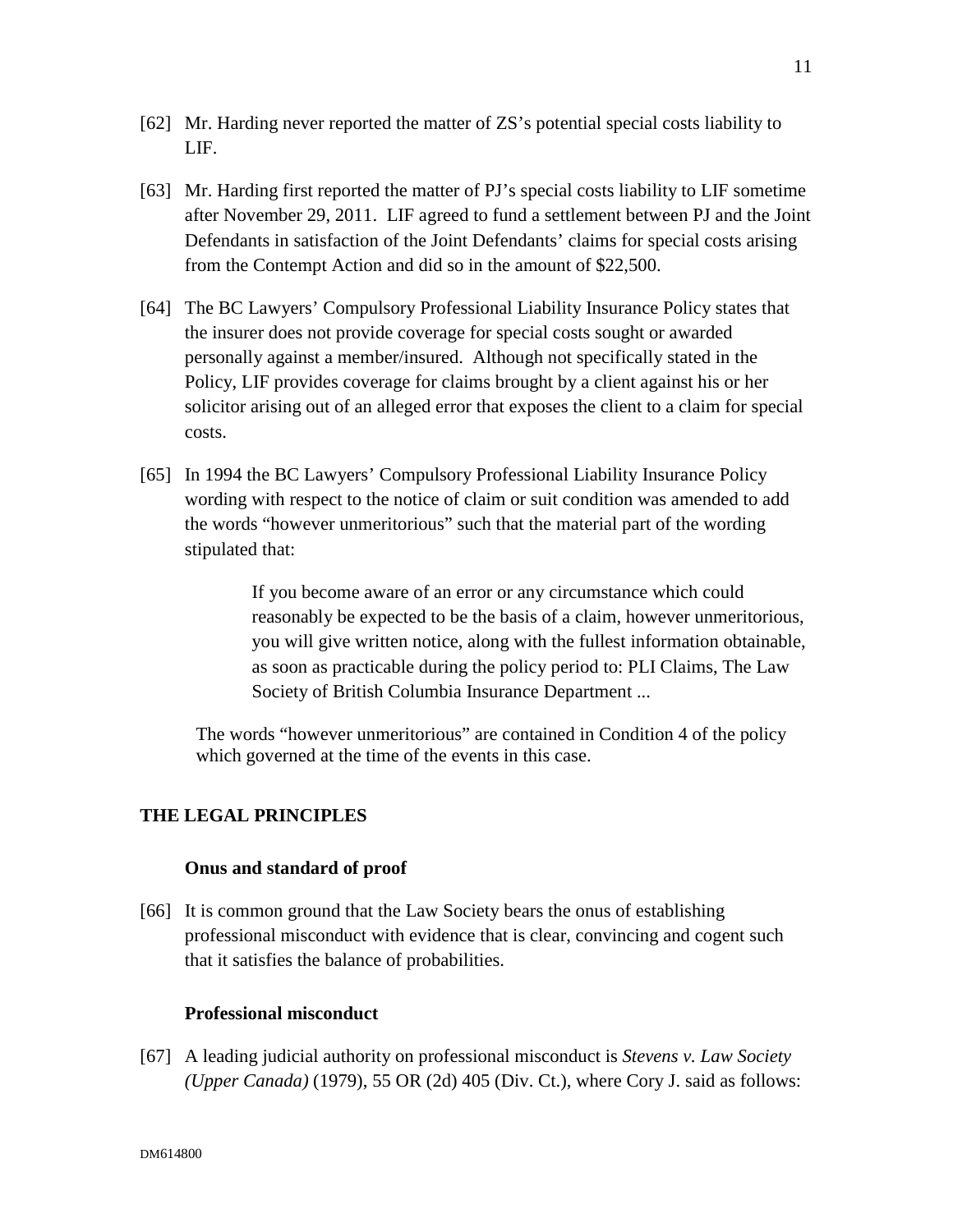What constitutes professional misconduct by a lawyer can and should be determined by the discipline committee. *Its function in determining what may in each particular circumstance constitute professional misconduct ought not to be unduly restricted.* No one but a fellow member of the profession can be more keenly aware of the problems and frustration that confront a practitioner. The discipline committee is certainly in the best position to determine *when a solicitor's conduct has crossed the permissible bounds and deteriorated to professional misconduct.* Probably no one could approach a complaint against a lawyer with more understanding than a group composed primarily of members of his profession.

[emphasis added]

- [68] During submissions, there was much debate as to meaning of professional conduct. We emphasize the words above because in our view, they are an important starting point. Attempts to define professional misconduct too specifically run the risk of restricting the panel in determining the case based on all the facts and circumstances before it. Whether conduct "has crossed the permissible bounds" must be assessed in a holistic way, taking into account all of the circumstances and the nature of the impugned conduct.
- [69] The test has been synthesized as follows: "whether the facts as made out disclose a marked departure from that conduct the Law Society expects of its members; if so, it is professional misconduct": *Law Society of BC v. Martin*, 2005 LSBC 16 at para. 171. At paragraph 154, the panel in *Martin* worked its way to the marked departure synthesis saying as follows:

… The real question to be determined is essentially whether the Respondent's behaviour displays culpability which is grounded in a fundamental degree of fault, that is whether it displays gross culpable neglect of his duties as a lawyer.

[70] The cases that follow *Martin* appear to be divided on the question of culpability. It is clear that the conduct need not be disgraceful nor dishonourable to be a marked departure: *Law Society of BC v. Hops*, [1999] LSBC 29, [2000] LSDD No. 11 and *Martin,* paras. 143-154. Intentional malfeasance is not required: *Law Society of BC v. Gellert*, 2013 LSBC 22, at para. 67. *Martin* calls for culpability that is grounded in a degree of fault.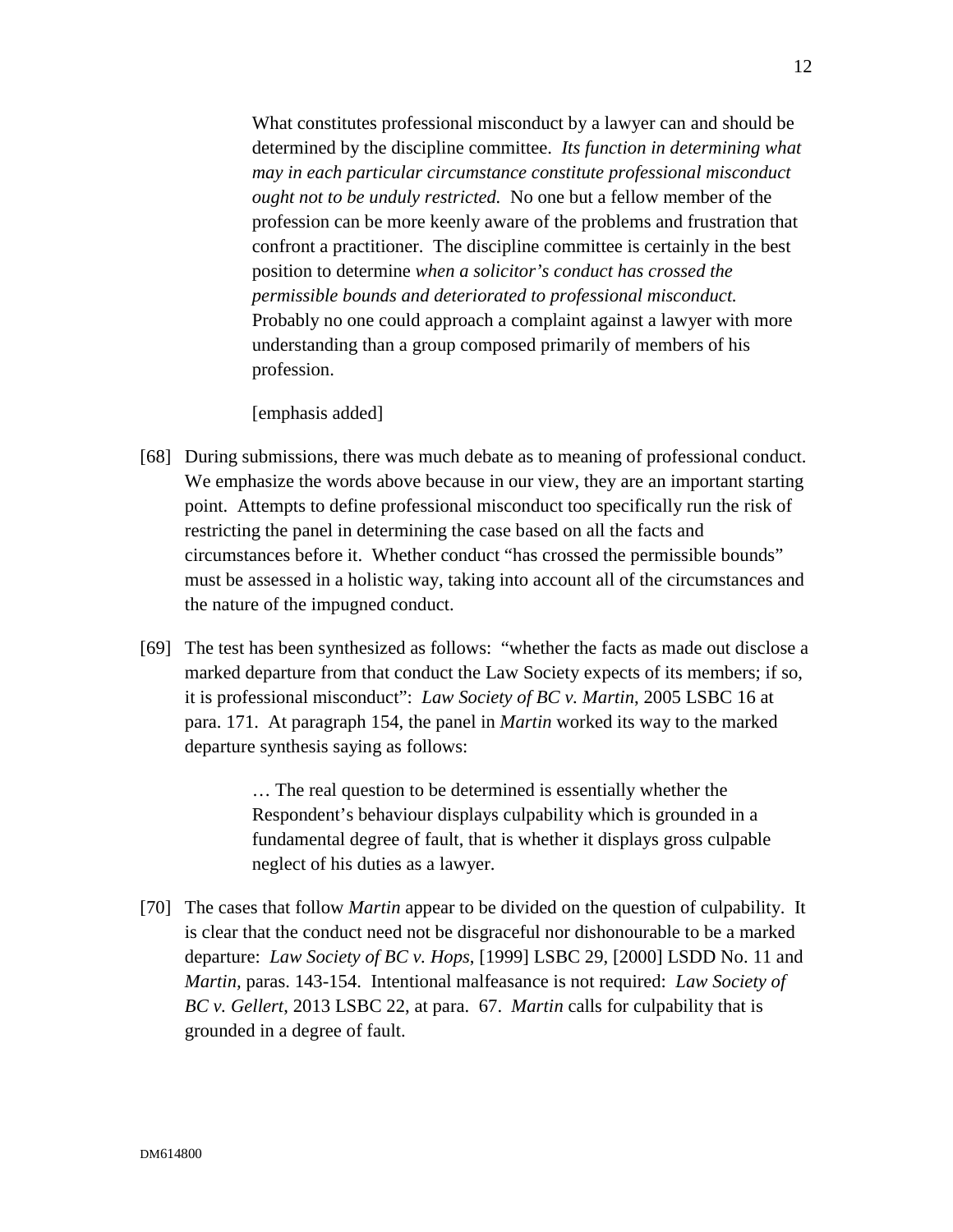- [71] Some of the cases have, with respect, blurred the distinction between the degree of fault and the nature of the fault. In *Re: Lawyer 10*, 2010 LSBC 02, the Benchers on Review said as follows at paras. 31-33:
	- [31] The formulation of the marked departure test developed in *Hops* and *Martin* is complete only if one adds the factor that the conduct must be culpable or blameworthy. Both decisions make findings that the conduct in question was a marked departure from the norm and that the member was culpable. To put it more precisely, it *may not* be professional misconduct if one's conduct falls below the norm in a marked way if that occurs because of: a) events beyond one's control; or b) an innocent mistake.
	- [32] A respondent must be culpable in order to have committed professional misconduct. The conduct must not only be a marked departure from the norm, but must also be blameworthy.
	- [33] In order to determine whether the Applicant's conduct is both a marked departure from the norm and blameworthy, one needs to consider precisely what it is that he did wrong.

[emphasis added]

- [72] We emphasize that the panel in *Re: Lawyer 10* said inadvertence or mistake *may not* be professional misconduct, leaving open the possibility that it may be professional misconduct. We agree with that. However, the panel in *Re: Lawyer 10* went on at paragraphs 32 and 33 to add a requirement of culpability or blameworthiness that has been interpreted to mean the behaviour must be intentional or advertent. We do not agree with this interpretation.
- [73] *Re: Lawyer 10* was considered by the Benchers on Review of a single-Bencher panel decision in *Re: Lawyer 12*, 2011 LSBC 35 (panel decision cite is 2011 LSBC 11). Paragraphs 31-33 of *Re: Lawyer 10* were disapproved by the majority of the Benchers on Review for being circular and for failing to allow for an analysis that takes into account all of the circumstances (majority at para. 8) and by the minority for failing to recognize a spectrum of culpability or blameworthiness (minority at para. 49). However, the majority still allowed that, if the conduct as a whole amounts to an innocent mistake or events beyond one's control, it is not conduct that falls below the norm in a marked way. The minority (with whom the majority agreed on this point) held that the culpability must be of an aggravated character not the mere failure to exercise ordinary care (at para. 50-51) but, if it is "aggravated", then there must be a finding of professional misconduct.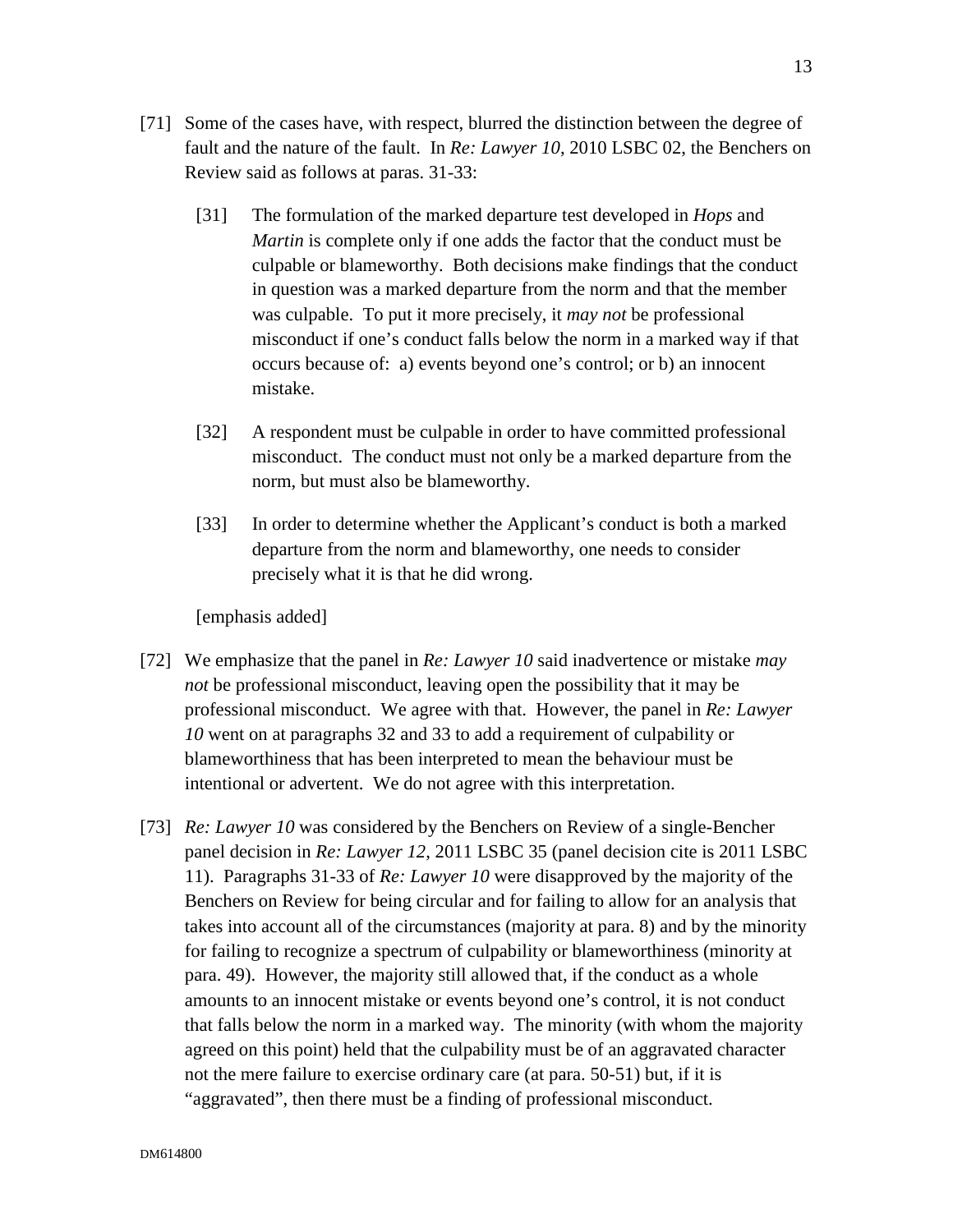- [74] Counsel for Mr. Harding relies on *Re: Lawyer 10* and submits that the element of culpability cannot be satisfied without evidence of something more than an error on the lawyer's part. He says that the cases read in context (and this is most pronounced in the cases involving delay) all involve some element of culpable behaviour that goes beyond inadvertence or a mistake.
- [75] Counsel for the Law Society says that culpability means that the conduct is the fault of the lawyer and marked departure refers to the degree of culpability (*Martin*). The degree of culpability requirement is satisfied if the conduct rises to the level of being aggravated (*Re: Lawyer 12*).
- [76] In our view, given all the cases and the guiding principles from *Stevens* and the marked departure test from *Martin*, there must be culpability in the sense that the lawyer must be responsible for the conduct that is the marked departure. The words "marked departure" are where one finds the requirement that the nature of the conduct must be aggravated or, to use the words of *Stevens*, outside the permissible bounds.
- [77] As *Stevens* and *Re: Lawyer 12* (both the single-bencher and the review decision) make clear the panel must look at all of the circumstances. In *Law Society of BC v. Lyons*, 2008 LSBC 09, the panel set out the following factors to consider in determining whether given conduct rises to the level of professional misconduct:
	- (a) the gravity of the misconduct;
	- (b) the duration of the misconduct;
	- (c) the number of breaches;
	- (d) the presence or absence of *mala fides*; and
	- (e) the harm caused.
- [78] The requirement that all the circumstances be considered and the factors set out in *Lyons* preclude an assertion that particular factors are determinative or trump factors.
- [79] Accordingly, it is not helpful to characterize the nature of blameworthiness with reference to categories of conduct that will or will not establish professional misconduct in any given case. Whether there was intention, or a "mere mistake", "inadvertence", or events "beyond one's control" is not determinative. While such evidence is relevant as part of the circumstances as a whole to be considered, absence of advertence or intention or control will not automatically result in a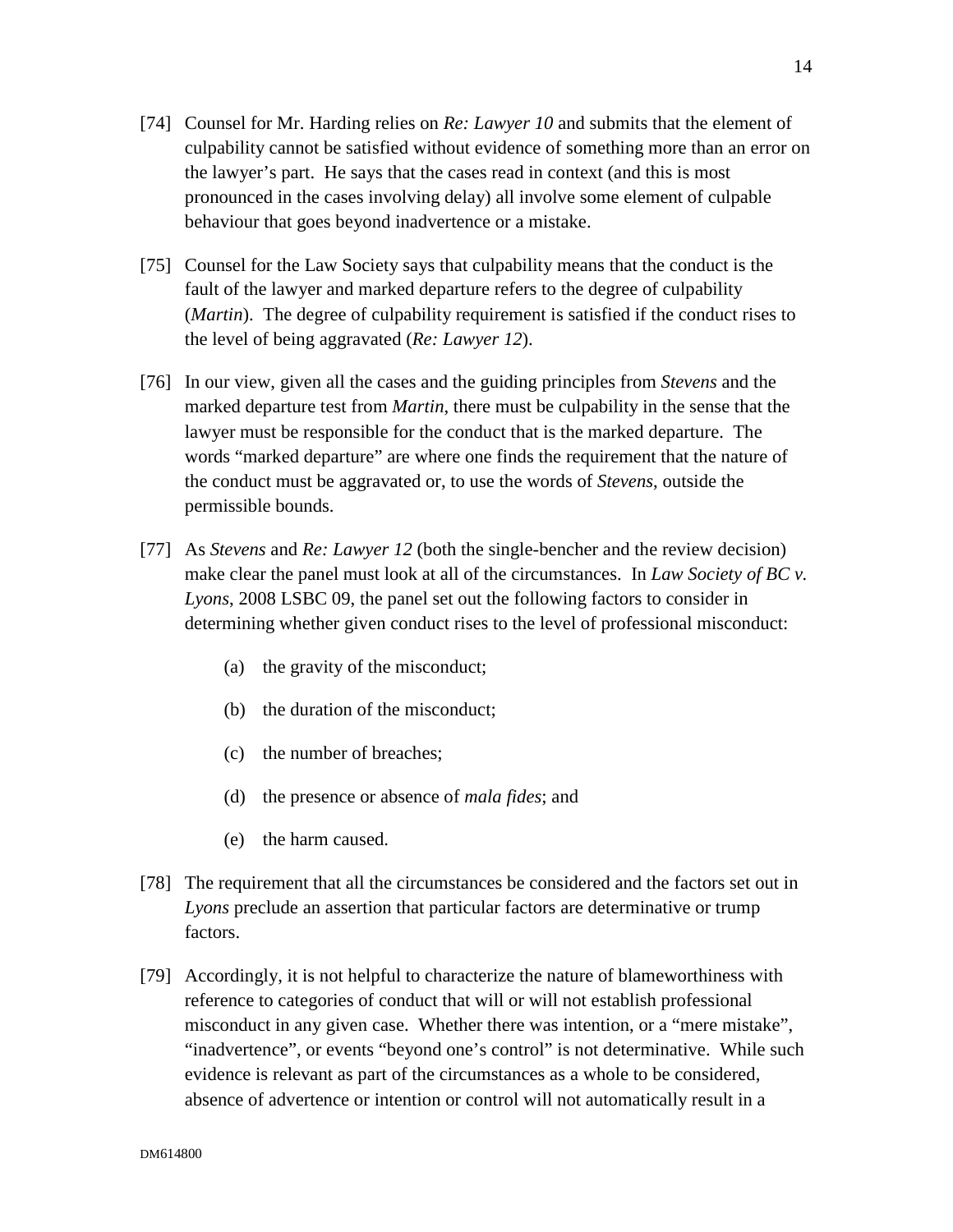defence to professional misconduct because the nature of the conduct, be it a mistake or inadvertence, may be aggravated enough that it is a marked departure from the norm. On the other hand, such evidence, taken as a part of the consideration of the circumstances as a whole, may be part of an assessment that the impugned conduct did not cross the permissible bounds.

[80] Having set out the governing legal principles, we will turn to a review of the cases considering professional misconduct in circumstances with the same sorts of particulars as the citations in this case.

#### **Conscientious, diligent and efficient representation**

- [81] A number of Law Society discipline cases have included citations where the professional misconduct alleged is the failure to represent the client in a conscientious, diligent and efficient manner including: *Law Society of BC v. Campbell,* [1997] LSDD No. 58; *Law Society of BC v. Simons,* 2012 LSBC 23; *Law Society of BC v. Wilson,* 2012 LSBC 06; *Law Society of BC v. McLellan,* 2011 LSBC 23; *Law Society of BC v. Williamson,* 2005 LSBC 4; *Law Society of BC v. Epstein,* 2011 LSBC 12; *Law Society of BC v. Rai,* 2005 LSBC 37; *Law Society of Alberta v. Chick,* [2008] LSDD No. 155. We are aware of two cases decided after the hearing of this case, *Law Society of BC v. Chiasson*, 2014 LSBC 32 and *Law Society of BC v. Perrick,* 2014 LSBC 39. These recent cases include applications of the legal principles but do not change them.
- [82] Chapter 3, Rule 3 of the *Professional Conduct Handbook*, headed "Quality of Service", sets out a list of indicia that may be a measure of whether the quality of service meets the expected standard. Some of those indicia include doing the work in a prompt manner so that its value to the client is not diminished or lost, maintaining office staff and faculties adequate to the lawyer's practice and, having informed the client that something will happen or that some step will be taken by a certain date, not allowing that date to pass without follow-up information or explanation.
- [83] Rule 5, "Promptness", reads as follows:

A lawyer shall make all reasonable efforts to provide prompt service to each client and, if the lawyer foresees undue delay, shall promptly inform the client.

[84] Many of the cases were decided in the context of an admission that the lawyer had not served a client in a conscientious, diligent and efficient representation and that his or her conduct amounted to professional misconduct. Because in such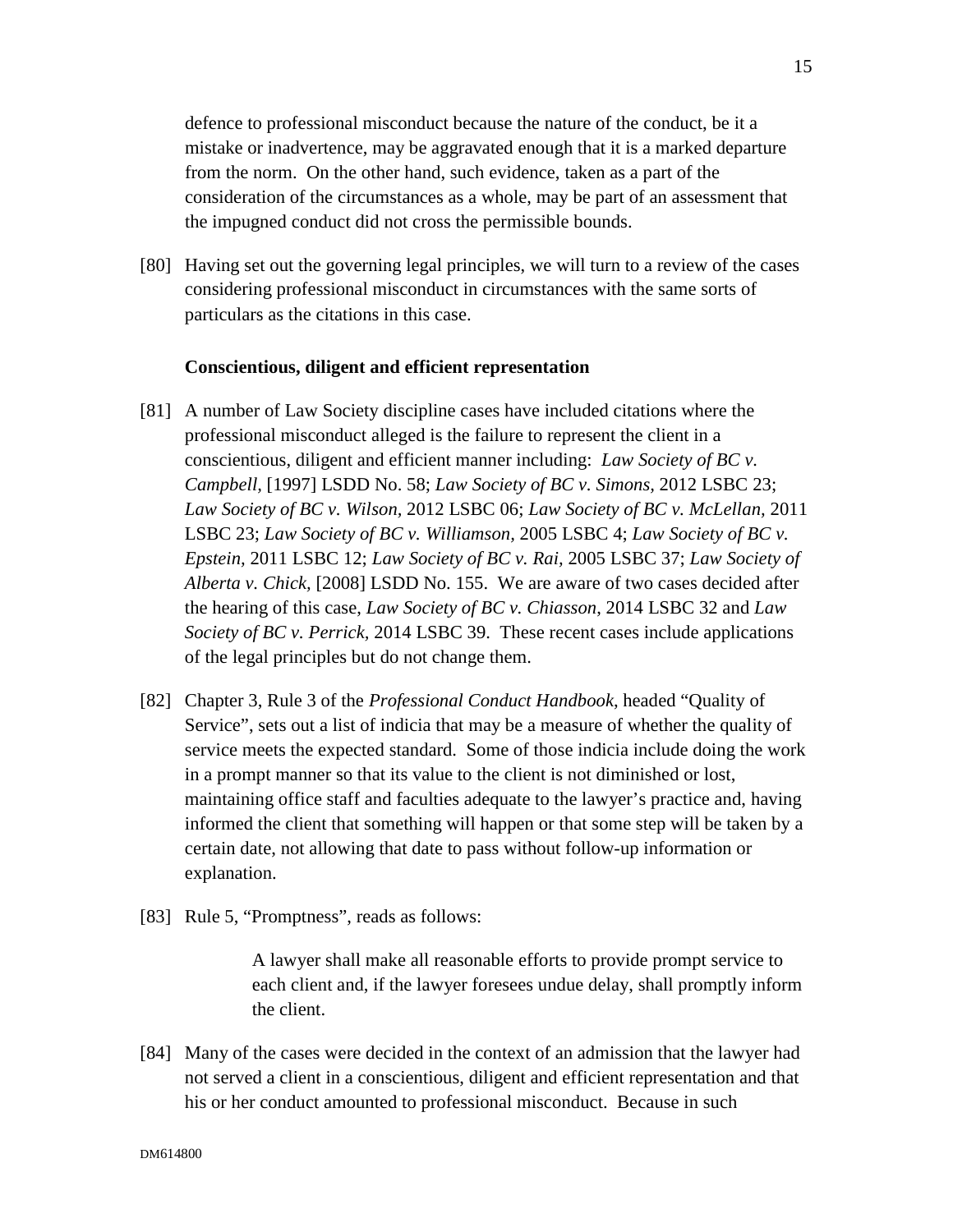situations the panel must still decide whether the conduct amounts to professional misconduct despite the admission, the cases are helpful to delineate the factors to be considered, but they are of limited assistance in deciding a case where it is debated as to whether the conduct crossed the permissible bounds.

- [85] Counsel for Mr. Harding submitted that a common ingredient of these cases was a feature of culpability lacking in this case such as inaction, procrastination despite reminders, the lawyer not responding to communications from the client and/or lying about activity on the case. Counsel for the Law Society points out that many of the cases (but not all) did involve such other conduct but that conduct was the subject of a separate allegation of professional misconduct. He submits that such communication issues are not a necessary precondition to professional misconduct based on delay or lack of activity.
- [86] Some of the cases are dominated by allegations about failing to communicate with the client. For example, in *McLellan*, the lawyer had commenced the claim and taken some steps, but did not respond to his client's communications and in particular, did not tell his client that the case was not practical to pursue. In that sense, the behaviour that was the marked departure was not so much that he did not move the case along, but that he did not communicate with his client why the case should not be pursued.
- [87] This issue is similar to the broad issue discussed above relating to the nature of the culpability and what role intention plays in the analysis. Again, we hold that such conduct is relevant as part of the entire set of circumstances that must be considered, but it is not in and of itself determinative.
- [88] From these cases, and expressing the *Lyons* factors in terms of specifics that apply when the allegation is that professional misconduct arose out of a failure to represent a client in a conscientious, diligent and efficient manner, particularly where the allegations involve delay or lack of activity, we distill the following factors to be considered:
	- (a) gravity of the misconduct requires a consideration of:
		- i. the length of the delay or lack of activity;
		- ii. whether the delay or lack of activity was coupled with representations to the client about the case that were not true or failing to communicate with the client; and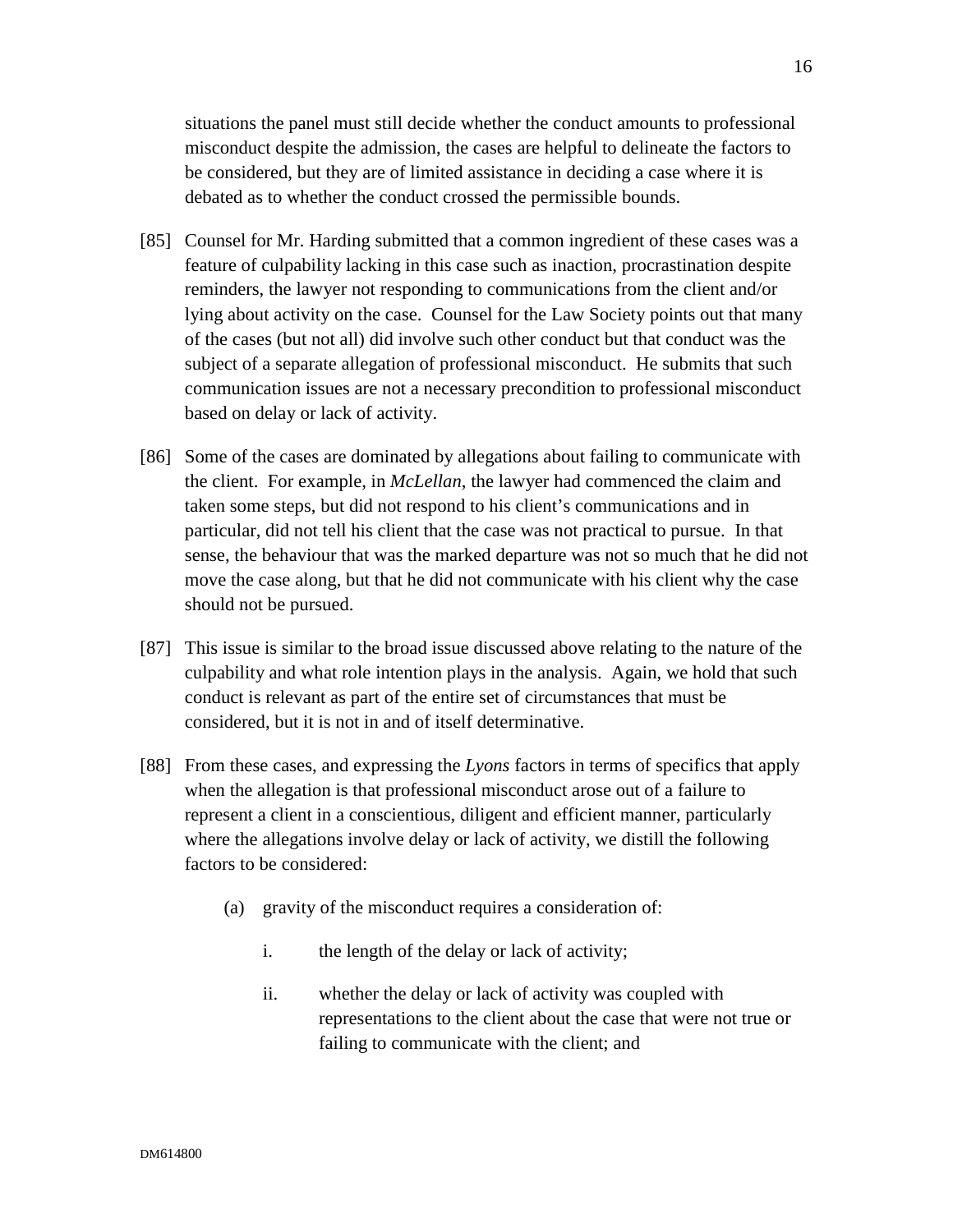17

- iii. the nature of the steps that could or should have been taken to advance the case;
- (b) duration of the misconduct also requires a consideration of the length of the delay or lack of activity;
- (c) the number of breaches takes into account whether the citation is based on a single incident or a series of incidents that should be considered together;
- (d) the presence or absence of *mala* fides requires an assessment of the reasons for the delay or lack of activity; and
- (e) the harm caused by the respondent's conduct requires an assessment of the consequences to the client in not advancing the case.

## **Obligation to give notice to the Lawyers Insurance Fund**

- [89] The relevant clause of the British Columbia Compulsory Professional Liability Insurance Policy is Condition 4, Notice of Claim or Suit, which reads as follows:
	- 4.1 If you become aware of an error or any circumstance which could reasonably be expected to be the basis of a claim, however unmeritorious, you will give written notice immediately, along with the fullest information obtainable, during the policy period to:

Lawyers Insurance Fund 5th Floor, 845 Cambie Street Vancouver, BC V6B 4Z9 Attention: Susan I. Forbes, Q.C, Director of Insurance Fax: 604 682-5842

[90] At the time of the conduct that gives rise to these citations, the *Professional Conduct Handbook* governed. Chapter 4, Rule 5 of the *Professional Conduct Handbook* provided that "[a] lawyer must comply with the terms of each professional liability insurance policy." Footnote 2 to Chapter 4, Rule 5 provides:

> Rule 5 imposes an ethical duty to report to the insurer. Imposing such an ethical obligation is necessary, in the public interest, to reduce the risk of coverage being denied.

[91] The law is clear that, notwithstanding the nomenclature of the title of the *Professional Conduct Handbook*, a failure to comply with it is not necessarily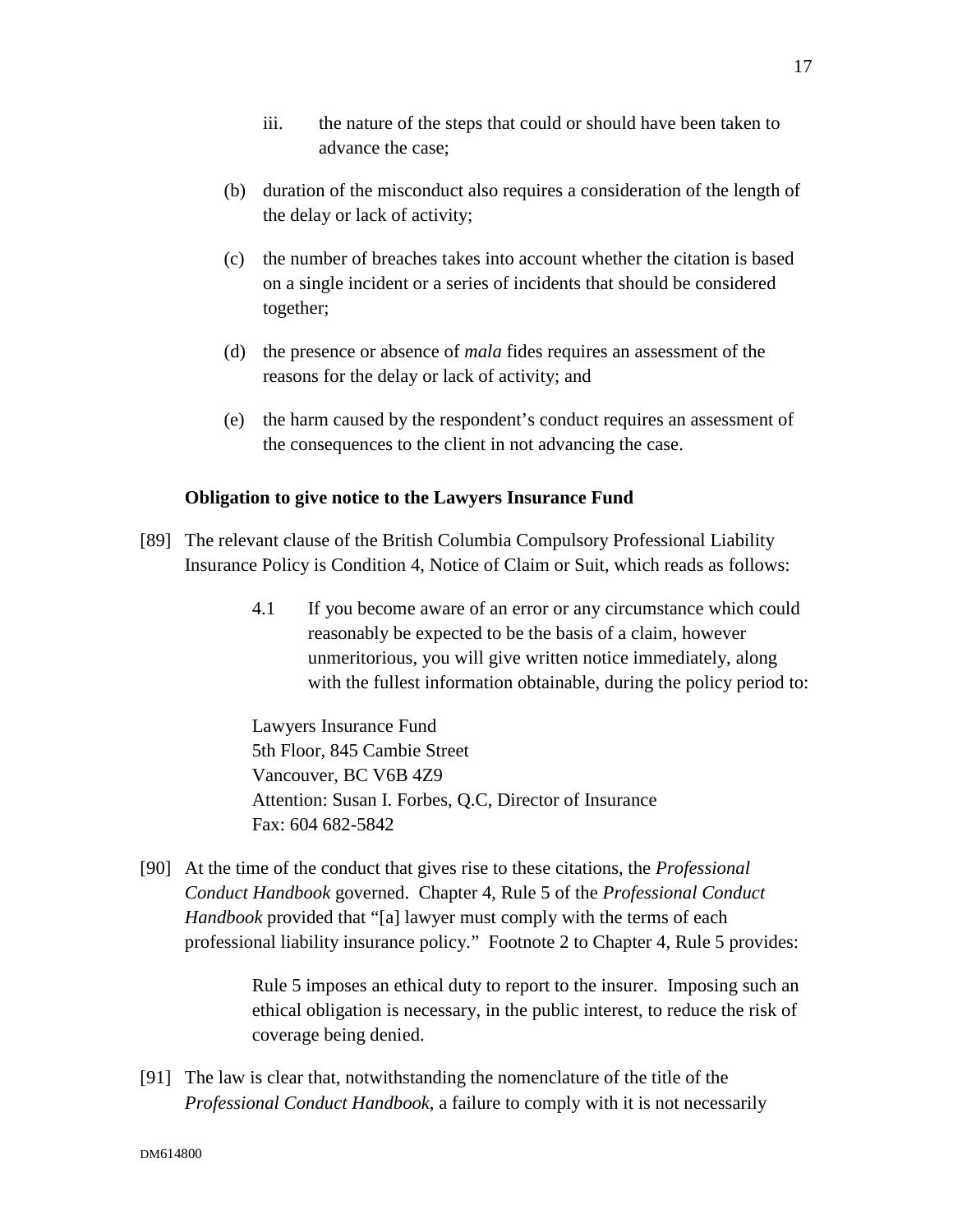professional misconduct: *Law Society of BC v. Coglon*, [2002] LSBC 21, at para. 7. Whether the lawyer had a duty to report under the policy and in compliance with the *Professional Conduct Handbook* does not necessarily answer the question as to whether failure to report is a marked departure from the standard expected.

- [92] In *Law Society of BC v. Dent*, [2001] LSBC 36, the respondent was cited for failing to report a matter to the Lawyers Insurance Fund, as well as other matters pertaining to the same client's series of transactions. The matter arose out of financial arrangements the respondent made with a client where he acted both as a lawyer to the client as well as the recipient of a loan for which the security was insufficient. The client, who ended up with no security, made a complaint to the Law Society and sued her former lawyer/mortgagor. The respondent did not report the matter to the Lawyers Insurance Fund during the foreclosure proceedings or at the time of a complaint to the Law Society by his client. He made the report after the client commenced an action against him but before judgment. Coverage was denied on the basis of his personal involvement in the transaction.
- [93] Professional misconduct was admitted and, while the panel confirmed the admission, there is no analysis of the citation pertaining to failing to report the matter to the Lawyers Insurance Fund.
- [94] The Law Society points to the policy reasons underpinning the requirement to report potential claims, including those that may be unmeritorious, on the objective "reasonable basis" standard. Those policy reasons include that, by failing to give notice to the insurer of the potential claim, the insurer's ability to prepare a strong defence is compromised, which can result in forfeiture of the claim to coverage under the policy: Dennis Boivin, *Insurance Law* (Toronto: Irwin Law*,* 2004). The policy reasons also include that early notice gives the insurer the opportunity to repair the issue that may give rise to the claim before the claim occurs. In our view, those policy reasons inform the analysis as to whether the failure to report is marked departure, but they do not rise to the level of establishing that every failure to report a claim that should be reported under the terms of the insurance contract is a marked departure. The policy reasons and their applicability to the facts of a given cases should be considered as part of the *Lyons* factors. In many cases they will be relevant to the gravity of the conduct and the harm caused.
- [95] Counsel for Mr. Harding submits that Mr. Harding's correct opinion that the Want of Prosecution Application would not succeed means that the failure to report is not professional misconduct. Again, we are of the view that this fact should be considered as part of the analysis, but is not determinative.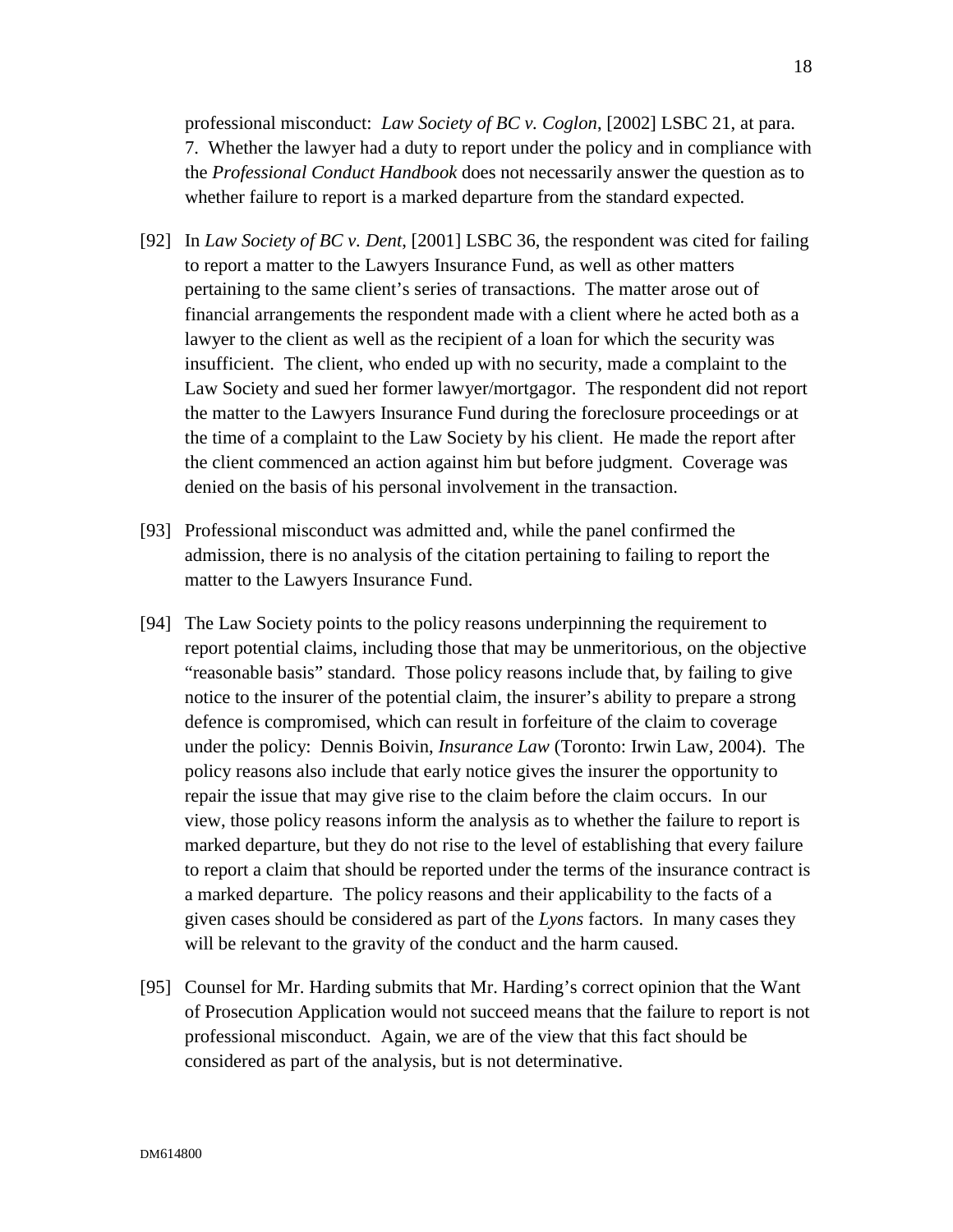[96] We are of the view that the *Lyons* factors cited above are an appropriate framework within which to assess this type of allegation.

#### **Obligation to recommend a client obtain independent legal advice**

- [97] The *Professional Conduct Handbook*, Chapter 4, Rule 5.1 reads as follows:
	- 5.1 If, in respect of a matter in which the lawyer is or was engaged, the lawyer has a reasonable apprehension that an error or omission:
		- (a) has been made
		- (b) is one for which the lawyer is or may be responsible, and
		- (c) is or may be damaging to the client,

then the lawyer must promptly:

- (d) inform the client of the facts of the error or omission, without admitting legal liability, and
- (e) recommend that the client obtain independent legal advice.
- [98] In addition, Chapter 3, Rule 3, referred to above, lists whether the lawyer has disclosed all relevant information to the client including information that could reveal neglect or error of the lawyer as one of the indicia of conscientious, diligent and efficient manner of representation.
- [99] This is an area of trepidation for lawyers. It is tempting but not appropriate for lawyers to decide that they can "fix" the error so there is no utility to recommending independent legal advice. The duty to recommend independent legal advice is based on an objective standard. It is part of a lawyer's fiduciary duty to his or her client, which includes scrupulous adherence to the obligation not to put the lawyer's own interests ahead of the client and to be candid, even where they have a plan to remedy the situation: *Law Society of Alberta v. Chick*, [2008] LSDD No. 155.
- [100] In the context of an application to dismiss for want of prosecution, the lawyer's conduct in the circumstances that give rise to the application are important but not determinative. If the want of prosecution is due to the lawyer, not the client or extraneous circumstances, the lawyer must give consideration to recommending independent legal advice. This is not to say that the lawyer's conduct must be intentional and the circumstances completely within the lawyer's control. Again,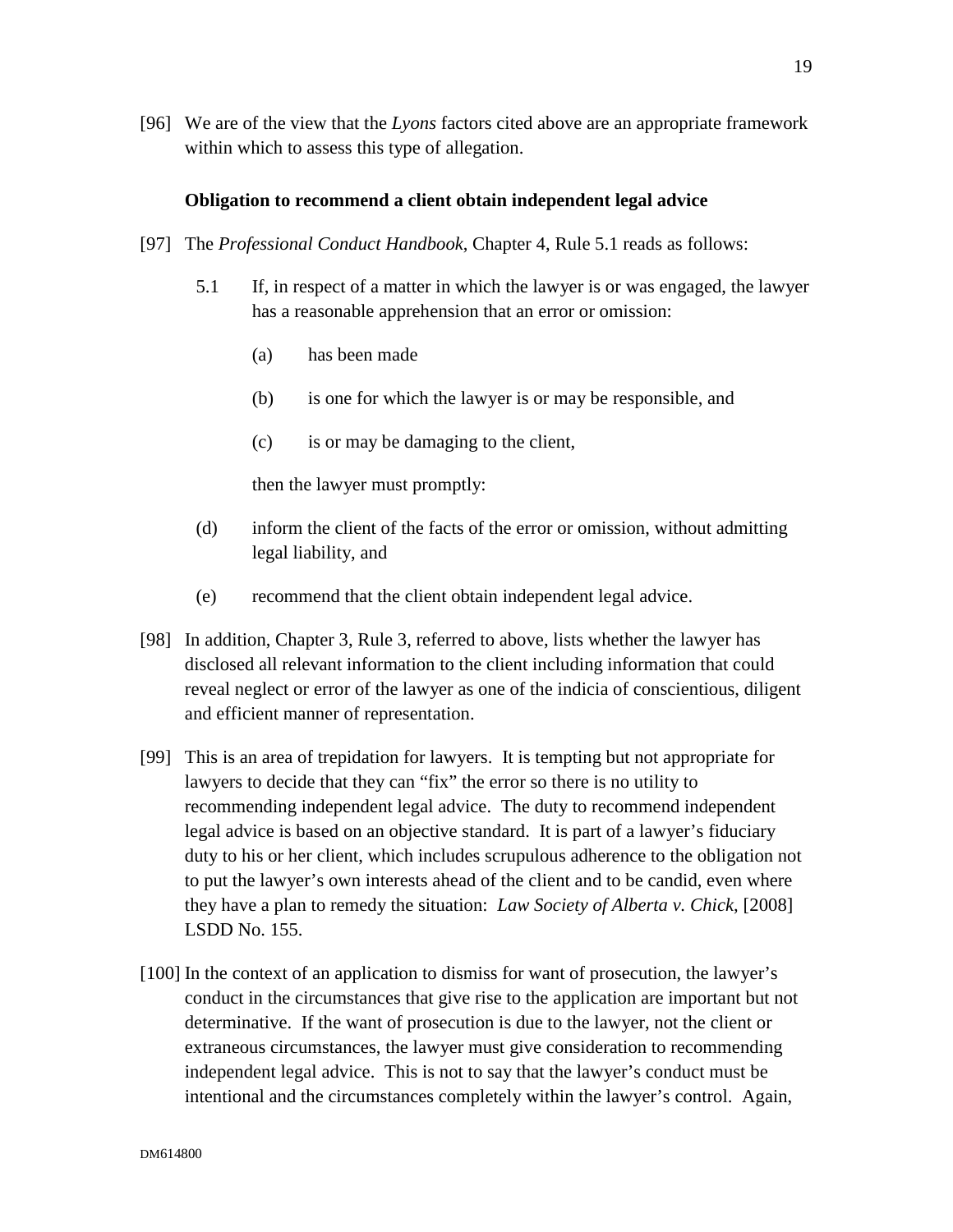the *Lyons* factors will assist in determining whether the failure to recommend independent legal advice amounts to professional misconduct in a given set of circumstances.

### **Conflict of interest**

- [101] The question of whether a conflict of interest is professional misconduct starts with, but does not finish with, what a conflict of interest is and whether one has been established. If a conflict of interest exists, the question becomes whether the lawyer's conduct in relation to that conflict is a marked departure from what is expected of a lawyer. That must be considered, as noted above, with reference to all the circumstances and within the framework of the *Lyons* factors.
- [102] In *R. v. Neil,* [2002] 3 S.C.R. 631, 2002 SCC 70, the Supreme Court of Canada adopted the following statement of a conflict of interest:

… a "substantial risk that the lawyer's representation of the client would be materially and adversely affected by the lawyer's own interests or by the lawyer's duties to another current client, a former client, or a third person".

- [103] Retainers between lawyers and clients are overlaid with fiduciary responsibilities, which include the duty of loyalty and the duty of transparency. The duty to avoid conflicts of interest is part of the duty of loyalty and the duty of candour. The law, however, also recognizes that not every conflict of interest is a breach of the duty of loyalty; sometimes a lawyer is caught in a crossfire between clients, in other cases, conflicts are engineered strategically: *Strother v. 3464920 Canada Inc.*, [2007] 2 SCR 177, at paras. 34-36.
- [104] One category of cases that comprises a significant portion of the jurisprudence dealing with conflicts of interest pertains to cases involving a lawyer or a law firm and two or more clients. Some cases, particularly in the discipline context, arise out of circumstances where a lawyer has intertwined business dealings with a solicitor-client relationship, causing conflicts where the lawyer is alleged to have preferred his or her interests over those of the client. In this case, the Law Society relies on the provisions of the *Professional Conduct Handbook* found in Chapter 7, which deal with those business relationship circumstances. They are: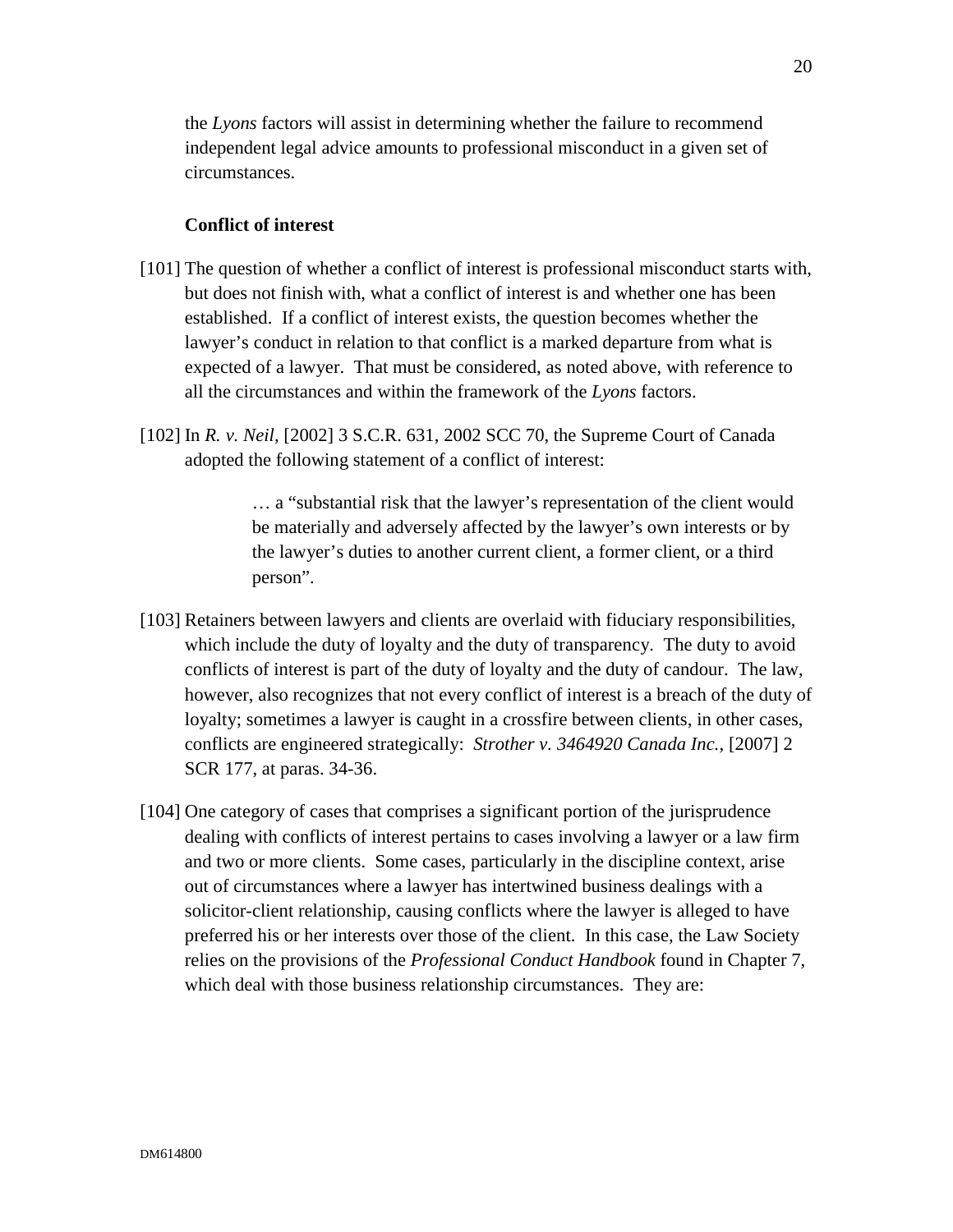### CONFLICTS OF INTEREST BETWEEN LAWYER AND CLIENT

The purpose of this Chapter is to state the general principles that should guide a lawyer's conduct when the lawyer is invited to act both as legal advisor and business associate.

…

# **Direct or indirect financial interest**

- 1. Except as otherwise permitted by the *Handbook*, a lawyer must not perform any legal services for a client if:
	- (a) the lawyer has a direct or indirect financial interest in the subject matter of the legal services, or
	- (b) anyone, including a relative, partner, employer, employee, business associate or friend of the lawyer, has a direct or indirect financial interest that would reasonably be expected to affect the lawyer's professional judgment.
- [105] There do not appear to be any provisions of the *Professional Conduct Handbook*  addressing conflicts that arise out of circumstances where the lawyer is alleged to have financial interest arising out of litigation on which he was retained, as in this case. Counsel for the Law Society takes the view the Chapter 7 prohibition is a strict prohibition against acting in any case where there is a direct or indirect financial interest.
- [106] The Law Society's position would mean that Chapter 7 of the *Professional Conduct Handbook* prohibits many fee arrangements typical in litigation, including contingency fees, hourly rate fees, and fees where there is a bonus or additional fee based on the result achieved. It would prohibit arrangements where the lawyer pays for disbursements as they are incurred and is not repaid those disbursements by the client until the conclusion of the litigation. In all of those cases, the lawyer has a financial interest in the litigation analogous to the special costs issue in this case. For example, in hourly rate arrangements, the lawyer's fee increases with the amount of time required to bring about a resolution.
- [107] The logic that underlies the reasoning that a conflict occurs any time the lawyer has a direct or indirect financial interest in the matter is that lawyers prefer their own financial interests to the interests of their clients or, to put it another way, are not bound by a duty of loyalty not to prefer their own interests to those of the client. The law of fiduciary duty forbids lawyers from putting their own interests before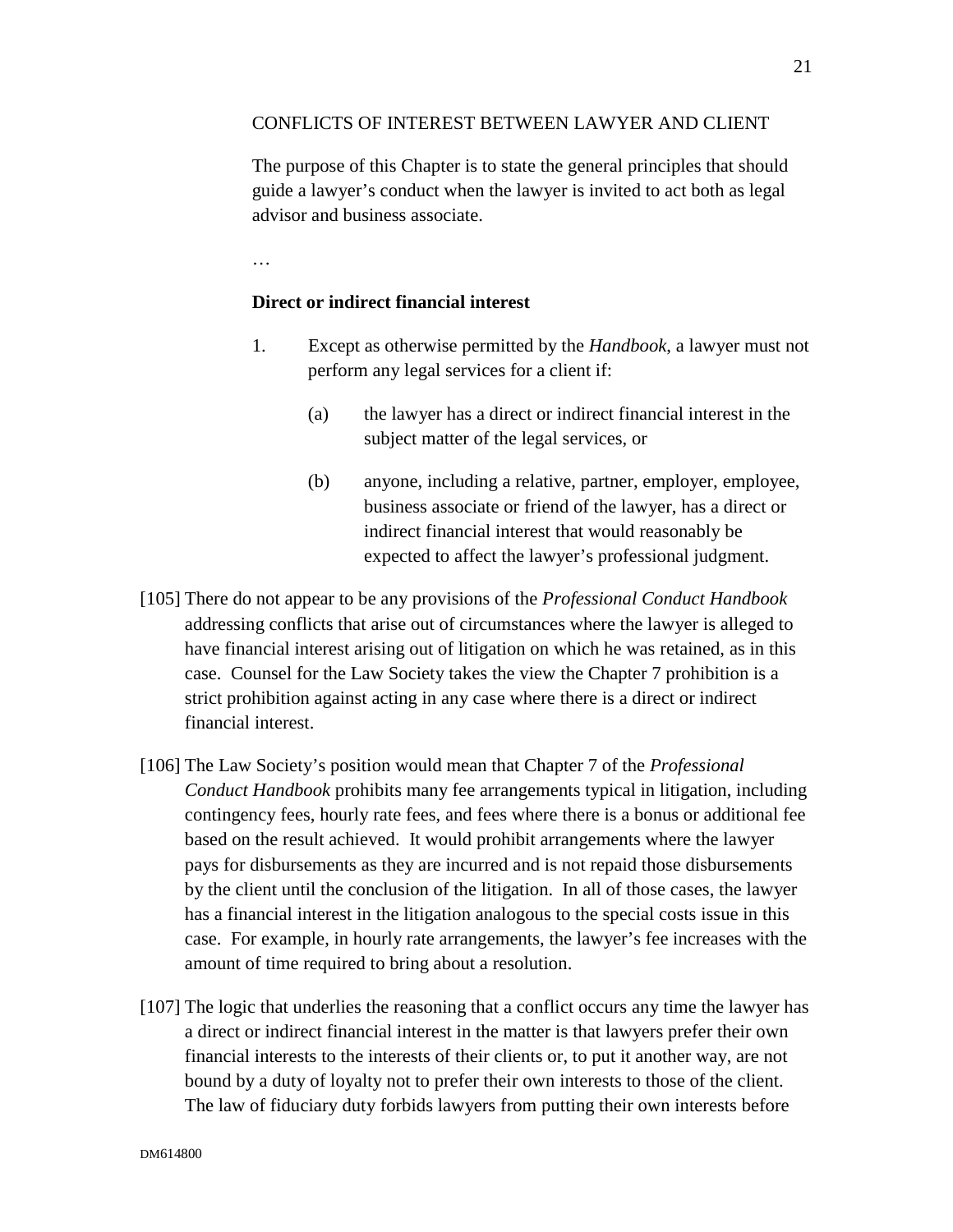those of their clients. If the duty is not met by the lawyer, then a conflict may occur that may be the subject of an allegation of professional misconduct, depending on the circumstances.

- [108] Counsel for Mr. Harding submitted that the Law Society's position would have widespread application with potentially absurd results, particularly with regard to contingency fee agreements or even whenever a lawyer had funded disbursements when settlement negotiations occurred. We agree.
- [109] We note the July 30, 2014 decision of a discipline panel in *Chiasson*, which was released after the hearing in this case. In that case, there was no citation alleging a conflict of interest, nonetheless the panel held that contingency fee agreements create an "inherent conflict of interest". This point was argued before us and we reach the opposite conclusion.
- [110] In summary on this point, Chapter 7 of the *Professional Conduct Handbook* on its face applies to circumstances where the lawyer goes into business with the client and has a financial interest in the outcome. Whether it creates a strict prohibition in those circumstances is not for us to say, but it clearly does not create a strict prohibition for the circumstances before us. We also observe that even if it did, that does not necessarily translate to professional misconduct. That is the topic to which we now turn.
- [111] In cases where a conflict of interest has arisen, the question (from a discipline perspective) is whether the lawyer's conduct in regard to that conflict of interest is a marked departure. The analysis of this issue must take into account that the law of conflicts has been evolving over the last several decades and is fairly characterized as a "minefield". The challenging issues presented by this area have been the subject of much controversy among the profession and in the jurisprudence. We noted above the comments by the Supreme Court of Canada in *Neil* that allegations of conflicts have been used tactically to disrupt the ability of a client to retain the lawyer of his or her choice. We also note that, in *Strother*, the Supreme Court of Canada split 5:4 on whether the facts of that case created a conflict. In the most recent case, *Canadian National Railway Co. v. McKercher LLP*, [2013] 2 SCR 649, Chief Justice McLachlin observed as follows:

In recent years the Canadian Bar Association and the Federation of Law Societies of Canada have worked toward common conflict rules applicable across Canada. However, they have been unable to agree on their precise form: see, for example, A. Dodek, "Conflicted Identities: The Battle over the Duty of Loyalty in Canada" (2011), 14 *Legal Ethics* 193. That debate was transported into the proceedings before us, each of these interveners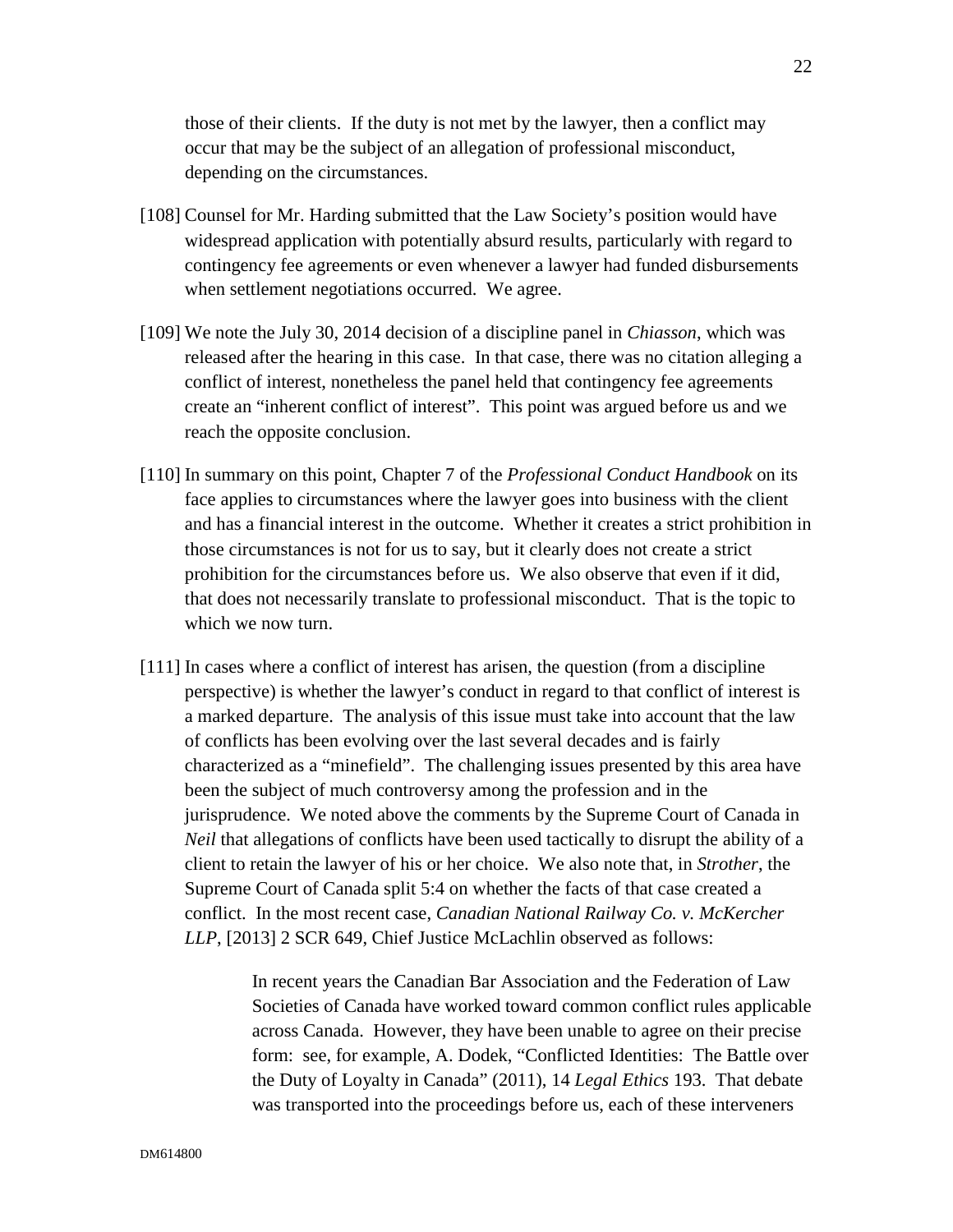asking this Court to endorse their approach. While the court is properly informed by views put forward, the role of this Court is not to mediate the debate. Ours is the more modest task of determining which principles should apply in a case such as this, from the perspective of what is required for the proper administration of justice.

[112] The complexity and controversy around the law of conflicts and the practical difficulties of navigating the area in modern day practice must be considered as part of all the circumstances in any case. Under the *Lyons* factors, these considerations will relate to the gravity of the conduct and the presence or absence of *mala fides*.

### **ANALYSIS**

#### **Client DA: Failure to provide conscientious, diligent and effective representation**

- [113] On the agreed facts, Mr. Harding took no steps on this matter for over four years, with the exception of one update meeting with the client. When he was retained in late 2006 or early 2007, the matter was scheduled to proceed to trial with a month or two months.
- [114] The single meeting with the client yielded notes of one half of a page, but no plan and certainly no action to move forward a case that had been poised to go to trial when Mr. Harding took over the retainer.
- [115] Counsel for Mr. Harding emphasizes the agreed fact that his explanation of the failure to move the case forward was because he generally lost track of the file. Mr. Harding's practice is to rely on a "bring forward" system regarding active files, but this file was not diarized through inadvertence. Mr. Harding's counsel says that conduct that is characterized by inadvertence cannot be the basis of a finding of professional misconduct. As we have noted above, we do not agree there is a burden to prove intention or that inadvertence is an absolute defence to an allegation of professional misconduct, although intention and inadvertence are factors to be considered.
- [116] In addition, the ASF also includes Mr. Harding's evidence on the motion to dismiss for want of prosecution that the failure to move the case forward was:

… due to the pressures of my workload and the seemingly constant occurrence of pressing and urgent matters, this file slipped through the cracks. This is entirely my fault and was not the result of any conduct or instruction by the Plaintiff.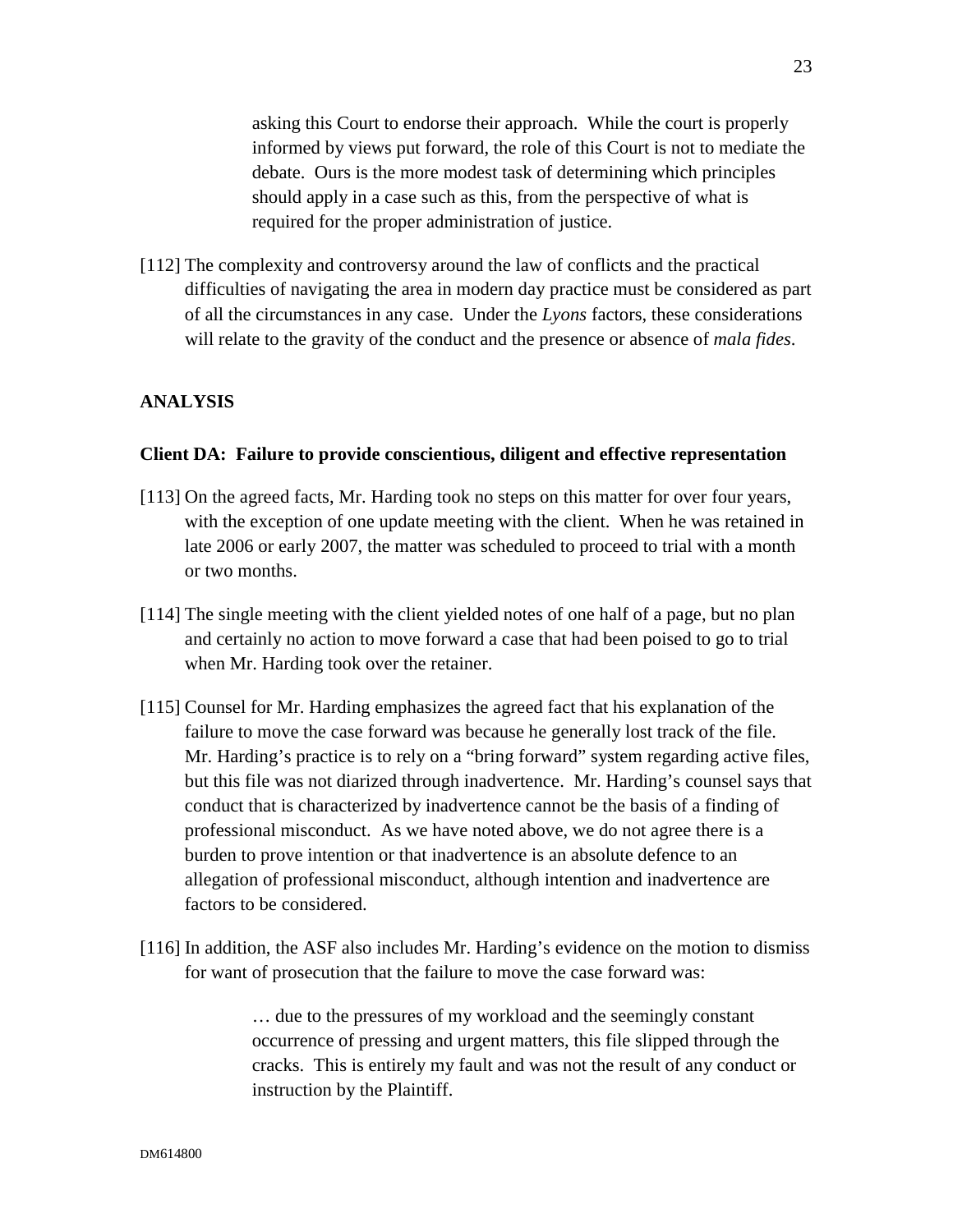- [117] This agreed fact is not exactly the same as inadvertence due to a failed bring forward system. Nor does the failure to diarize the file fit comfortably as the complete reason for lack of action given the June 2008 meeting with DA and GA. At least part of the explanation is that he was too busy to get to DA's case, in circumstances where he inherited a case that was about to go to trial and he did nothing in four years to conclude it.
- [118] We now turn to the application of the *Lyons* factors.

### **The gravity of the misconduct**

- [119] On the application to dismiss for want of prosecution, Mr. Justice Blair held that the delay was inordinate and inexcusable. We agree. Simply put, to take no steps on a file for four years is a marked departure from what is to be expected in any case, but in a case where the retainer came when the trial was set but adjourned to accommodate the retention of new counsel, the inexcusability is heightened. The additional circumstances here that, in four years, one meeting was held, the notes of that meeting show no commitment to move the case, and no action was taken subsequent to that meeting are aggravating.
- [120] A mitigating factor is that there is no evidence of any dishonesty about activity on the file. There is no agreed fact that Mr. Harding failed to respond to communications, but there is an agreed fact that Mr. Harding received a letter from another lawyer in which that lawyer stated that GA and DA were having trouble getting in touch with Mr. Harding. As noted, the contents of that letter are not agreed facts. There has been no complaint from GA or DA in this regard. The letter arrived shortly after Mr. Harding started to take steps to advance the matter by filing a notice of intention to proceed.
- [121] Overall, this factor militates in favour of a finding of professional misconduct.

#### **The duration of the conduct**

[122] The failure to advance the matter extended to four years and one month. This factor goes in favour of a finding of professional misconduct.

#### **The number of breaches**

[123] In this context, the number of breaches can be viewed as one long breach over four years or the sum of the steps that should have been taken during that period. Either way, this factor goes in favour of a finding of professional misconduct.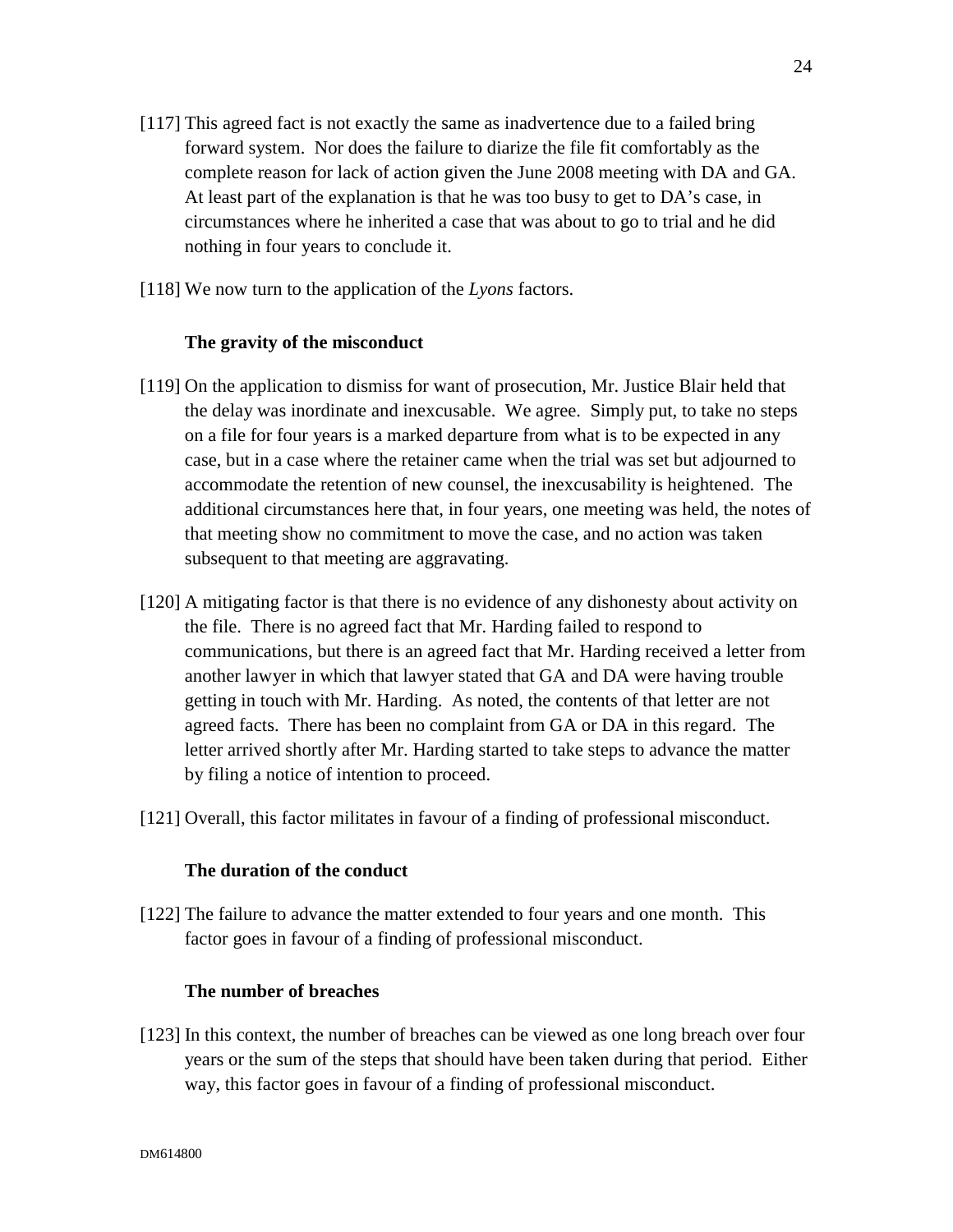### **The presence or absence of** *mala fides*

- [124] As noted above, this is the factor on which counsel for Mr. Harding placed the most reliance. He urged on us the agreed fact that the failure to advance the matter was due to inadvertence in Mr. Harding's bring forward system and that there were no other facts we could look to in this regard. We have noted that his affidavit evidence provides a more complete picture and that the June 2008 meeting is not consistent with an assertion that he simply lost track of the file for four years and one month. During part of that time he was aware of the file, but was too busy to get to it.
- [125] Having said all of that, there certainly is no evidence that rises to the level of *mala fides* in the sense of Mr. Harding having improper motives for not advancing the file.
- [126] This factor is neutral.

## **The harm caused**

- [127] Mr. Harding successfully defended the dismissal for want of prosecution, so the ultimate harm, the dismissal of DA's case, was avoided.
- [128] However, her case was not advanced for four years. We have no evidence from her on that. Delay in resolution of litigation is a serious issue generally, and the administration of justice suffers when cases are inordinately and inexcusably delayed.
- [129] This factor is in favour of a finding of professional misconduct.

## **Conclusion**

[130] Mr. Harding failed to serve DA in a conscientious, diligent and efficient manner in circumstances that amount to professional misconduct.

## **Client DA: Failure to Give Notice To the Lawyers Insurance Fund**

- [131] The nexus of the contest on this ground is whether Mr. Harding's views that the Want of Prosecution Application would not succeed inform the obligation to make the report or nullify a finding that it was professional misconduct to not do so.
- [132] We are of the view that Mr. Harding was required to report the Want of Prosecution Application because of the objective test of the wording of the Policy, and because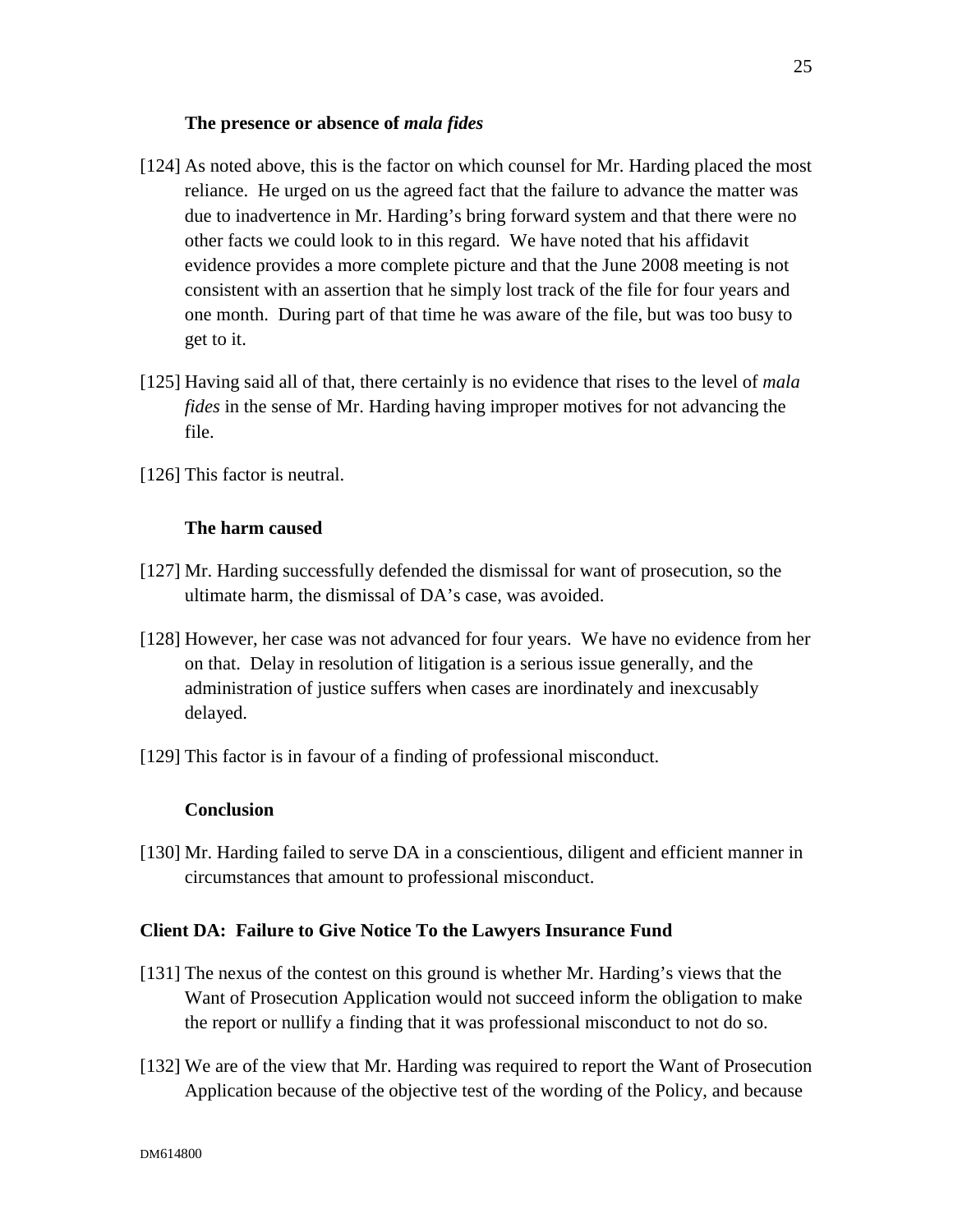of the agreed fact that the failure to advance the case was solely the fault of Mr. Harding.

- [133] The question then becomes whether his failure to report was professional misconduct.
- [134] As discussed above, not all applications that could result in the dismissal of a client's case need be reported. However, where the cause of the delay that underscores the application is solely the fault of the lawyer, the obligation to report is enhanced and the failure to report is more serious. Even though Mr. Harding correctly assessed that the outcome would be in DA's favour because the prejudice to the defendants was not serious enough, that was not a foregone conclusion. It was clear that the defendants had evidence of prejudice and Mr. Justice Blair found some prejudice.
- [135] The following is our analysis of the *Lyons* factors.

## **The gravity of the misconduct**

- [136] The conduct was moderately severe. Mr. Harding's conduct in not advancing the claim put his client in a perilous situation. As soon as the application was brought, he knew that his client's interests were vulnerable to be compromised due to his conduct. That should have triggered him to think about reporting immediately. His view that he did not need to report because he did not think the Want of Prosecution Application would be successful was not a correct view given his responsibility under his Policy and his responsibility to his client.
- [137] This factor militates in favour of a finding of professional misconduct.

## **The duration of the conduct**

[138] The misconduct commenced when the defendants' lawyer brought the Want of Prosecution Application and continued until it was resolved, a period over eight months. This factor militates in favour of a finding of professional misconduct.

### **The number of breaches**

[139] There was one breach. This factor militates against a finding of professional misconduct.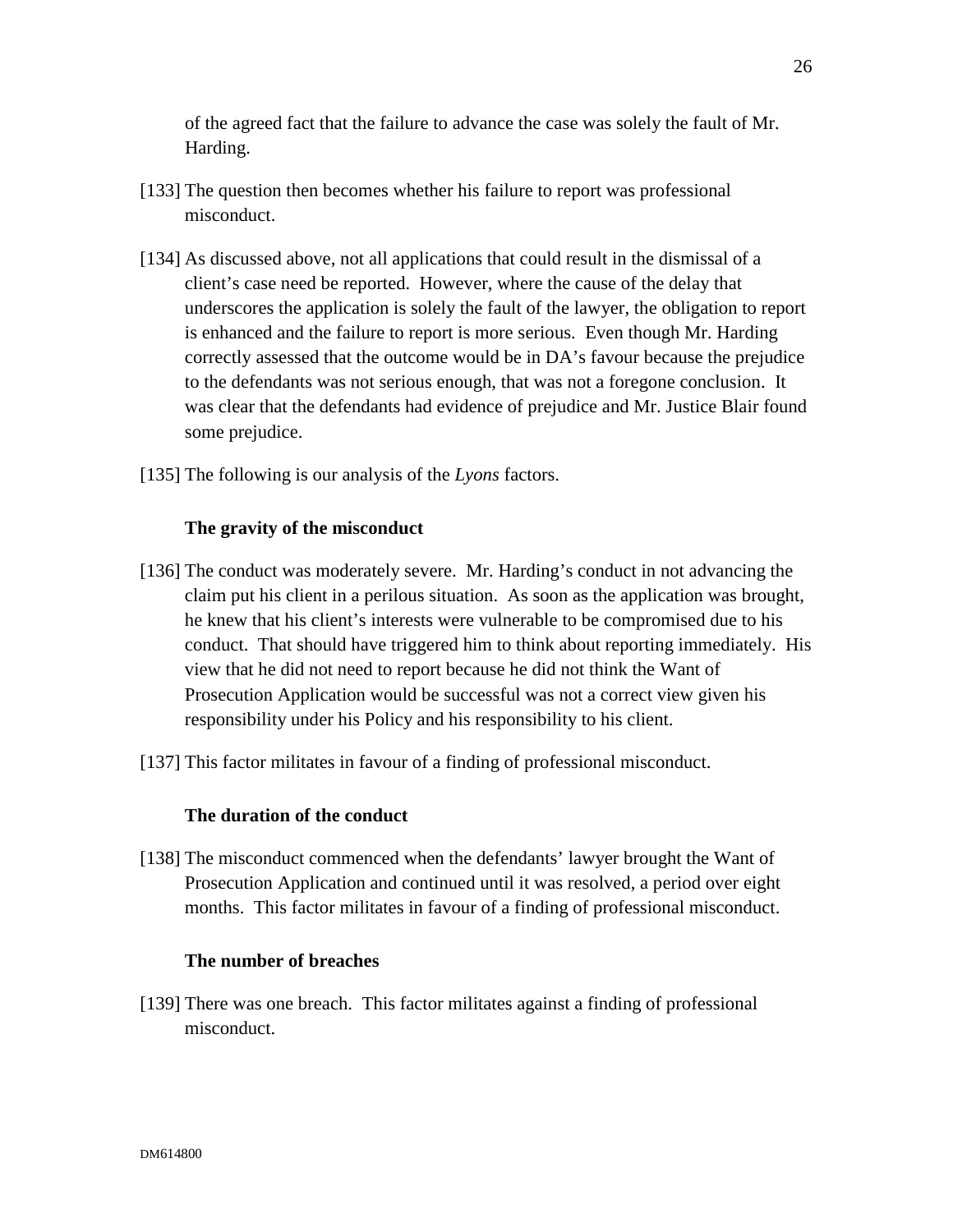### **The presence or absence of** *mala fides*

- [140] There were no improper intentions or motives. Mr. Harding did not believe the application would succeed. He was not trying to cause harm to either DA or the Lawyers Insurance Fund by not reporting. He simply formed the erroneous view that he need not report.
- [141] This factor militates against a finding of professional misconduct.

## **The harm caused**

[142] There was no harm caused. This factor militates against a finding of professional misconduct.

## **Conclusion**

[143] While we are of the view that Mr. Harding should have reported the Want of Prosecution Application to the Lawyers insurance Fund, we conclude the Law Society has not met its burden of establishing on a balance of probabilities that Mr. Harding's conduct was a marked departure from that expected.

## **Client DA: Failure to Recommend Independent Legal Advice**

- [144] During the timeframe starting when the Want of Prosecution Application was launched up to the time it was dismissed, DA's interests were in peril due to the conduct of Mr. Harding. He should have referred her for independent legal advice.
- [145] Whether the failure to do so amounts to professional misconduct is informed by the duty of candour and the duty not to prefer his interests over those of his client. While the client was told of the application, and she was told that the delay was due to Mr. Harding, she was never told she might have a claim against him if the application succeeded. She would have been told that if she had been referred for independent legal advice.
- [146] We review the *Lyons* factors as follows.

## **The gravity of the misconduct**

[147] The conduct was grave. As soon as the application was brought, Mr. Harding knew that his client's interests were vulnerable to be compromised due to his conduct. His client needed independent legal advice. His view that he did not need to refer her because he did not think the Want of Prosecution Application would be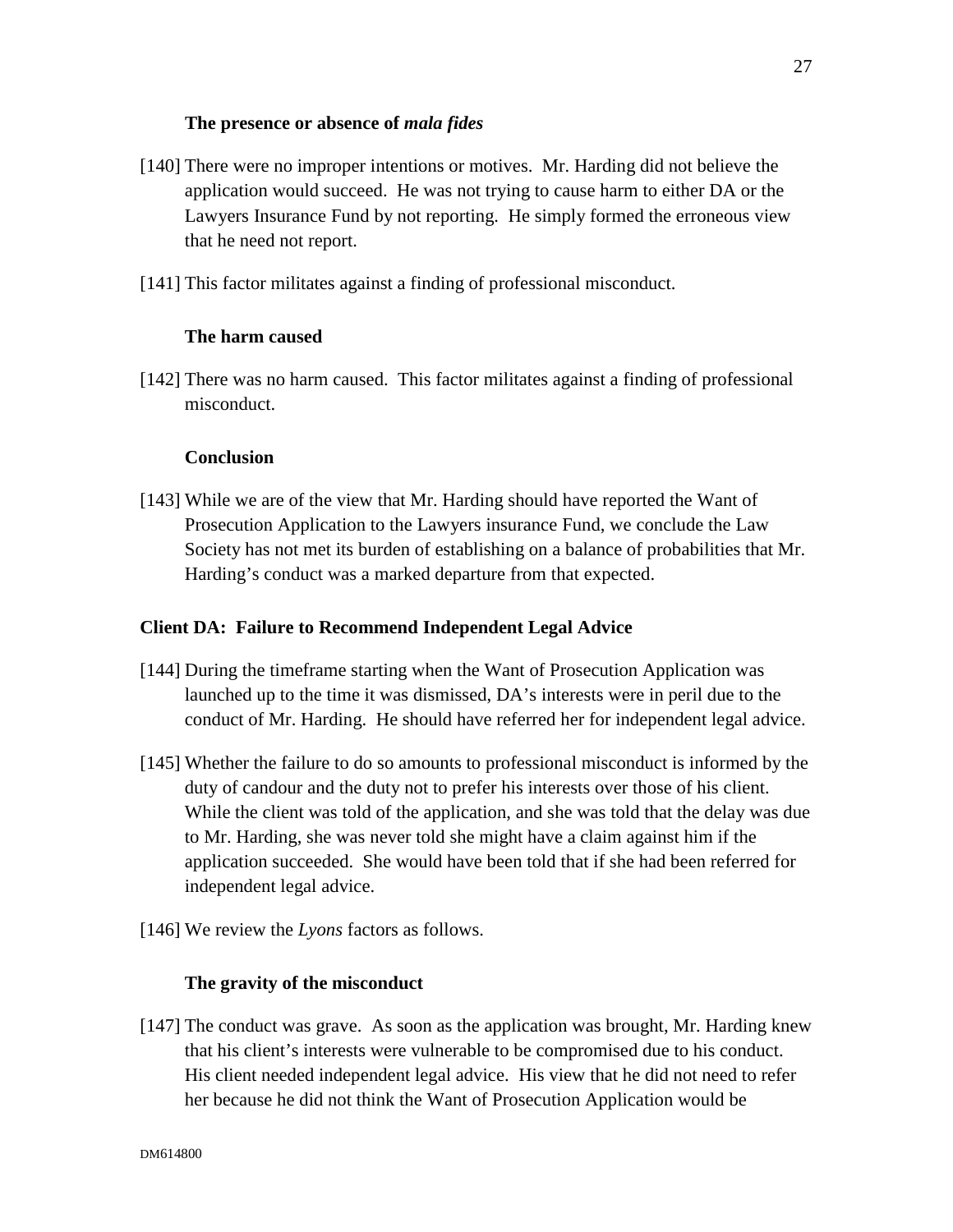successful aggravates this situation. DA should have had independent legal advice to get an objective view on that and in case he was wrong. His obligation of complete candour and transparency required that.

[148] This factor militates in favour of a finding of professional misconduct.

### **The duration of the misconduct**

[149] The misconduct commenced when the defendants' lawyer served the Want of Prosecution Application and continued until it was resolved, a period over eight months. This factor militates in favour of a finding of professional misconduct.

#### **The number of breaches**

[150] There was one breach. This factor militates against a finding of professional misconduct.

#### **The presence or absence of** *mala fides*

- [151] There is no evidence of any improper intentions or motives; however, Mr. Harding's behaviour is not consistent with his obligation to put his client's interests first.
- [152] This factor militates in favour of a finding of professional misconduct.

#### **Conclusion**

[153] Mr. Harding's failure to recommend independent legal advice to DA amounts to professional misconduct.

#### **Clients PJ and ZS: Failure to Report to the Lawyers Insurance Fund**

- [154] The Policy excludes special costs from the definition of damages. Notwithstanding the Policy, apparently LIF will cover special costs in some circumstances. The agreed fact is that "[a]lthough not specifically stated in the Policy, LIF provides coverage for claims brought by a client against his or her solicitor arising out of an alleged error that exposes the client to a claim for special costs."
- [155] In light of the fact that the Policy, on its face, excludes coverage for the matter the Law Society alleges should have been reported, we fail to see that Mr. Harding could have an obligation to report, let alone committed professional misconduct by failing to report.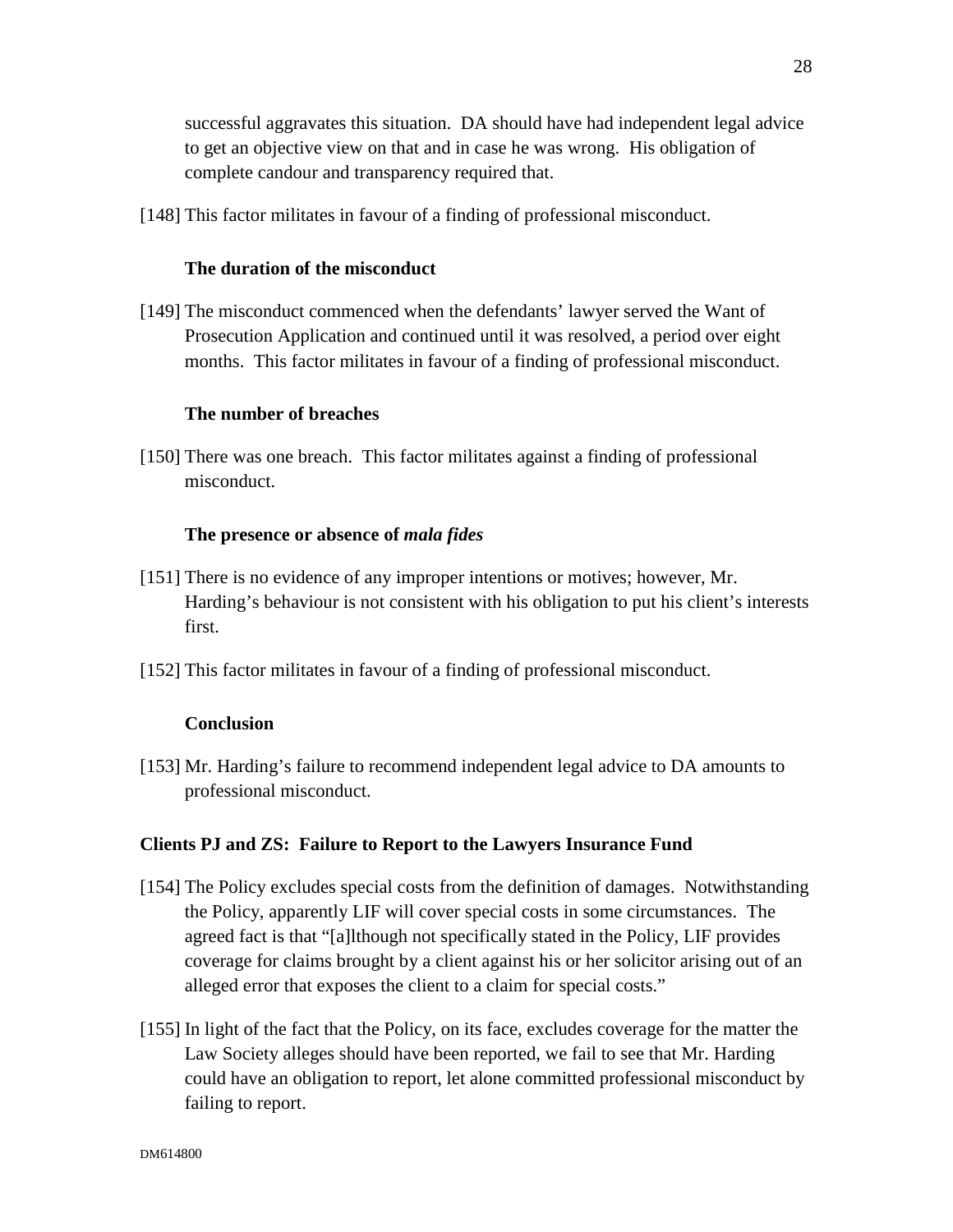- [156] Counsel for the Law Society submitted that insurance contract interpretation jurisprudence provides that coverage is interpreted broadly and exclusions are interpreted narrowly. We do not think that doctrine creates a duty to report a claim that is excluded from coverage on a plain reading of the Policy, even though the practice of LIF is to provide coverage for it.
- [157] We need not address the *Lyons* factors because there is no misconduct to assess.

### **Conclusion**

[158] The Law Society has not met its burden of establishing that there is a duty to report in these circumstances. These circumstances do not amount to professional misconduct.

### **CLIENT ZS: CONFLICT OF INTEREST**

- [159] In this case, the alleged conflict arose when the application brought by ZS to have the defendants, ICBC and several other persons in contempt of court triggered a claim for special costs against both ZS and the Respondent.
- [160] When that claim was made, Mr. Harding recommended ZS obtain independent legal advice, arranged for her to have that advice and paid for that advice. However, he did not encourage her to seek legal advice on the issue of his representation of her in the settlement negotiations in light of the claim for special costs.
- [161] Mr. Harding subsequently, on instructions from ZS, settled her case for more than the amount she had instructed him to accept. The settlement terms included a release for the claim for special costs.
- [162] Was Mr. Harding in a conflict of interest in negotiating such a settlement, and if so, is that professional misconduct?
- [163] For the reasons given above, we find that Chapter 7 of the *Professional Conduct Handbook* does not apply to these circumstances. Mr. Harding was not in business with ZS. The claim for special costs by the opposing parties did not create a business relationship.
- [164] The claim for special costs did create circumstances where Mr. Harding had a financial interest in the outcome, but we find there is no evidence it created a conflict. As we have discussed above, having a financial interest in the outcome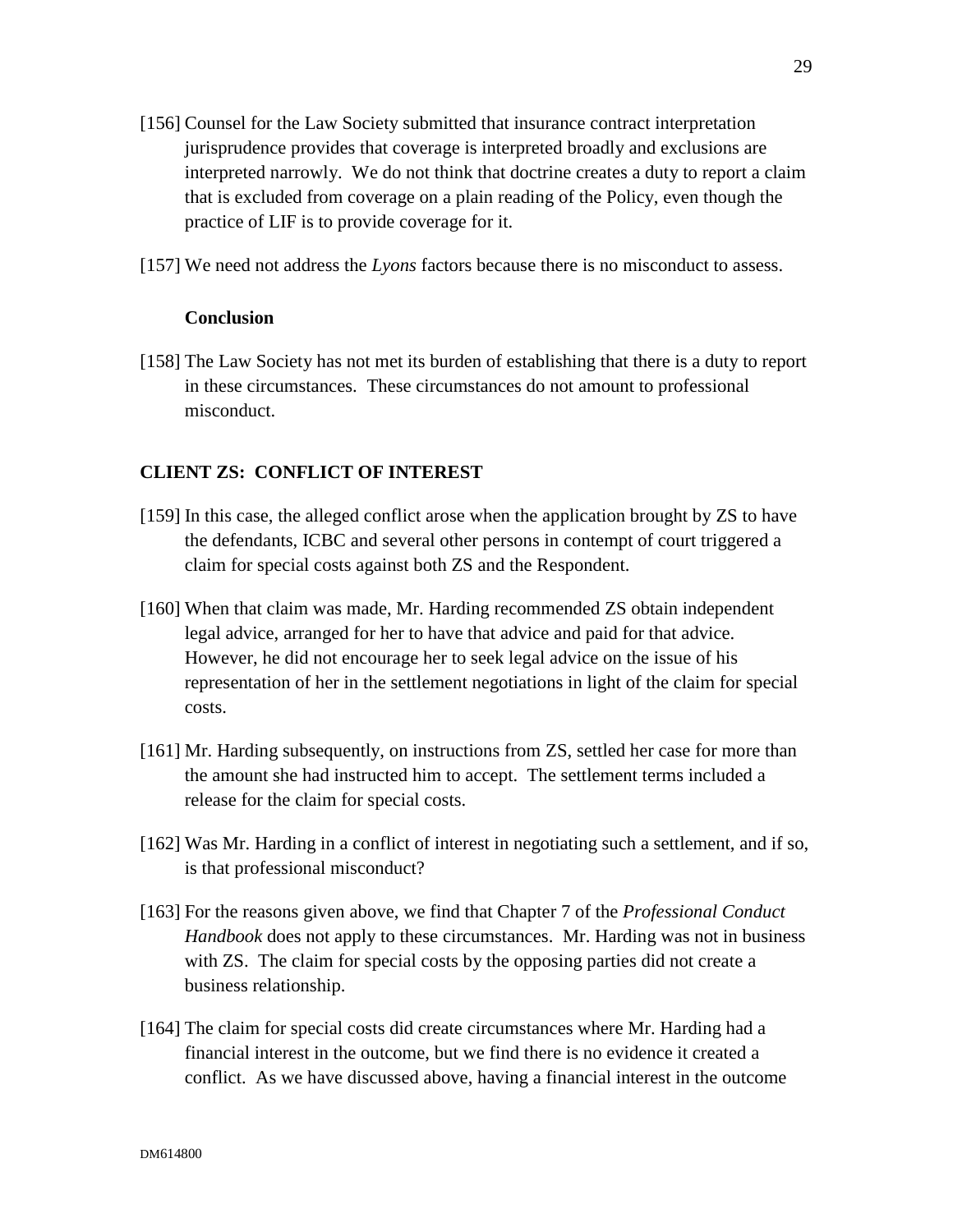does not automatically mean there is a conflict. If that were the case, then all manner of retainer agreements would create conflicts.

- [165] The evidence does not establish on the balance of probabilities that there was a conflict of interest. It is regrettable that the tactic that Mr. Harding recommended to ZS resulted in claims for special costs against ZS and Mr. Harding. Such claims are rare, but they do happen. It would be wrong to set a rule that, wherever a claim for special costs against a lawyer arises, a conflict also automatically arises. That would permit opposing parties to interfere, potentially mischievously, with the relationship between a lawyer and a client. We hasten to say that there is no evidence that was the case here; the allegations made in the Contempt Application were serious and of the type where it was not surprising a claim for special costs was made.
- [166] Accordingly, there may be circumstances where a claim for special costs against the lawyer or the lawyer and the client does create a conflict on the evidence. The evidence in this case does not establish such a conflict. There is no evidence that Mr. Harding breached his duty of loyalty or acted to put his interests ahead of those of ZS. Their interests were aligned to the extent that they both shared an interest in resolving the case in a way which eliminated the claims for special costs. There is no evidence that the negotiations were such that the amount ZS recovered was diminished by the release of the claim for special costs.
- [167] Given that the citation is based on an allegation of acting in a conflict of interest, and having found no conflict, it is not necessary to address the issue of professional misconduct. However, we will do so briefly in the event there is any issue of what our views would have been.
- [168] We apply the *Lyons* factors as follows.

#### **The gravity of the misconduct**

[169] The conduct does not rise to the level of being grave or a marked departure. Mr. Harding did seek out the views of a practice advisor who did not identify a conflict or suggest to Mr. Harding that he could not continue to act while a claim for special costs against him was outstanding. While there was some debate at the hearing about the scope of his inquiry and the soundness of the advice he received, the fact that he sought guidance goes to the issue of whether Mr. Harding's conduct was a marked departure. DA had independent legal advice and representation at the hearing for special costs. Mr. Harding negotiated a settlement that was more than what she instructed him she was prepared to settle for. There is no evidence he preferred his interests over hers or that her claim was compromised in favour of a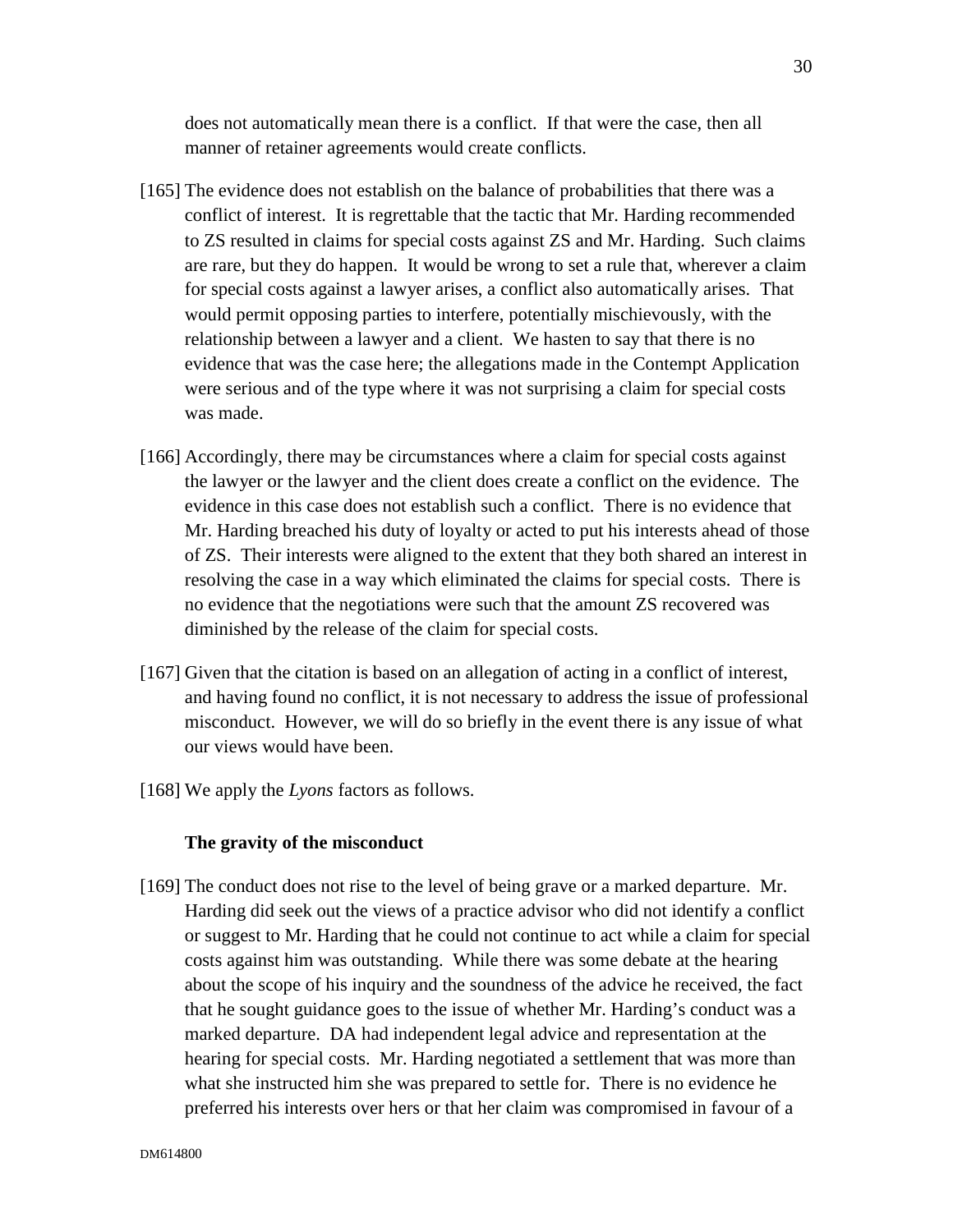release of the claim of costs against him. It is typical to negotiate costs awards as part of a settlement.

- [170] This was a challenging situation for any lawyer. Mr. Harding worked his way through it seeking appropriate guidance and keeping his clients' interests at the forefront of his actions.
- [171] Even if we are not correct that there was no conflict, it cannot be said that his handling of the matter falls outside the permissible boundaries and is a marked departure from the conduct expected.

## **The duration of the misconduct**

[172] The negotiation of the settlement took place over a short period of time.

### **The number of breaches**

[173] There was one breach alleged.

#### **The presence or absence of** *mala fides*

[174] There is no evidence of any *mala fides*.

### **The harm caused**

[175] There was no harm caused.

#### **Conclusion**

[176] We conclude that Mr. Harding was not in a conflict of interest and that his conduct did not amount to professional misconduct on this allegation.

#### **DISPOSITION**

[177] Professional misconduct has been established with regard to allegation 1, failing to represent DA in a conscientious, diligent and effective manner. Professional misconduct has been established with regard to allegation 3, failing to recommend independent legal advice to DA. Allegation 2, professional misconduct pertaining to the failure to report the application to dismiss for want of prosecution on DA's claim to the Lawyers Insurance Fund, is dismissed. Allegations 4(a) and (b), professional misconduct for failing to report to the Lawyers Insurance Fund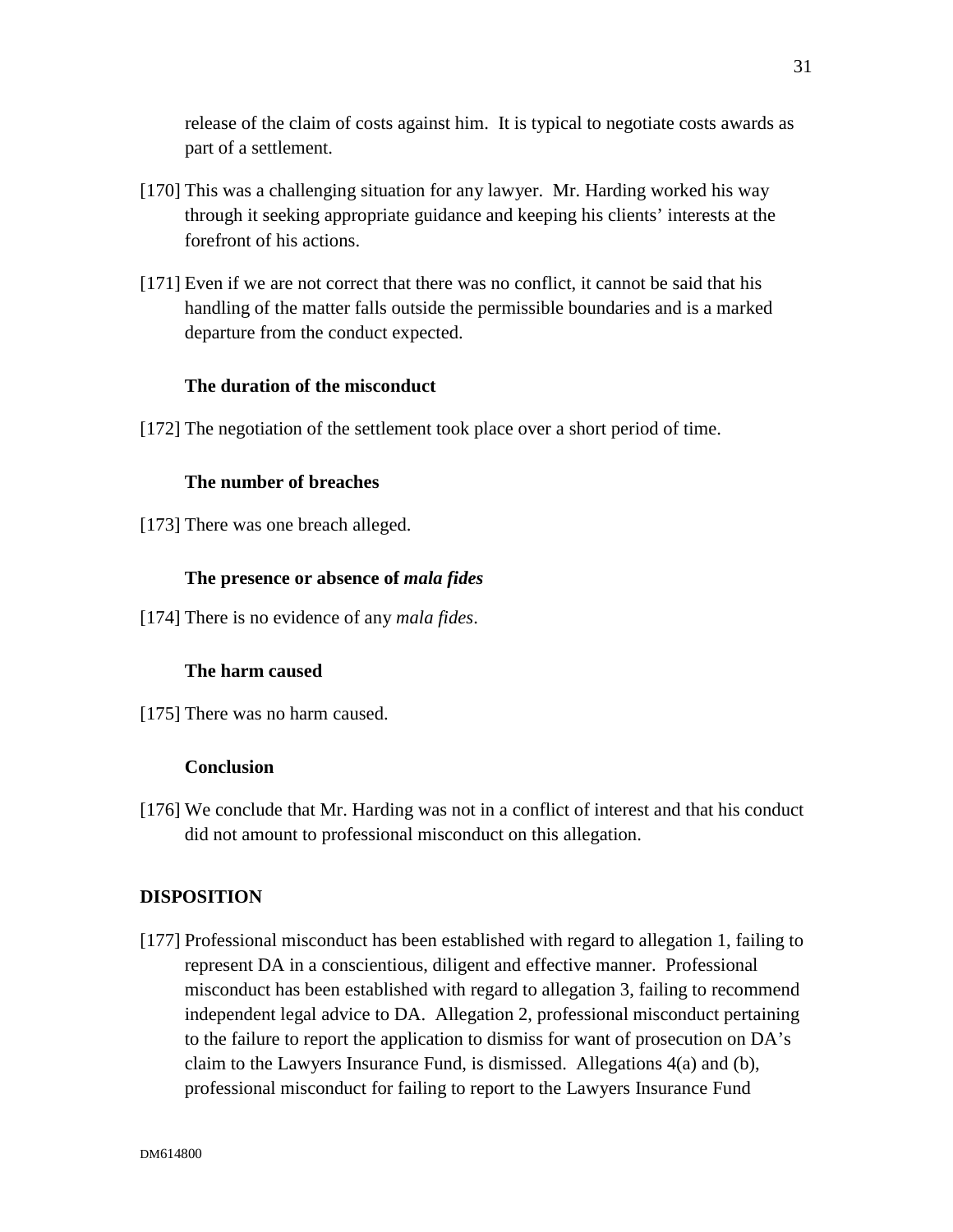pertaining to PJ and ZS, are dismissed. Allegation 5 pertaining to professional misconduct in acting in a conflict of interest in relation to ZS is dismissed.

# **AGREED STATEMENT OF FACTS**

### **Member Background**

- 1. Thomas Paul Harding (the "Respondent") was called and admitted as a member of the Law Society of British Columbia ("LSBC") on August 31, 1990.
- 2. After his admission, the Respondent practised with Peterson Stark in Surrey, British Columbia. Since May 1, 1999, the Respondent has practised under the firm name of Trial Lawyers Advocacy Group in Surrey. The Respondent has practised in the Lower Mainland since 1990, primarily in the areas of personal injury and family law.

### **Citation and Service**

- 3. The citation in this matter was authorized by the Discipline Committee on January 24, 2013 and was issued on February 22, 2013 (the "Citation").
- 4. The Respondent admits that on February 22, 2013 he was served through his counsel with the Citation and waived the requirements of Rule 4-15 of the Law Society Rules.

#### **Attachments**

- 5. Except where otherwise stated, it is agreed in respect of each document attached to this Agreed Statement of Facts that it:
	- a. is a true copy of the original document,
	- b. was written or created on the date on the face of the document,
	- c. where by the content or nature of the document it was intended to be sent or delivered, that it was sent or delivered on the date it bears on its face and was subsequently received by the intended recipient,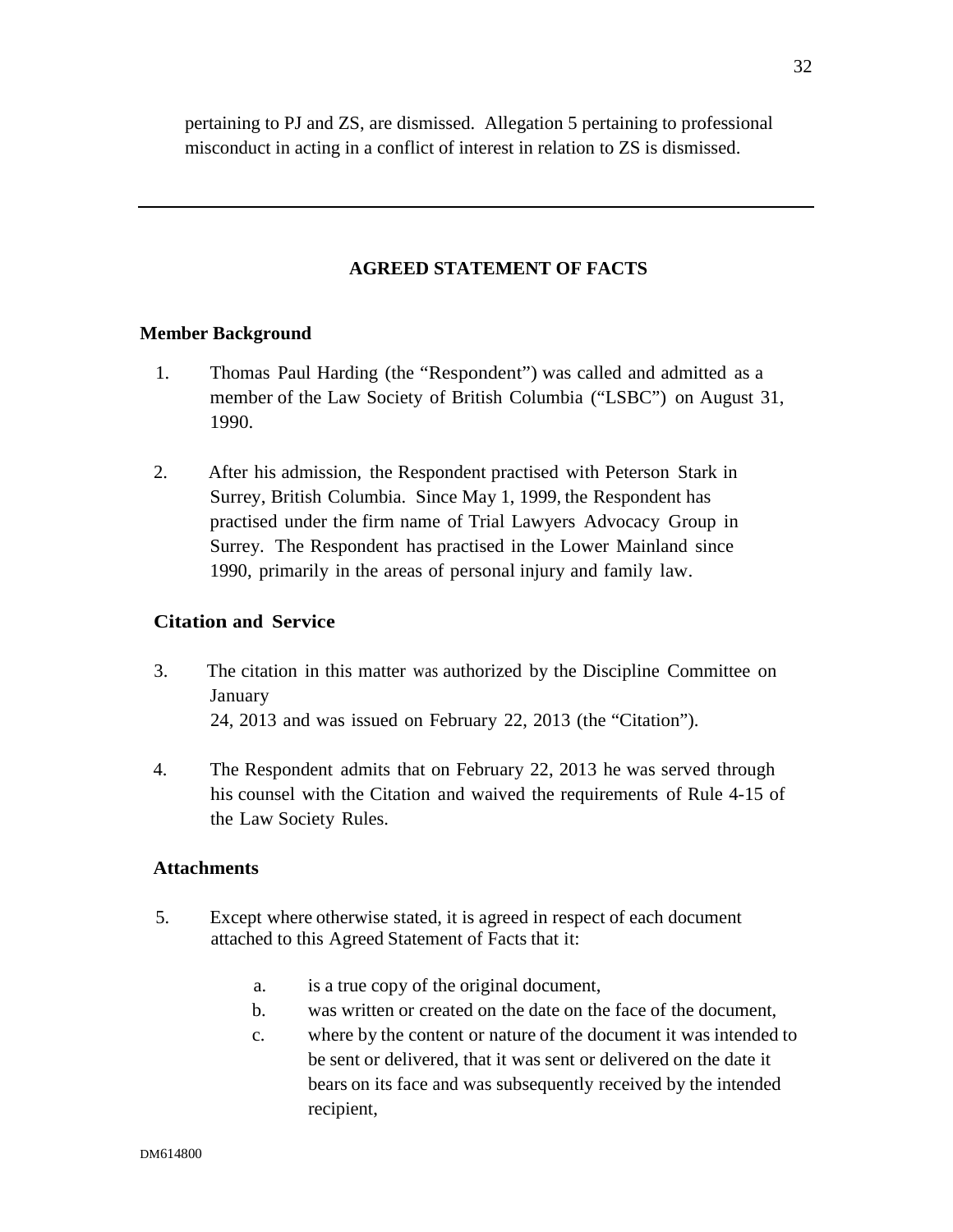- 
- d. where on its face the document purports to have been written or created under the instructions of the person who signed it or where on its face the document's creation was authorized by the person who signed it, that it was so written, created or authorized; and
- e. where the document purports on its face to have been received on a particular date or time, that it was so received.

## **Conduct related to the Respondent's client DA**

- 6. On or about April 9, 2002 DA ("DA") filed a Writ of Summons with attached Statement of Claim against the Insurance Corporation of British Columbia ("ICBC") and two individual employees of ICBC, GB and JG, (collectively, the DA Defendants") alleging, *inter alia,* malicious prosecution (the "DA Action"). Her lawyer at that time was DR and the Court File Number assigned was [number]. A trial date was set for January 22, 2007.
- 7. The DA Action arose out of events that occurred on January 30, 2000, when DA's husband, GA, was struck by a motor vehicle while they were crossing Nelson Ave. in Burnaby, B.C.
- 8. GA subsequently reached a settlement with ICBC for the damages resulting from his injuries. DA, although not struck by the motor vehicle, claimed relief for the injuries suffered when she slipped on the road during the incident.
- 9. Witnesses provided written statements contemporaneously or soon after the events which led eventually to GA and DA's claim.
- 10. DA, whose first language is Serbo-Croatian, sought no-fault medical and disability payments for her injuries from ICBC. In pursuing her claim, DA provided a statement through a person who purported to translate Serbo-Croatian to English about the incident and her injuries to an ICBC adjuster. ICBC alleged that she provided a false statement and initiated steps which led to her being charged with fraud. DA said the translator misinterpreted her statement. On July 16, 2001, the Crown stayed the fraud charge on hearing because the statement had come not directly from DA, but from such person.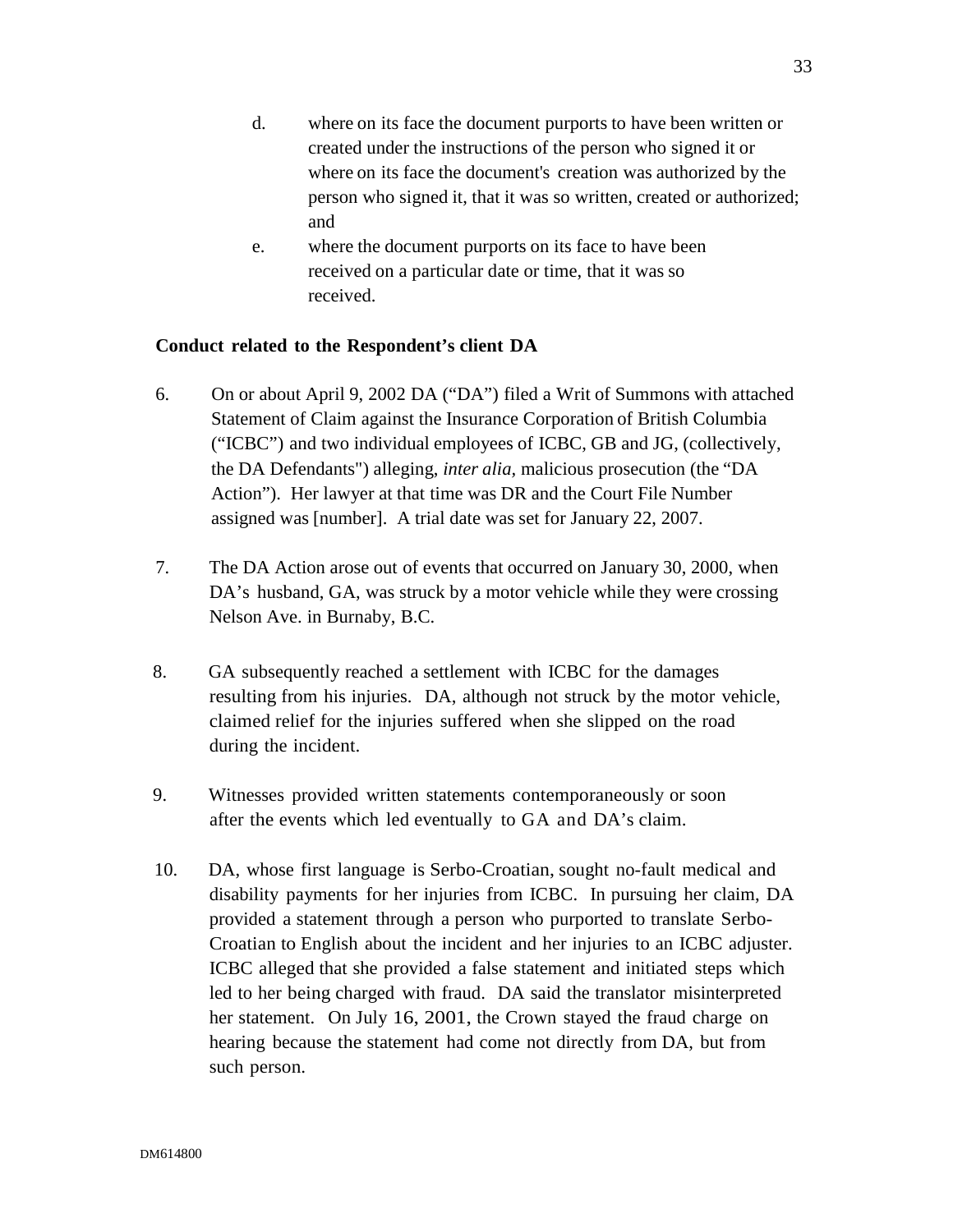- 11. Written records of the defendant JG's involvement in the investigation of DA's claim were produced in the DA Action.
- 12. On April 26, 2004, DR conducted an examination for discovery of JG.
- 13. On October 31, 2006, DR withdrew as counsel for DA upon reviewing documents from ICBC which caused him to conclude that he might be required to testify in the trial of the DA Action.
- 14. By January, 2007, the Respondent received DR's file. He also received two memos regarding the DA Action.
- 15. On January 10, 2007 the Respondent filed a Notice of Change of Solicitor and became the solicitor of record for DA in the DA Action. On January 12, 2007 the trial of the DA Action was adjourned generally by consent.
- 16. On June 23, 2008 the Respondent met with GA and DA for the first time.
- 17. On October 14, 2008 the Respondent filed a Notice of Change of Address for Delivery in the DA Action.
- 18. Other than meeting with GA and DA on June 23, 2008, the Respondent took no recorded steps to advance the DA Action from January 12, 2007 when he became the solicitor of record until February 11, 2011, a period of 49 months.
- 19. The Respondent's explanation for not taking steps to advance the DA Action prior to February 11, 2011 was that he generally lost track of the file. The Respondent's practice is to rely on a "bring forward" system regarding active files, but this file was not diarized through inadvertence.
- 20. On February 11, 2011 the Respondent filed a Notice of lntention to Proceed in the DA Action.
- 21. On February 22, 2011 the Respondent was faxed a letter from RC, a lawyer consulted by DA. RC advised the Respondent that DA "expressed concern about the status of her file and the difficulties they are having in communicating with you".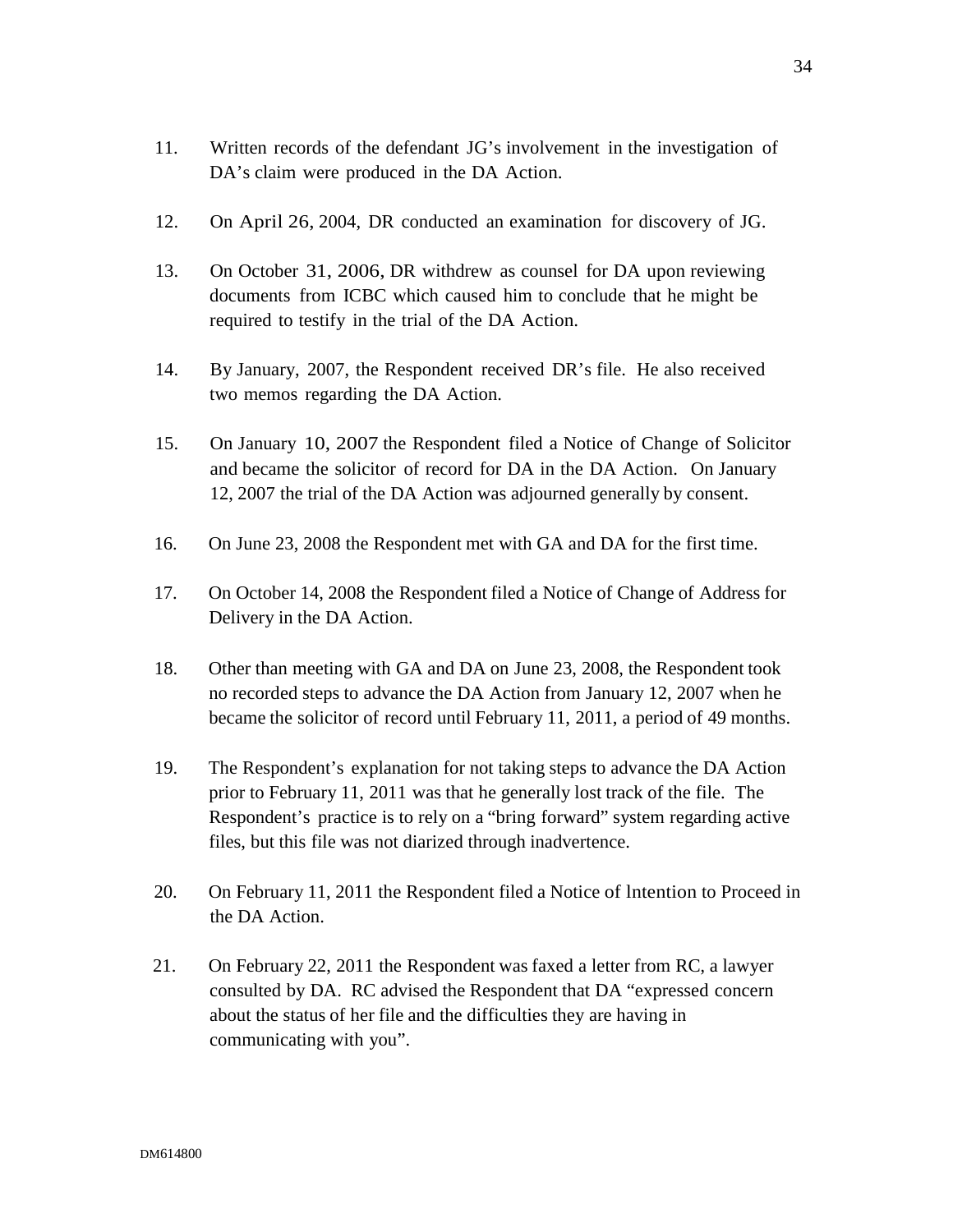- 22. In a letter dated February 22, 2011, the Respondent served the Notice of lntention to Proceed on counsel for the DA Defendants.
- 23. Pursuant to Rule 3(4) of the Rules of Court, the Respondent was precluded from proceeding with the DA Action until 28 days after service of the Notice of Intention to Proceed on all other parties of record.
- 24. On May 11, 2011, counsel for the DA Defendants advised the Respondent that it was their intention to bring an application to dismiss the DA Action for want of prosecution (the "Want of Prosecution Application").
- 25. On July 21, 2011, the Respondent wrote to counsel for the defendants to advise that he wanted to set examinations for discovery of the defendants. Counsel for the defendants refused to provide dates, advising that they intended to bring the Want of Prosecution Application.
- 26. On August 19, 2011 the DA Defendants filed the Want of Prosecution Application.
- 27. On August 25, 2011, the DA Defendants offered to settle the DA Action for \$10,000.
- 28. The Respondent discussed this offer with GA and DA and was instructed not to accept it.
- 29. On August 26, 2011 at 2:01a.m., the Respondent sent an email to DA, who was then in Belgrade. DA replied to Mr. Harding 3:12a.m.
- 30. Later on August 26, 2011 Mr. Harding met with GA, who swore an affidavit in opposition to the Want of Prosecution Application.
- 31. On August 28, 2011, the Respondent delivered a Notice to Admit dated August 26, 2011 (the "Notice to Admit") to counsel for the DA Defendants.
- 32. On August 29, 2011, the Respondent filed an Application Response to the Want of Prosecution Application.
- 33. On August 29, 2011, the Respondent also filed an affidavit which he swore and the affidavit of GA in opposition to the Want of Prosecution Application.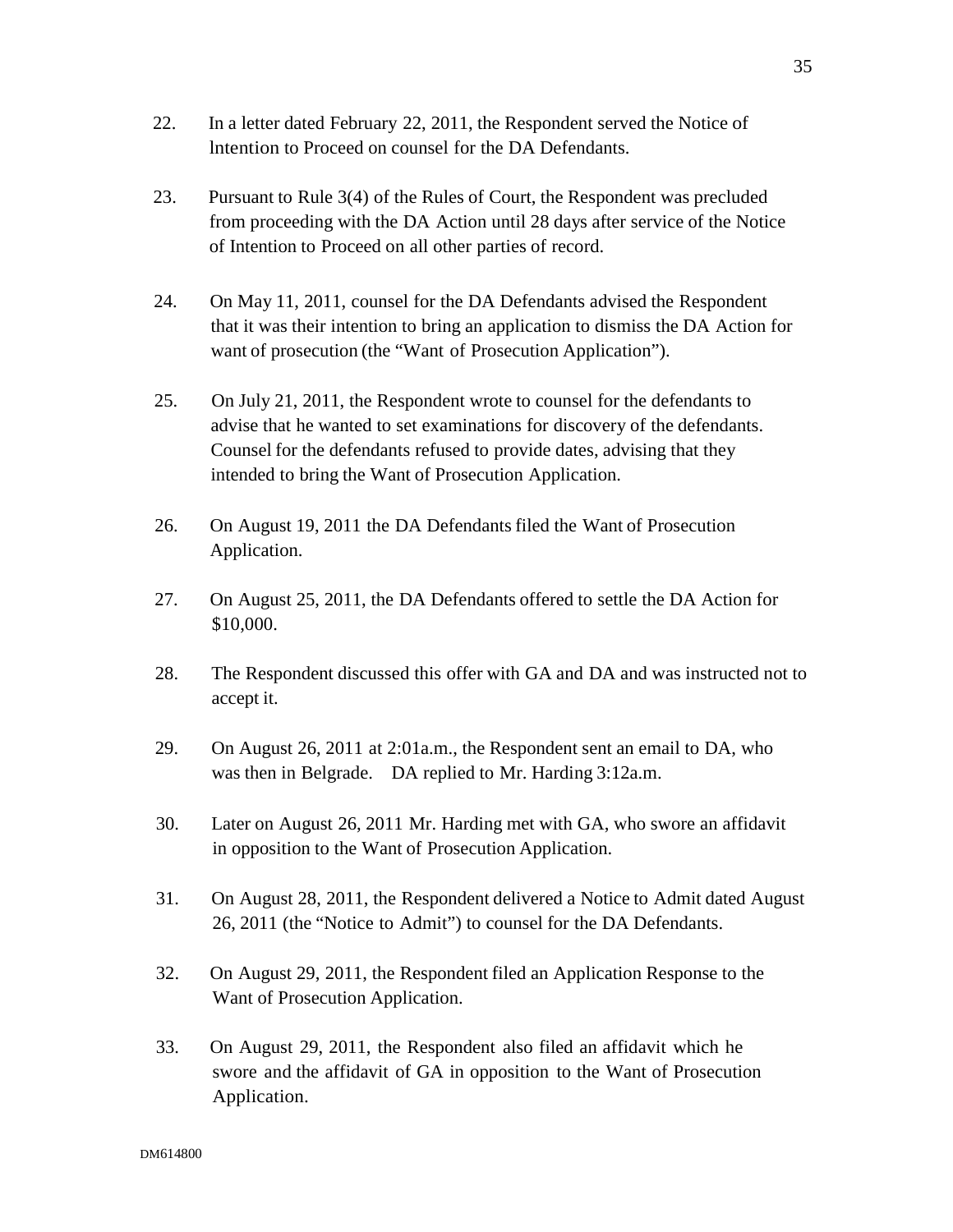- 34. GA's affidavit stated that DA always wanted to continue the DA Action and take the matter to trial, and that she instructed the Respondent to proceed with the DA Action and proceed to trial. In his affidavit filed August 29, 2011 the Respondent admitted that "due to the pressures of my workload and the seemingly constant occurrence of pressing and urgent matters, this file slipped through the cracks. This is entirely my fault and was not the result of any conduct or instruction by the Plaintiff ... The Plaintiff has never instructed me to delay this matter intentionally, nor have I intentionally delayed this matter. Rather, the Plaintiff has instructed me to press forward with the matter ..." No evidence contrary to Mr. Harding's affidavit was filed.
- 35. Counsel for the DA Defendants did not serve a reply to the Notice to Admit by September 12,2011, which was the 14 day deadline for responding to the Notice to Admit delivered August 28, 2011, in accordance with Rule 7-7(2) of the Rules of Court.Accordingly, pursuant to this Rule, the truth of the facts in the Notice to Admit was deemed to be admitted by the DA Defendants.
- 36. On September 23, 2011, counsel for the DA Defendants delivered to the Respondent a Reply to Notice to Admit, a Notice of Application to extend the time for filing a reply to the Notice to Admit (the "Notice to Admit Extension Application"), an affidavit of JS sworn September 22, 2011 and the affidavit of MT sworn September 23, 2011.
- 37. The Notice to Admit Extension Application stated that the failure to reply to the Notice to Admit within the time specified by Rule 7-7(2) of the Rules of Court was "due to an administrative error" which "lies solely with defendants' counsel."
- 38. On September 21, 2011, the Respondent delivered an offer to settle to the DA Defendants.
- 39. On October 5, 2011, the Respondent filed a Notice of Application seeking cross- examination of MT on his affidavit sworn September 23, 2011 (the "Cross Examination Application").
- 40. The Respondent did not at any time notify the Lawyers Insurance Fund about the Want of Prosecution Application.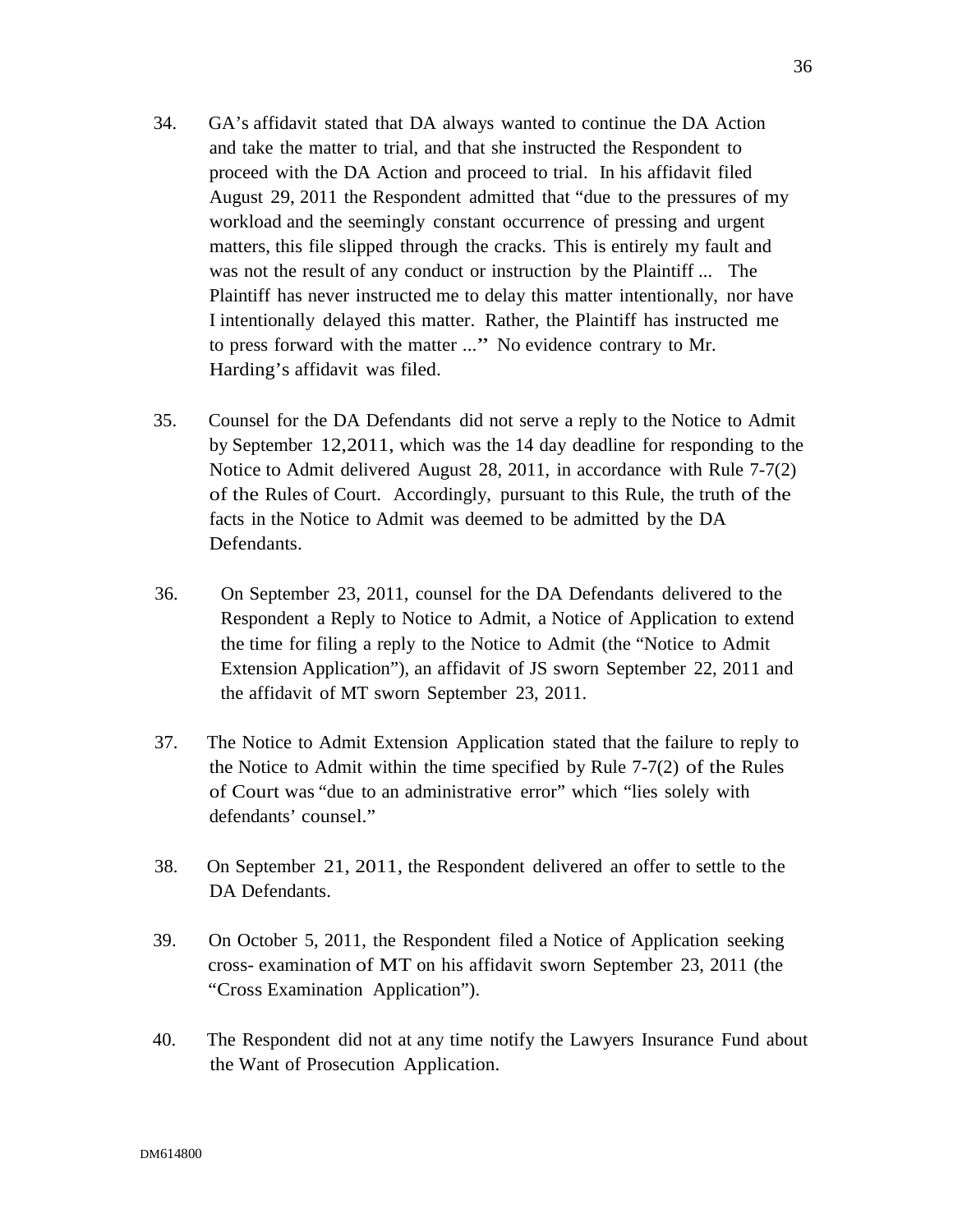- 41. The Respondent did not recommend to DA that she obtain independent legal advice with respect to the Want of Prosecution Application.
- 42. The Respondent's explanation to the Law Society of British Columbia Professional Conduct Department on September 12, 2012 for not reporting the Want of Prosecution Application to the Lawyers' Insurance Fund ("LIF") was that he did not think there was a reasonable chance that the Want of Prosecution Application would succeed since the delay did not result in serious prejudice to the DA Defendants.
- 43. On November 18 and 24, 2011, the Want of Prosecution Application, the Notice to Admit Extension Application and the Cross-Examination Application were heard by the Honourable Mr. Justice Blair. CC, who was then an articled student employed by Mr. Harding, was present with Mr. Harding and spoke to Mr. Harding's affidavit. No objections or concerns were expressed by the Court or opposing counsel about CC doing so. At the conclusion of the hearing, Mr. Justice Blair reserved judgment
- 44. On January 13, 2012, Reasons for Judgment were delivered by Mr. Justice Blair. Mr. Justice Blair dismissed the Want of Prosecution Application.
- 45. The Respondent and counsel for the DA Defendants subsequently agreed to bear their own costs of the applications since success before Blair J. was divided.
- 46. On March 1**,** 2012, the Law Society advised the Respondent that it had opened complaint file No. 20120061 after obtaining a copy of the Reasons for Judgment.
- 47. Prior to the Law Society opening complaint file no. 20120061, GA and DA never complained to the Law Society about any aspect of the Respondent's conduct. Nor have they complained since.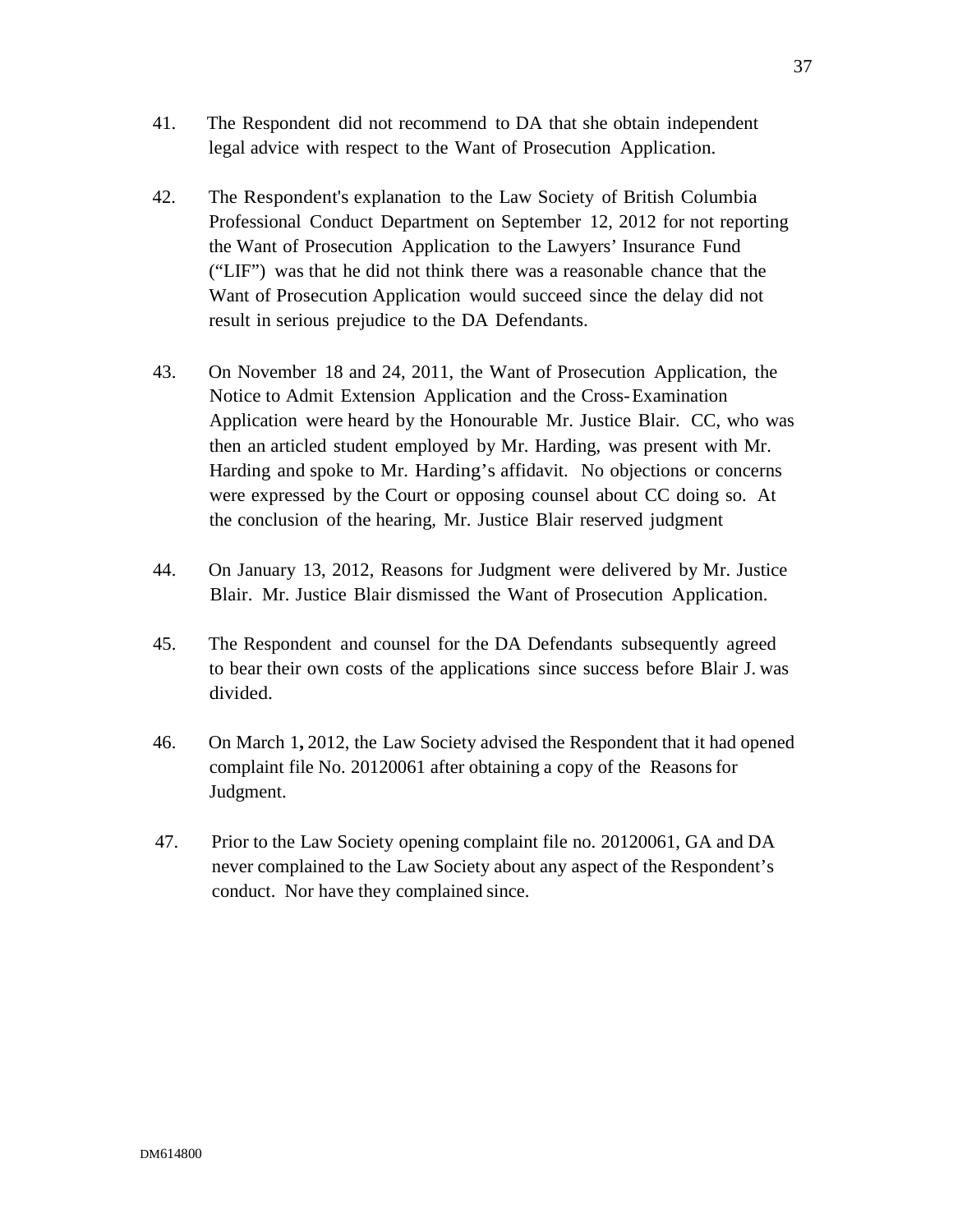# **Conduct related to the Respondent's clients PJ and ZS**

- 48. The Respondent was counsel of record for the plaintiff PI in Supreme Court of British Columbia Action No. [number] wherein **PJ** brought proceedings for damages and losses allegedly to have been caused by a motor vehicle accident that occurred on June 26, 1999 (the **"PJ** Action").
- 49. The Respondent was counsel of record for the plaintiff ZS in Supreme Court of British Columbia Action No. [number] wherein ZS brought proceedings for damages and losses allegedly to have been caused by a motor vehicle accident that occurred on January 15, 2003 (the "ZS Action"). ZS alleged, among other things, that she had suffered a brain injury as a result of the motor vehicle accident, which caused her to experience numerous symptoms, including memory loss. Psychiatric and pyschological reports supporting her claim were served in the course of the litigation.
- 50. On October 5, 2006 the defendants in the PJ Action and the ZS Action (collectively, the "Joint Defendants") brought applications for orders that various non-parties produce various documents and information about PI and ZS (the "Omnibus Document Applications"). The Omnibus Document Applications were supported by affidavits which either synopsized or exhibited information obtained by the Joint Defendants through the discovery process.
- 51. On October 23, 2006 the Respondent prepared a Notice of Motion on behalf of PJ in the PJ Action and on behalf of ZS in the ZS Action seeking to have the Joint Defendants' Application for Production dismissed and a finding that the Joint Defendants and Third Parties in the two actions (except the Third Party, C Insurance Company) as well as their lawyers, the affiants of the affidavits in support of the motions for non-party discovery in each case, the commissioners who took the affiants' oaths, the ICBC adjusters in each case, and the CEO of ICBC were in contempt of court for breaching the "implied undertaking" of confidentiality by releasing documents obtained through discovery in the PJ Action and the ZS Action to third parties without consent and without a Court order (the "Contempt Applications"). The Notices of Motion were filed on March 9, 2007.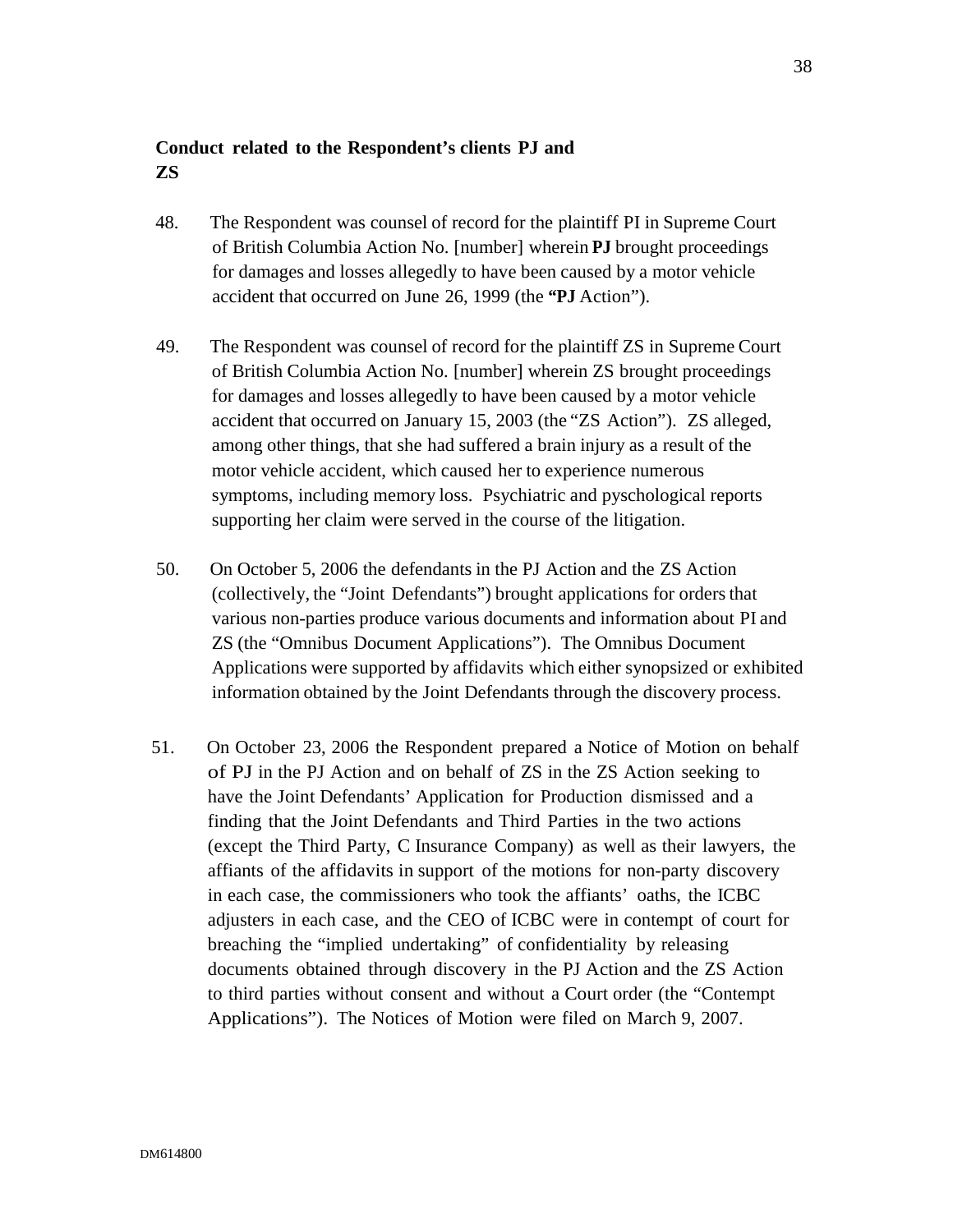- 52. Prior to bringing the Contempt Applications, the Respondent discussed the matter with his clients and received their instructions to proceed. The Respondent's recollection is that the discussion with his clients included that if the application was dismissed, costs might be awarded, that costs generally follow the event and that the costs of interlocutory applications are generally not payable until an action is concluded. Mr. Harding did not discuss the issue of whether special costs might be awarded against his clients. Mr. Harding's explanation to the Law Society of British Columbia Professional Conduct Department on September 5, 2012 was that he did not foresee that special costs might be awarded. When interviewed on February 13, 2014, ZS did not recall the Respondent advising her at the time that in the event the contempt application failed, she may be exposed to liability for costs.
- 53. ZS and PJ swore affidavits in support of the Contempt Application.
- 54. In letters dated October 27, 2006 DB, QC counsel for the Joint Defendants, advised the Respondent that in the event the Joint Defendants were successful in having the Contempt Application dismissed, they would be seeking special costs "payable by your client or his counsel, personally in any event of the cause  $\ldots$  .
- 55. At the relevant time, Mr. Harding's usual practice was to provide copies of in-coming and out-going materials, such as correspondence, to his clients with a little chit (not a cover letter) in the form below:

| Thomas Harding Law Corporation<br>200-8459-160th Street, Surrey, B.C. V4NOV6<br>Tel ephone: (604) 635-1330<br>Fax: (604) 635-1340 |
|-----------------------------------------------------------------------------------------------------------------------------------|
| FROM THE DESK OF THOMAS HARDING DATE                                                                                              |
| Attached are documents prepared or received by us on your behalf.<br>PIease:                                                      |
| [] No action required--for your information only                                                                                  |
| [] Fill out out as required and return by mail                                                                                    |
| [Send me the documents requested                                                                                                  |
| [] Review them and call me to discuss                                                                                             |
| $\left[ \right]$ Call my secretary to set up an appointment                                                                       |
| [] This matter is urgent—call me immediately                                                                                      |
| ∣ Other                                                                                                                           |
|                                                                                                                                   |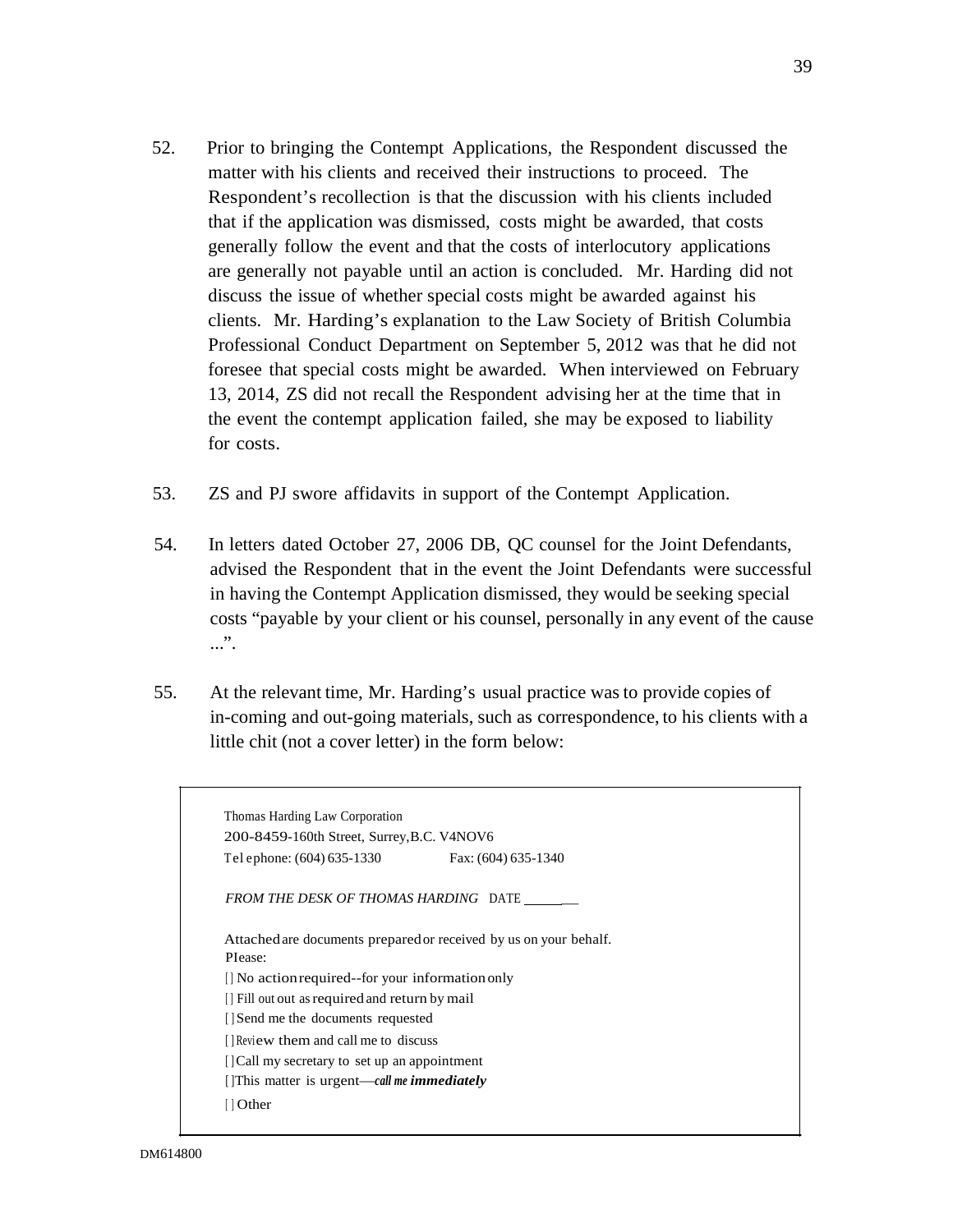- 56. In accordance with Mr. Harding's usual practice, copies of the letters from DB should have been provided to his clients around the times they were received.
- 57. Shortly after receiving DB's letter dated October 27, 2006, Mr. Harding asked his assistant, IW to call ZS and schedule a meeting with him. IW called ZS and then scheduled the meeting for 2 pm on November 15, 2006. Mr. Harding met with ZS on November 15, 2006. On Mr. Harding's instructions, IW provided a copy of DB's letter dated October 27, 2006 to him in preparation for this meeting. The meeting took place as scheduled.
- 58. When interviewed on February 13, 2014, ZS's recollection was that the Respondent did not provide her with a copy of DB's October 27, 2006 letter.
- 59. Further correspondence between the Respondent and DB occurred on November 3, 10, 23and 30, 2006 and on December 5 and 15, 2006.
- 60. The Respondent's December 5, 2006 letter states, in part:

By threatening me personally, you create a conflict of interest. This conflict, if real, requires that I obtain counsel. ..

- 61. On December 19, 2006, the Respondent sought advice from the Law Society on the issue of whether separate representation was necessary in view of DB's position that the Joint Defendants would be seeking special costs "payable by your client or his counsel, personally in any event of the cause ...".
- 62. On March 12 and 13, 2007, the Contempt Application was heard by Mr. **Justice** Edwards.
- 63. On March 23, 2007 Mr. Justice Edwards dismissed the Contempt Application and ordered written submissions to address the issue of costs.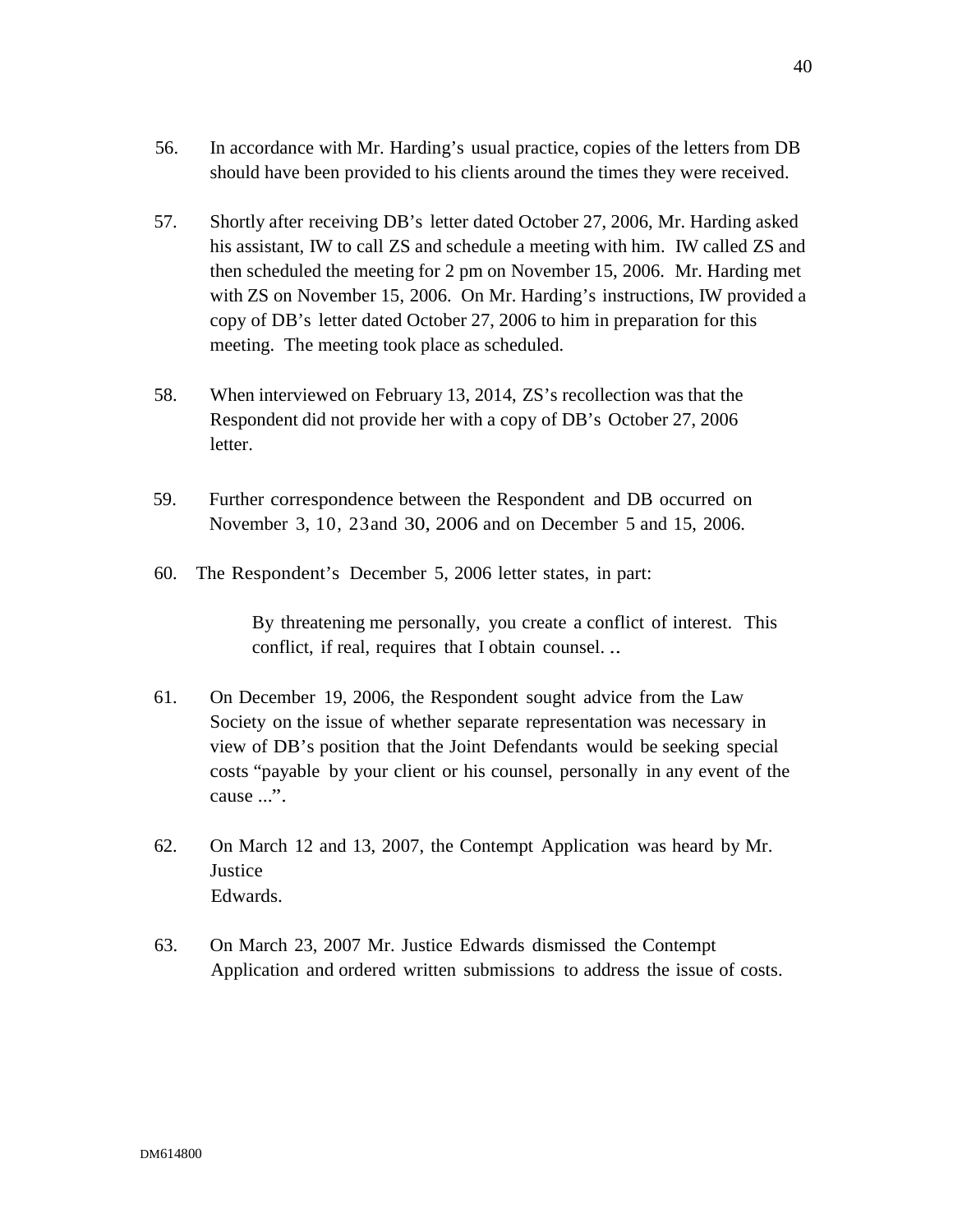- 64. In their written submissions dated April 19, 2007, the Joint Defendants sought an Order that the Respondent pay special costs of the Contempt Application personally, or, in the alternative, that PJ and ZS pay special costs of the Contempt Application (the "Joint Defendants' Special Cost Application").
- 65. On April23, 2007 both PJ and ZS filed a Notice of Application for Leave to Appeal Mr. Justice Edwards' decision to the British Columbia Court of Appeal ("BCCA").
- 66. In May, 2007, the Respondent arranged for EC to provide independent legal advice and representation to ZS and PJ.
- 67. The Respondent gave EC an undertaking to pay his accounts as presented and also agreed to indemnify his clients, ZS and PJ, in the event they were found liable for costs.
- 68. On May 31, 2007, ZS and IW, the Respondent's assistant, exchanged emails.
- 69. On August 14, 2007 written submissions were filed on behalf of PJ and ZS by EC, the lawyer retained to represent both on the issue of costs. It was the position of both PJ and ZS that the application for special costs as against them be dismissed.
- 70. The Respondent continued to act for PJ in the PJ Action and ZS in the ZS Action.
- 71. On September 10, 2007 Mr. Justice Chiasson for the BCCA dismissed both applications for Leave to Appeal and awarded costs to the Joint Defendants.
- 72. On November 5, 2007, Mr. Justice Edwards died.
- 73. On or before May 12, 2009, ZS instructed the Respondent to try to settle her case for \$800,000 or more as a gross payment. On May 12, 2009, the Respondent sent an email to ZS which stated:

This is to confirm that you will send me a letter instructing me to try to settle your case for anything \$800K or more as a gross payment. From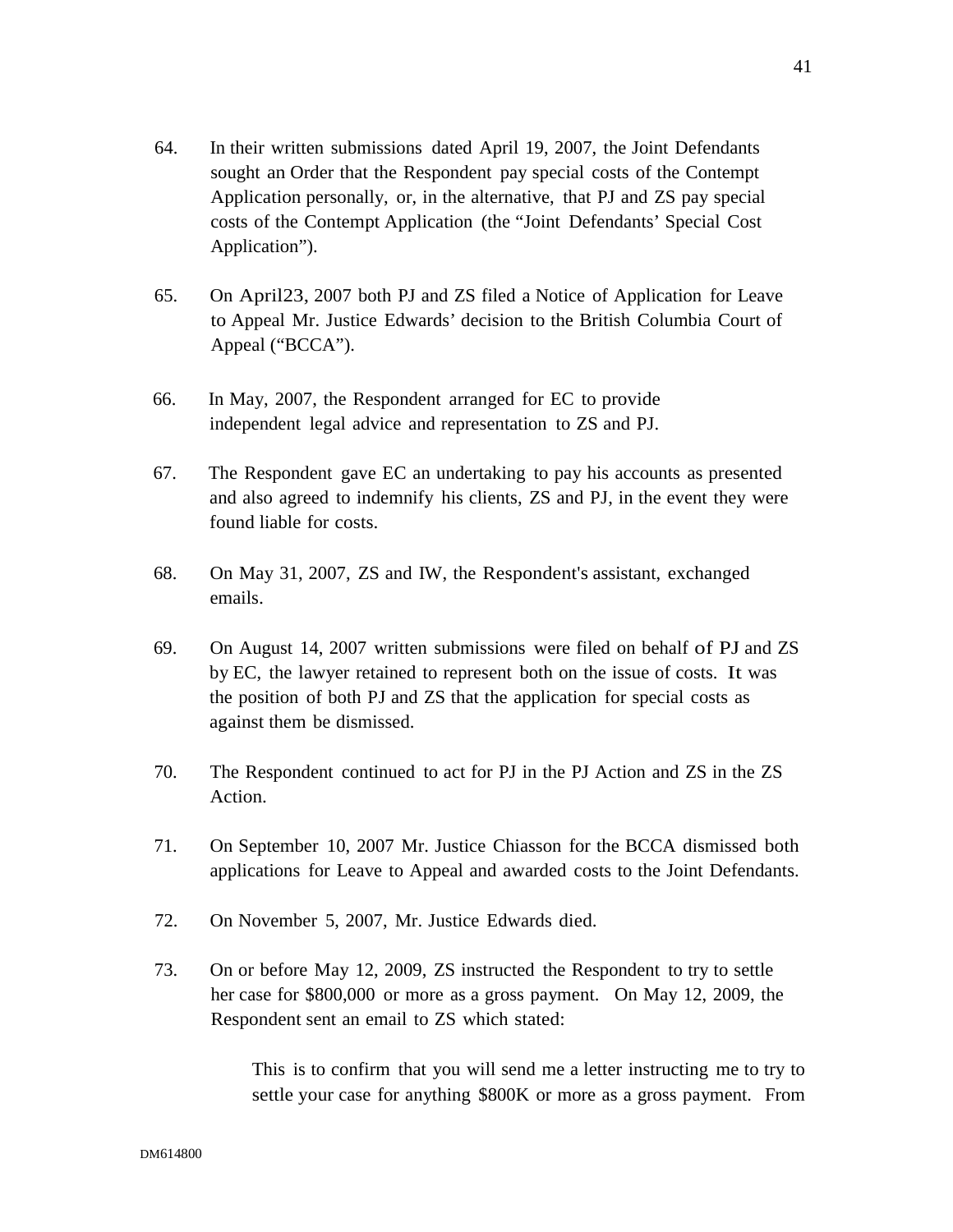that amount would come my fees, disbursements. I have told you forcefully that I disagree with this instruction, but that should you provide me a letter giving me the instruction, I will follow it.

I don't promise that we WILL settle for \$800K. The money has to come from the other side

- 74. On July 15, 2009, the hearing of the Joint Defendants' Special Cost Application was commenced before Mr. Justice Greyell. The hearing did not conclude that day.
- 75. On August 3, 2009, Ms. ZS sent an email to the Respondent. ZS confirmed her previous instruction to the Respondent that she did not want to go to trial and to settle for \$800,000.
- 76. On or about August 19, 2009, a handwritten note from ZS was received by the Respondent. In her note, ZS confirmed her previous instruction to the Respondent that she did not want to go to trial and to settle for \$800,000.
- 77. On October 1, 2009, the hearing of the Joint Defendants' Special Cost Application was concluded before Mr. Justice Greyell. Judgment was reserved.
- 78. On February 26, 2010 the Respondent negotiated a settlement of the ZS Action during the course of a Case Management Conference before Mr. Justice Sewell. The terms of settlement were spoken to in open court and recorded in the court clerk's notes. The terms of the settlement are recorded in a March 5, 2010 letter from CB, counsel for the Defendants, to the Respondent.
- 79. One of the terms of the settlement agreement was that the Joint Defendants in the Contempt Application as it related to ZS "will not seek costs against ZS and [the Respondent], in his capacity as solicitor for ZS on the ZS contempt application, which costs are in respect of steps and proceedings related exclusively to the ZS contempt proceedings." Prior to the settlement being concluded, the Respondent did not advise ZS that it was a term of the settlement that the ZS contempt Respondents would not seek costs against her or the Respondent personally in his capacity as her solicitor, which costs were in respect of steps or proceedings related exclusively to the ZS contempt proceeding.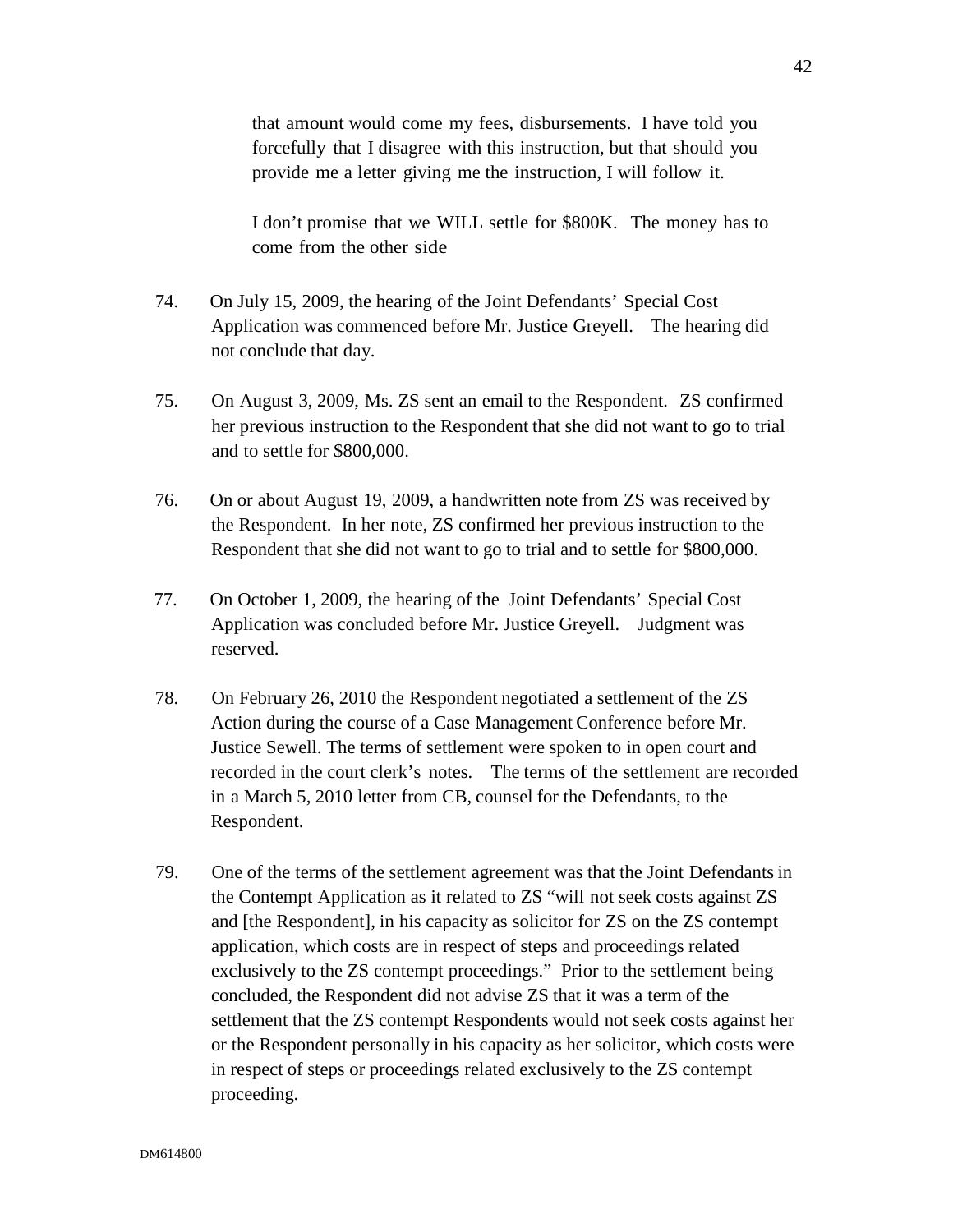- 80. March 2, 2010, the Respondent's assistant and ZS exchanged emails .
- 81. On March 7, 2010, the Respondent met with ZS, reviewed the terms of the settlement with her, reviewed his account with her, witnessed her signature on the release that was required for the settlement and provided the contents of ZS's file to her.
- 82. The Respondent provided the Joint Defendants with a fully executed Release and endorsed Consent Dismissal Order.
- 83. The Respondent did not advise ZS to seek independent legal advice with respect to the settlement he negotiated on her behalf. The Respondent's August 16, 2012 explanation to the Law Society of British Columbia Professional Conduct Department for not doing so is that he did not consider that there was a conflict of interest between him and ZS or that independent legal advice was necessary in these circumstances because of his view that the settlement was for \$50,000 more than ZS instructed him to accept, the settlement was not reduced because of the special costs claim and the release agreed to be provided to the Respondent was only for costs related exclusively to the ZS Contempt Application, which the Respondent did not consider to be material. The Respondent advised the Law Society Professional Conduct Department on August 16, 2012 that had he perceived a potential conflict of interest between himself and ZS, due to the issue of special costs or for any other reason, he would have ensured that she receive independent legal advice about the settlement before it was concluded.
- 84. On March 1, 2010 counsel for the Joint Defendants in the Contempt Application notified EC that he had no objection to EC advising the court that the Joint Defendants had agreed not to claim costs arising out of the ZS contempt proceedings as against ZS and the Respondent, but that the costs application of the Joint Defendants in the PJ Action remained extant as against PJ and the Respondent.
- 85. On March 26, 2010 Mr. Justice Greyell pronounced reasons for judgment awarding special costs against PJ in any event of the cause of the Contempt Application. Mr. Justice Greyell declined to order special costs against the Respondent personally.
- 86. On January 7, 2011 Mr. Justice Greyell pronounced reasons for judgment awarding the Defendants special costs for the special costs application, as well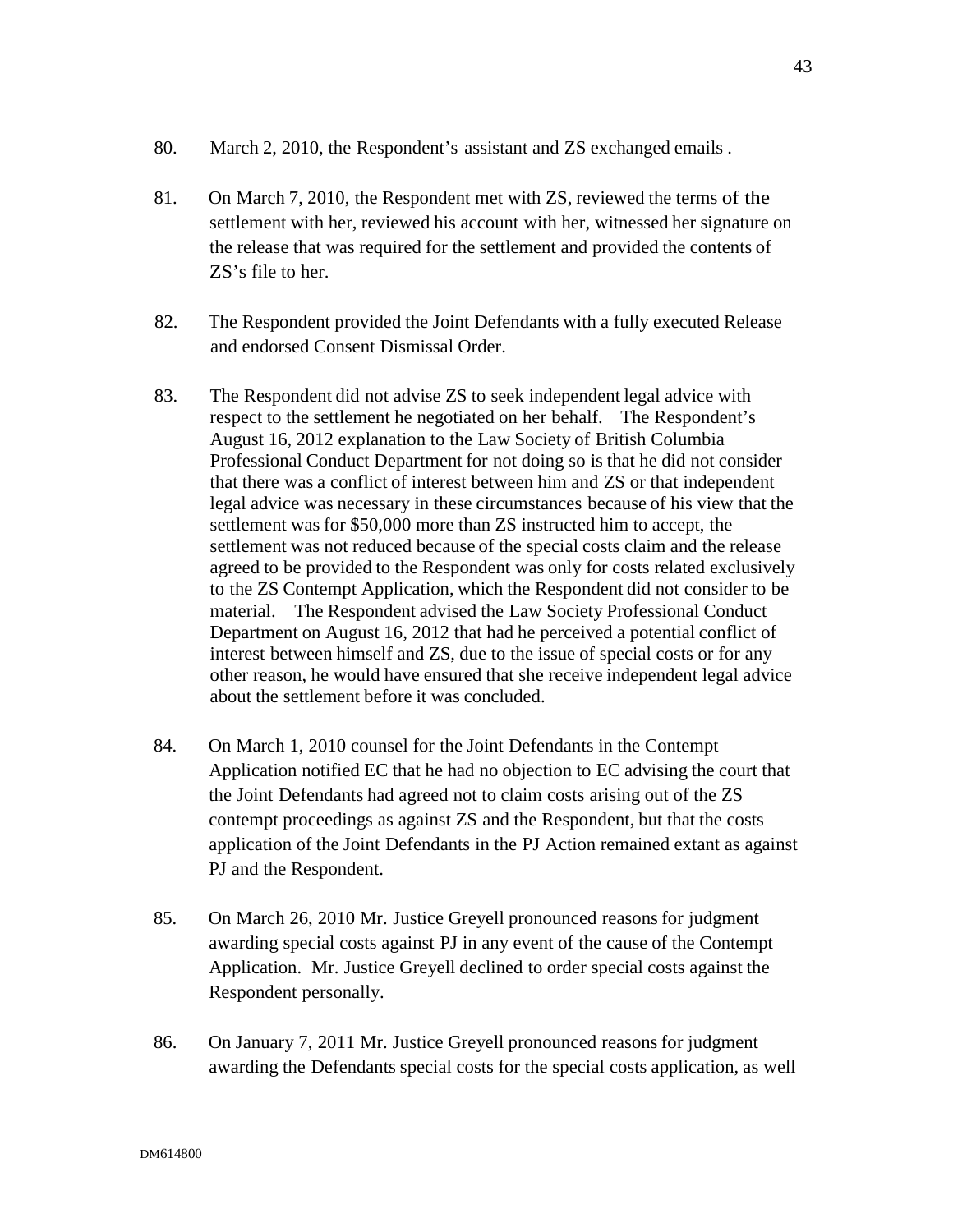as special costs for the Registrar's hearing to determine the amount of such costs.

- 87. On October 6, 2011 Mr. Justice Greyell pronounced reasons for judgment dismissing the Respondent's application for special costs or, alternatively, costs of defending the application brought by the Defendants for special costs against the Respondent and PJ.
- 88. The Respondent did not give written notice in April2007 to the Lawyers Insurance Fund that a claim for special costs was being made against him personally and against his clients PJ and ZS in consequence of Mr. Justice Edwards' dismissal of the Contempt Application.
- 89. The Respondent never reported the matter of ZS's potential special costs liability to the Lawyers Insurance Fund.
- 90. The Respondent first reported the matter of PJ's special costs liability to the Lawyers Insurance Fund sometime after November 29, 2011. The Lawyers Insurance Fund agreed to and funded a settlement in the amount of \$22,500 between PJ and the Joint Defendants in satisfaction of the Joint Defendants' claims for special costs arising from the Contempt Application.

## **B.C. Lawyers' Compulsory Professional Liability Insurance Policy**

- 91. The Policy states that the insurer does not provide coverage for special costs sought or awarded personally against a member/insured. Although not specifically stated in the Policy, LIF provides coverage for claims brought by a client against his or her solicitor arising out of an alleged error that exposes the client to a claim for special costs.
- 92. In 1994 the B.C. Lawyers' Compulsory Professional Liability Insurance Policy wording with respect to the notice of claim or suit condition (now Condition 4) was amended to add the words, "however unmeritorious" such that the material part of the wording stipulated that:

If you become aware of an error or any circumstance that could reasonably be expected to be expected to be the basis of a claim, **however unmeritorious** (emphasis added) you will give written